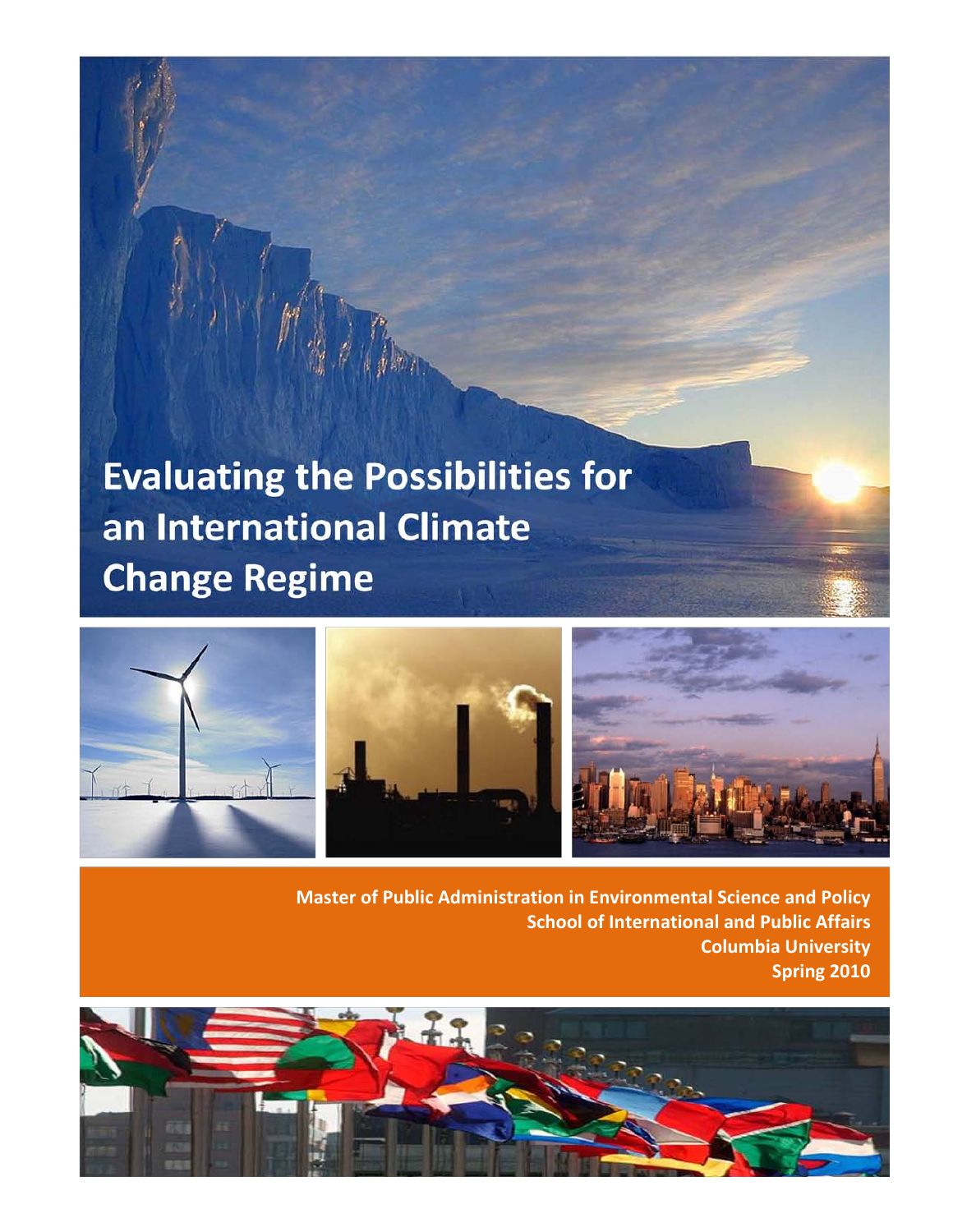**Faculty Advisor**  Professor Kathleen Callahan

### **Managers**  Nao Minami, Manager Cara Peace, Deputy Manager

### **Chief Editors**

Lan Phan Cheryl Wilson

#### **Team**

Dorrit Blakeslee Silvia Cruz Ashley Holme s Jennifer Holzer Marcus Kenny Kelly Proctor Michael Rauch Marie -Marguerite Sabongui Brad Schallert

#### **Environmental Defense Fund Contacts**

Gernot Wagner, Economist Susanne Brooks, Economic Policy Analyst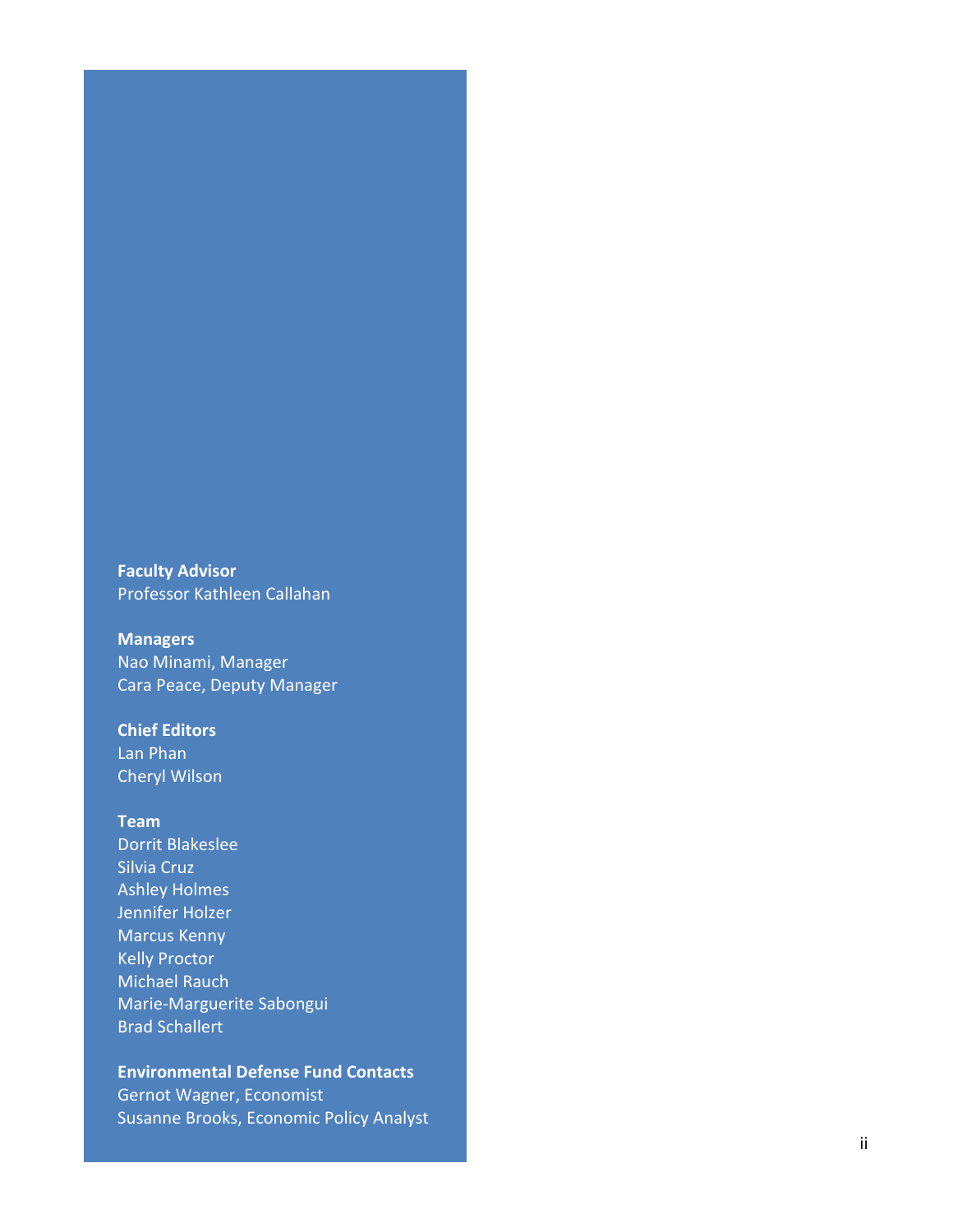## <span id="page-2-0"></span>**Acknowledgements**

We thank the following interviewees who generously answered our questions: Scott Barrett (Columbia University School of International and Public Affairs; The Earth Institute), Eron Bloomgarden *(*President of Environmental Markets, Equator, LLC), Steven Cohen (Executive Director of The Earth Institute; Columbia University School of International and Public Affairs), Jerry Clifford (Former Deputy Assistant Administrator for EPA Office of International Affairs), Brannen McElmurray (Director of Environmental Commodities, NRG Energy; Columbia University School of International and Public Affairs), Michael Gerrard (Columbia University Law School), Klaus S. Lackner (Ewing-Worzel Professor of Geophysics at Columbia University), Maurice LeFranc (Senior Policy Analyst in the Climate Change Division of the Office of Atmospheric Programs, USEPA), Sonia Medina (U.S. Country Director, EcoSecurities), Don Melnick (Director, Center for Environment, Economy and Society, Columbia University; Professor of Conservation Biology at Columbia University), José Antonio Ocampo (Columbia University School of International Affairs; Former United Nations Under-Secretary General for Economic and Social Affairs), Namrata Patodia (International Fellow, Pew Center on Global Climate Change), Jose Pascal da Rocha (Conflict Mitigator for clients such as United Nations, European Union, NATO), Adam Shepherd (United Nations MDG Carbon Facility), Walter Vergara (Lead Engineer, Latin America and Caribbean Regional Office, The World Bank), and David Victor (University of California, San Diego; formerly affiliated with Stanford Law School and Council on Foreign Relations). We sincerely thank Professor Kathleen Callahan for advising our project, and Gernot Wagner and Susanne Brooks at Environmental Defense Fund for their guidance.

## <span id="page-2-1"></span>**Preface**

This report is the culmination of the Workshop in Applied Earth Systems Management for the Master of Public Administration in Environmental Science and Policy at Columbia University's School of International and Public Affairs. In this capstone course, teams of students work with organizations on semester-long projects to deliver a high-quality professional level analysis of current issues important to the client's mission. Environmental Defense Fund (EDF) requested an analysis of past and existing international regimes and their commonalities with climate change negotiations, to provide insights on important focus areas to be considered as EDF forms its future path with respect to climate negotiations.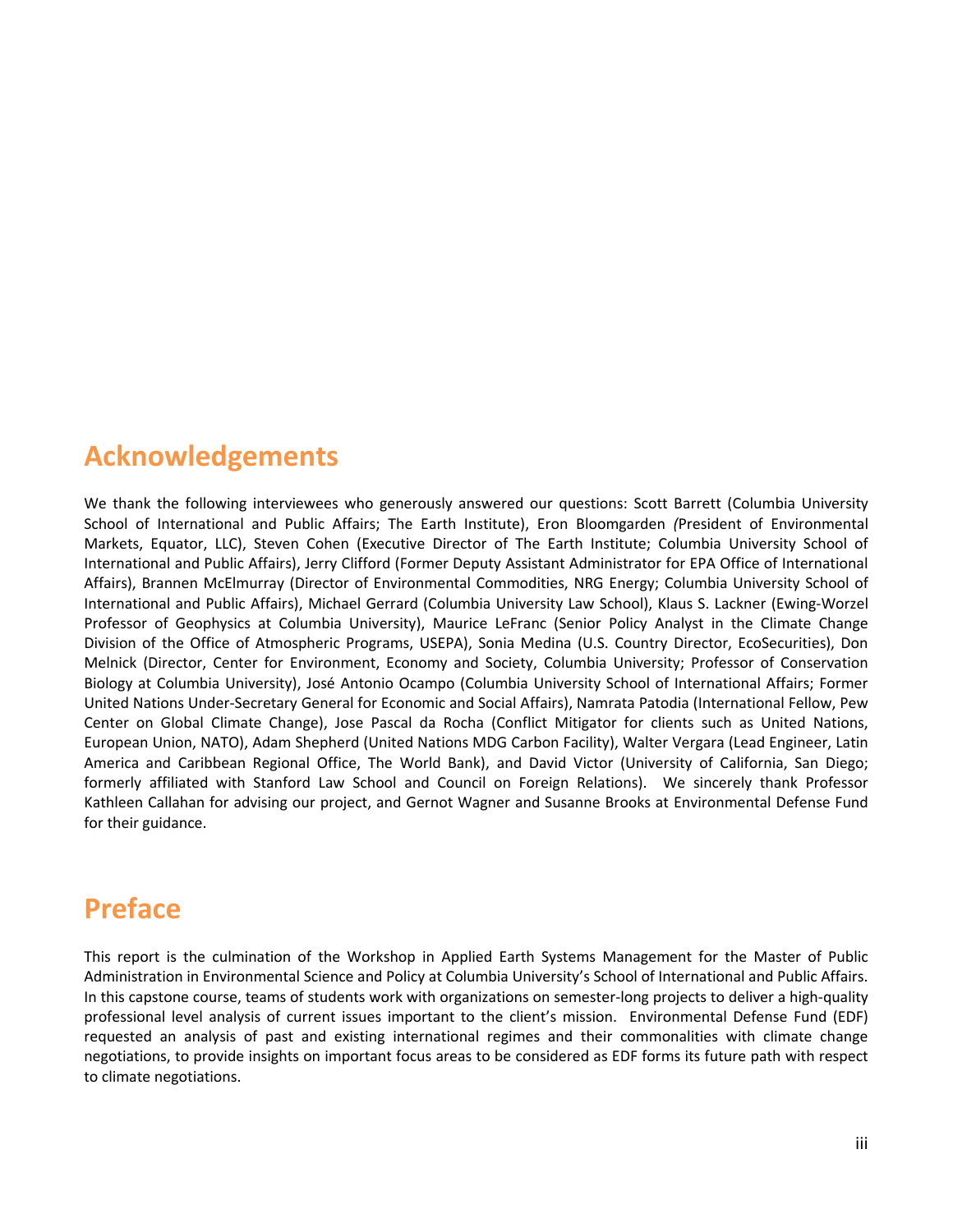## <span id="page-3-0"></span>**Executive Summary**

This report is intended to identify important areas of focus for near-term international climate negotiations, to assist Environmental Defense Fund in their efforts to contribute to effectively decreasing global greenhouse gas emissions. These areas of focus were determined through extensive research and interviews with experts in academic, government, and private sectors.

Rising global average temperatures threaten our environmental, economic, and social systems, increasing the urgency of reducing greenhouse gas emissions. The most recent Conference of the Parties (COP) to the United Nations Framework Convention on Climate Change (UNFCCC), COP 15 in Copenhagen, Denmark, failed to produce a legally binding global climate change agreement. The slow progress of international climate negotiations within the UNFCCC has prompted discussions to reconsider the range of possible approaches to reduce global emissions.

Designing policy to mitigate climate change is challenging because of the source of the problem: increasing emissions of greenhouse gases are inevitably linked to polarizing questions regarding development, equity, and consumption. The dynamics of current geopolitical regimes and the global economy, with stakeholders of varying interests and motivations, additionally compounds the complexity of reaching an international agreement to reduce global emissions. Within the current UNFCCC framework, the many polarizing issues inherently associated with climate change have been examined and discussed. The involvement of developing nations in negotiations has raised issues regarding differentiated responsibilities, equity, technology transfer, and financing, and a lack of a unanimous decision on these issues has stalled a global agreement. However, engaging developing nations in a climate agreement now may be critical because developing nations' emissions are anticipated to increase significantly with development and population growth.

The international community has struggled with these interacting issues in global climate negotiations within the UNFCCC. Many believe that due to the scope of a potential climate agreement, the legitimacy and authority of the UN is required to encourage cooperation, mediate conflicts, and to define standards for emissions reporting and verification. However, the unanimous voting procedure used in negotiations has resulted in inefficiency and a lack of agreement among all Parties. Negotiations that have considered other large-scale issues, such as the Doha Rounds of the World Trade Organization, have similarly faced stagnation and lack of consensus. In contrast, smaller-scale negotiations that have divided a problem into more manageable, issue-specific components, where negotiations bring together key stakeholders, have led to success. Negotiations that focus on the narrower components of a problem might operate more efficiently and engage key stakeholders in a forum appropriate for each issue. An examination of past international agreements suggests that, given the urgency of reducing global greenhouse gas emissions and the history of slow UNFCCC global negotiations, specific issues within the umbrella of climate change could be negotiated individually.

Organizations outside of the UNFCCC have begun to prioritize and discuss climate change among stakeholders sharing common goals. For example, the Major Economies Forum has convened discussions among national leaders, finance ministers, and environment ministers, and has targeted a variety of technological and other issues critical to reducing global emissions. The G-20 has also held discussions focusing on financing and adaptation. Bilateral dialogues between nations, such as the Strategic and Economic Dialogue between the United States and China, are also being utilized to further strategies in reducing emissions.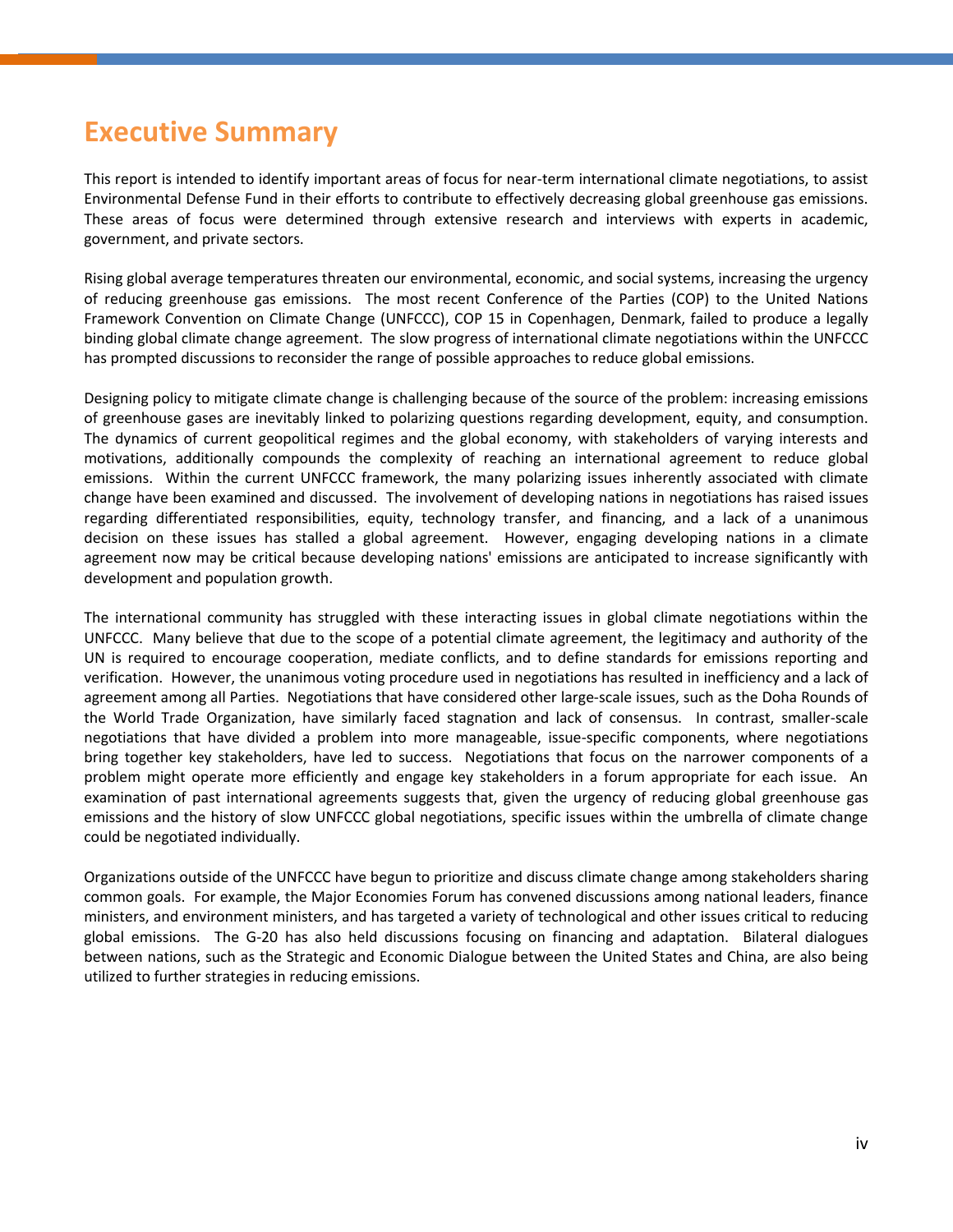In considering the legitimacy offered by the UNFCCC negotiating platform in comparison to the efficiency gains that can be achieved in smaller negotiations in alternate forums, and with the recognition that efficient emissions reductions is the primary priority of any climate agreement, several focus areas have been identified as important considerations.

- Focusing on issue-specific, manageable goals by bringing together the key stakeholders could further progress on reducing greenhouse gas emissions in the near-term; for example, carbon capture and storage technology sharing negotiations could be advanced through the Major Economies Forum. In addition, the World Trade Organization could be an appropriate forum to discuss trade and intellectual property rights issues that will likely arise with technology sharing and with national emissions programs.
- The relationship between the United States and China, the largest emitters, could be enhanced by focusing on mutually beneficial clean energy goals through the existing Strategic and Economic Dialogue. Additional negotiating partners that exist between the United States and China in terms of economic and political structure, such as South Korea and Mexico, could enhance these negotiating dynamics. Cooperation between the United States and China is important for both multilateral or global negotiations, as well as advancing domestic legislation.
- In addition, financing mechanisms to legitimize both short- and long-term funding commitments and engage developing nations is an important goal that could be considered in the near-term, through using existing funding mechanisms to mobilize fast-start funding. Public funding commitments can also be leveraged to increase private sector funding.

As the causes and effects of climate change become increasingly apparent and problematic, the goal of immediate emissions reductions could motivate climate negotiations. This report identifies areas and forums that could be useful in facilitating cooperation and collaboration among stakeholders with the common goal of reducing greenhouse gas emissions and adapting to climate change.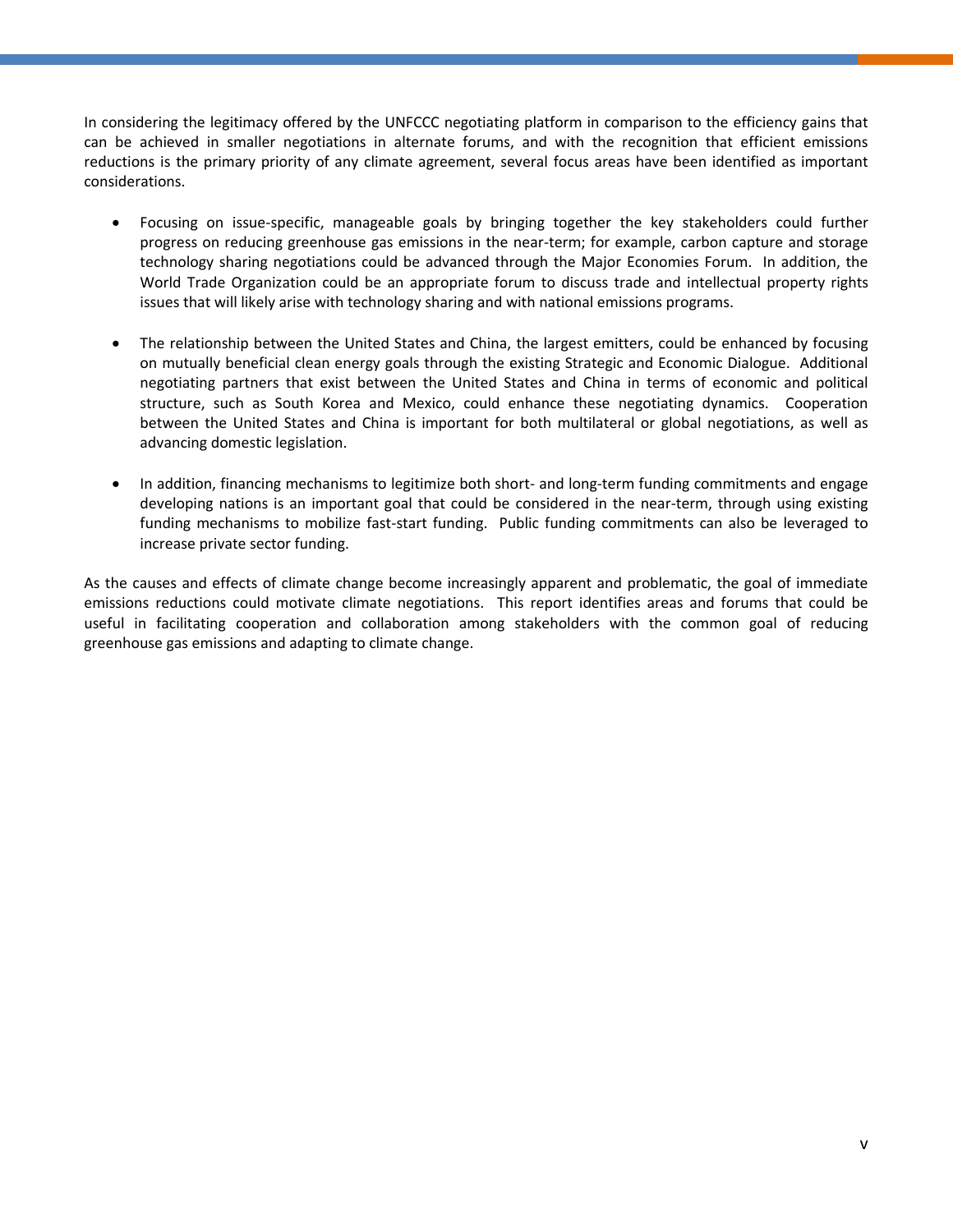## <span id="page-5-0"></span>**Abbreviations**

| AWG-LCA            | Ad Hoc Working Group on Long-term Cooperative Action under the Convention            |
|--------------------|--------------------------------------------------------------------------------------|
| <b>BASIC block</b> | Brazil, South Africa, India and China                                                |
| <b>BAU</b>         | <b>Business as Usual</b>                                                             |
| <b>BRIC block</b>  | Brazil, Russia, India and China                                                      |
| <b>BTAs</b>        | <b>Border Tariff Adjustments</b>                                                     |
| <b>CCS</b>         | Carbon Capture and Storage                                                           |
| <b>CDM</b>         | Clean Development Mechanism                                                          |
| <b>CERs</b>        | <b>Certified Emissions Reductions</b>                                                |
| <b>CFCs</b>        | Chlorofluorocarbons                                                                  |
| <b>CLEAR Act</b>   | Carbon Limits and Energy for America's Renewal Act                                   |
| COP                | Conference of the Parties                                                            |
| EU ETS             | <b>European Union Emissions Trading Scheme</b>                                       |
| <b>FIA</b>         | Fédération Internationale de l'Automobile                                            |
| $G-20$             | The Group of Twenty Finance Ministers and Central Bank Governors                     |
| $G-77$             | The Group of 77 at the United Nations                                                |
| <b>GATS</b>        | General Agreement on Trade in Services                                               |
| <b>GATT</b>        | General Agreement on Trade and Tariffs                                               |
| <b>GEF</b>         | <b>Global Environment Facility</b>                                                   |
| GDP                | <b>Gross Domestic Product</b>                                                        |
| Gt                 | Gigatons                                                                             |
| <b>IEA</b>         | <b>International Energy Agency</b>                                                   |
| <b>IFFIM</b>       | International Finance Facility for Immunization                                      |
| <b>IPCC</b>        | Intergovernmental Panel on Climate Change                                            |
| <b>IPR</b>         | <b>Intellectual Property Rights</b>                                                  |
| <b>ITF</b>         | International Transport Federation                                                   |
| <b>ITO</b>         | International Trade Organization                                                     |
| <b>KORUS FTA</b>   | ROK-United States Free Trade Agreement                                               |
| <b>MEF</b>         | Major Economies Forum on Energy and Climate                                          |
| <b>NGO</b>         | Non-Governmental Organization                                                        |
| OECD               | Organization for Economic Cooperation and Development                                |
| <b>REDD-Plus</b>   | Reducing Emissions from Deforestation and Forest Degradation in Developing Countries |
| <b>S&amp;ED</b>    | <b>Strategic and Economic Dialogue</b>                                               |
| <b>SBSTA</b>       | Subsidiary Body for Scientific and Technological Advice                              |
| <b>TRIPS</b>       | Trade-Related Aspects of Intellectual Property Rights Agreement                      |
| UN                 | <b>United Nations</b>                                                                |
| <b>UNEP</b>        | United Nations Environment Programme                                                 |
| <b>UNFCCC</b>      | United Nations Framework Convention on Climate Change                                |
| <b>USEPA</b>       | United States Environmental Protection Agency                                        |
| <b>WTO</b>         | World Trade Organization                                                             |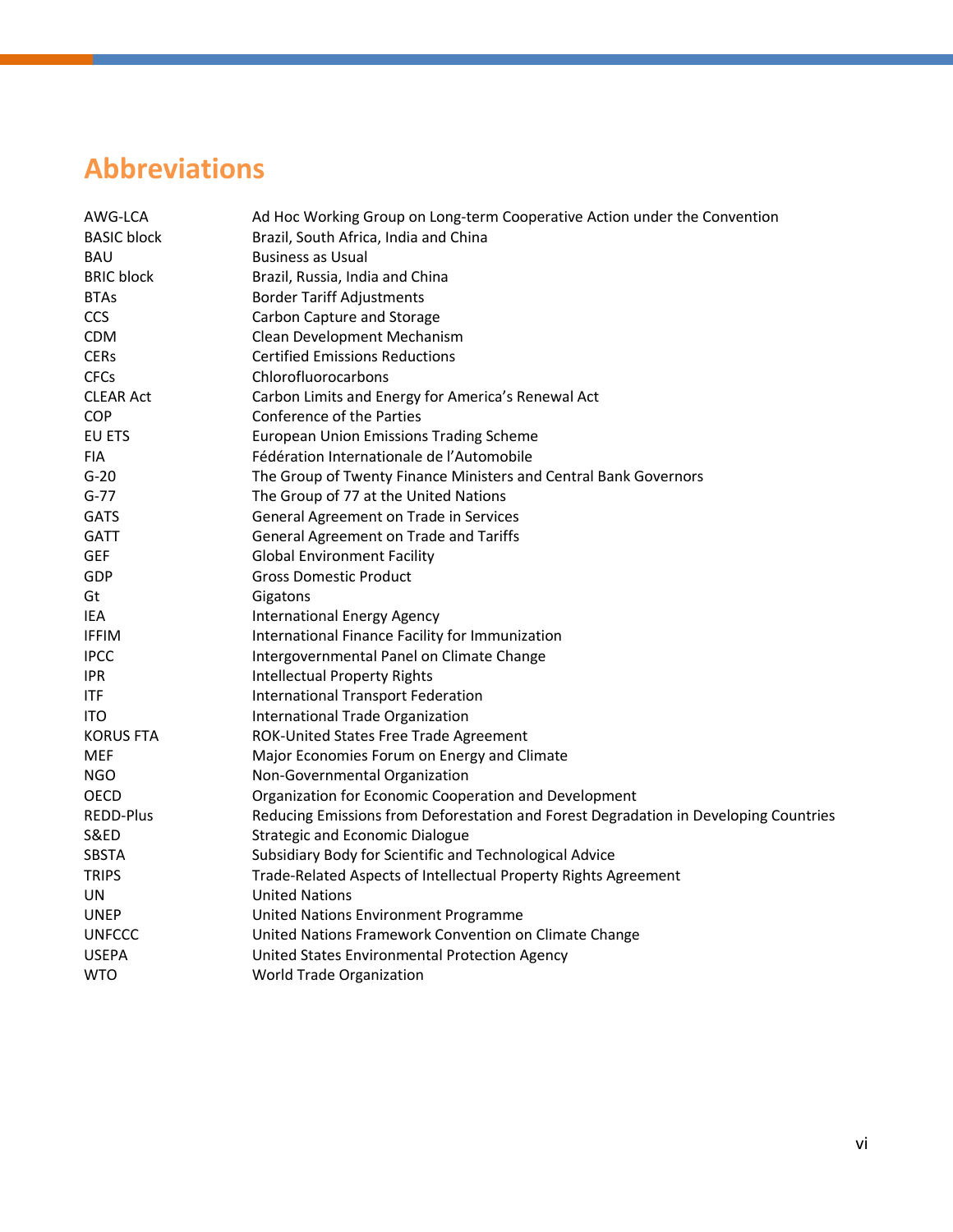## **Table of Contents**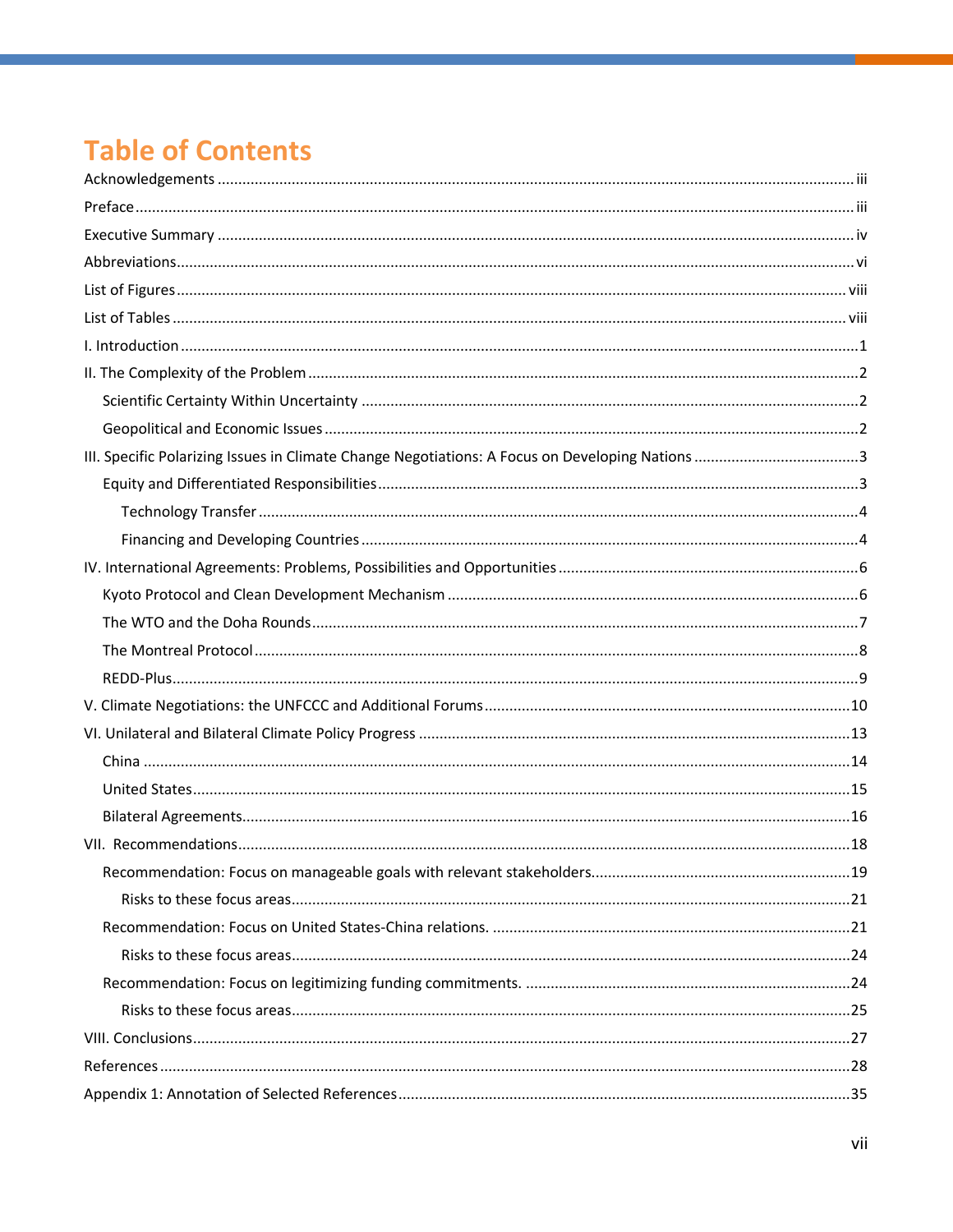|--|

## <span id="page-7-0"></span>**List of Figures**

| Figure 2: Required funding estimates for adaptation, mitigation, and technology transfer to developing |  |
|--------------------------------------------------------------------------------------------------------|--|
| Figure 3: Proposed institutional arrangements, from the G-77 and China, to disperse UNFCCC financial   |  |
|                                                                                                        |  |

## <span id="page-7-1"></span>**List of Tables**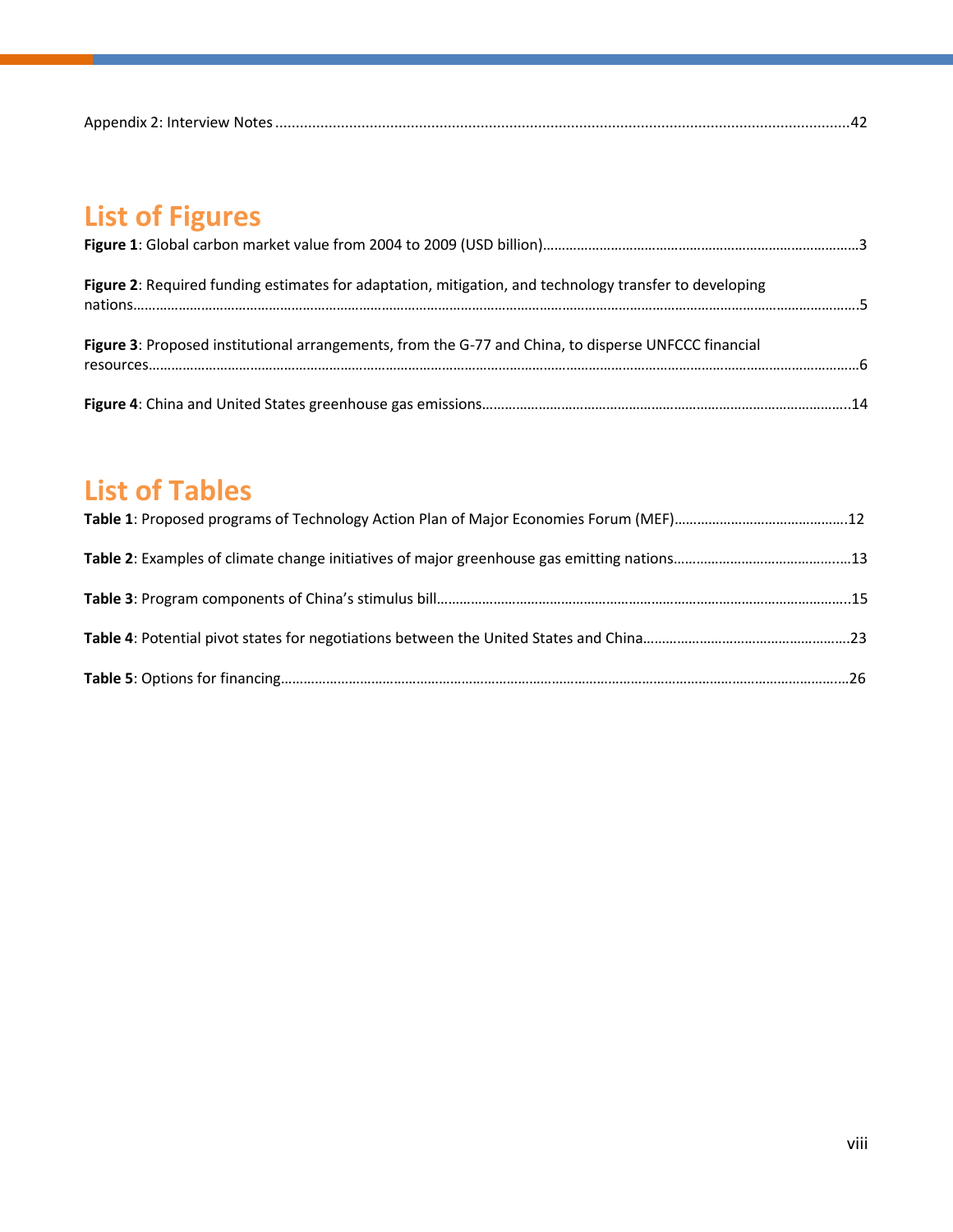### <span id="page-8-0"></span>**I. Introduction**

The 15th Conference of the Parties (COP 15) to the United Nations Framework Convention on Climate Change (UNFCCC) gathered in Copenhagen, Denmark, with the purpose of creating a comprehensive international climate change agreement as stipulated at COP 13 in Bali, Indonesia. With the Kyoto Protocol scheduled to expire in 2012, COP 15 was to serve as a pivotal point to usher in the passage of a new global climate change regime.

However, COP 15 failed to accomplish its stated goal of creating a legally binding climate change agreement. Instead, the Conference produced the Copenhagen Accord, an agreement that does not impose legally binding emissions targets, although the COP took note of the Accord. In part, the lack of official voting rules of procedure, and thereby the requirement of full consensus, hindered an agreement as demonstrated in the non-binding nature of the Copenhagen Accord.

However, the Accord does outline a process to move towards comprehensive international legislation. Commitments in the Accord include: a short term funding pledge from developed nations of \$30 billion USD between 2010 and 2012 and a long term mobilization of \$100 billion USD per year beginning in 2020; the immediate establishment of a mechanism for Reducing Emissions from Deforestation and Forest Degradation in Developing Countries (REDD-Plus); development of the Green Climate Fund, the proposed financial mechanism through which funding from developed nations would be utilized to assist developing nations with climate change adaptation and emissions abatement; and the creation of a High Level Panel to determine how best to fulfill the financial goals of the Accord. A separate panel, the UN Secretary-General's Advisory Group on Climate Change Financing, was also recently established and has a ten-month mandate, directed to determine proposals to increase both short and long term financing for adaptation and mitigation.

It is the goal of the Copenhagen Accord to incentivize participation from developing countries, a crucial element as such countries are not only most susceptible to the impacts of a changing climate, but are also home to the majority of the global population and future projected emissions. The intent of the funding is to assist developing nations in avoiding the emissions-intensive stage of development that would otherwise offset emissions reductions of the developed nations. To incentivize participation in abating emissions by assisting developing nations with their sovereign right to develop is a critical and fundamental role of this fund (S. Cohen, personal communication, 18 February 2010).

However, it is unclear if the commitments made to the fund are real. Funding for developing nations is a function of carbon credits and finance, and since the United States has so far been unable to define a federal carbon market, the funding promised to developing nations might have been more of a negotiating tactic than a financial reality (D. Victor, personal communication, 24 February 2010). The problem remains then that the Copenhagen Accord is a non-binding political agreement, not a COP decision. Unless climate change policy is implemented under the auspices and legitimacy of the COP and UNFCCC, the Green Climate Fund will most likely not be established. However, the funds that have been pledged by developed nations could still be administered by existing funding mechanisms (Schalatek et al., 2010). Furthermore, the perceived failure of COP 15 to produce a treaty may be viewed as a valuable reshuffling that, in terms of future efforts, may be better than a partial success (D. Victor, personal communication, 24 February 2010), as organizations have begun to reconsider the range of possible approaches to meaningfully reducing global greenhouse gas emissions (Keohane and Victor, 2010).

With the recognition that the urgency of climate change demands immediate action, this report presents a set of recommendations formed from an analysis of the strengths and weaknesses of existing methods employed to address international issues, as well as interviews with professionals in the public, private, and academic sectors, and considers potential alternatives to the current climate change institutional architecture. This report is intended to aid Environmental Defense Fund in identifying important areas of focus in their efforts to assist the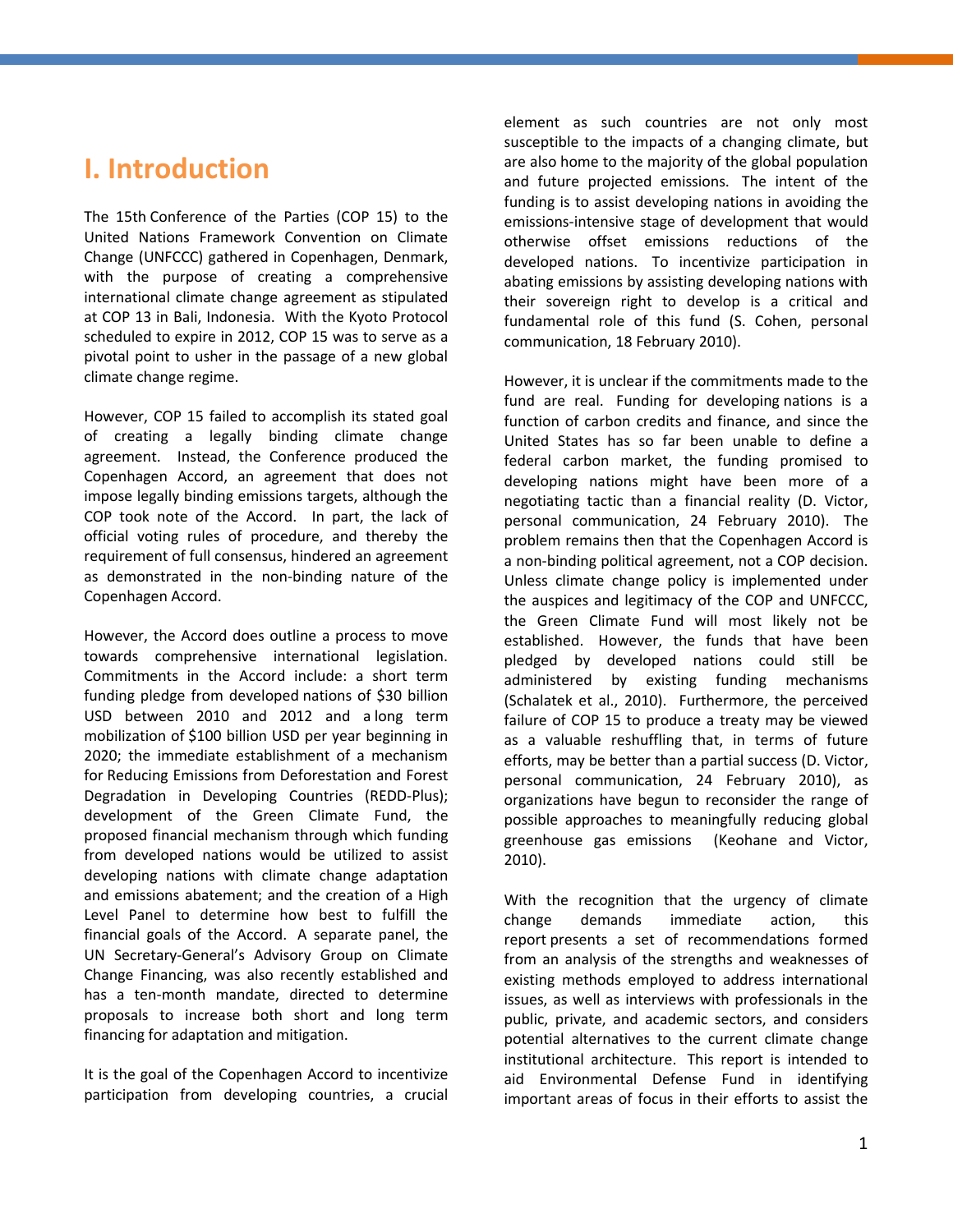movement forward of an international climate change agreement. *Sections II* through *VI* provide essential background information, and *Section VII* provides recommendations for important areas of consideration, which are derived from a synthesis of this research.

## <span id="page-9-0"></span>**II. The Complexity of the Problem**

The challenges of designing climate change policy are a product of its complex source: greenhouse gas emissions, most notably carbon dioxide as a fossil fuel combustion byproduct. The increasing emissions of greenhouse gases since the onset of the Industrial Revolution exists at the nexus of economics, society, and science, and are inevitably linked to polarizing questions regarding equity of natural resource redistribution, development, and consumption. The dynamics of geopolitics and the inherent power structure of current international regimes with stakeholders of varying and oftentimes contradicting values and interests, such as equity, development, trade, and the global economy, further compound the complexity of reaching an international agreement (e.g., Kemfert and Tol, 2002; Stern, 2008). Furthermore, the impacts of a warming climate will disproportionately affect some countries, and will extend throughout centuries, a timeframe not typically considered when devising policy solutions. Therefore, the manner in which climate change is framed, and the importance given to these interacting issues, will shape the way that solutions are designed.

### <span id="page-9-1"></span>**Scientific Certainty Within Uncertainty**

Scientific understanding of modern climate change greatly increased with the formation of the Intergovernmental Panel on Climate Change (IPCC) in 1989. Peer-reviewed publications about climatic change have increased exponentially since the 1950s (Stanhill, 2001), and the periodic IPCC reports have become more decisive in describing the impacts of human activities on climate (Hegerl et al., 2007). Decades of peer-reviewed, multidisciplinary scientific research has led to widespread agreement that anthropogenic emissions of greenhouse gases in the industrial era have altered the natural course of

Earth's climatic progression (e.g., Karl and Trenberth, 2003; Hansen et al., 2006; Le Treut and Somerville, 2007; Houghton, 2009). However, uncertainties remain as to the timing and regional distribution of projected effects due to the complexities in modeling vast quantities of incomplete historical data with the intricate dynamics of interacting ecosystems (Randall and Wood, 2007).

### <span id="page-9-2"></span>**Geopolitical and Economic Issues**

Political acceptance of climate change has not progressed in tandem with scientific understanding; the recent, popularly termed *climategate* media scandal (e.g., Revkin, 2009) is symbolic of the widespread political and social inertia in forming a consensus on the global immediacy of the problem. Within the United States alone, climate and energy legislation has stalled numerous times in various stages of the political process due to a lack of agreement. Although the Supreme Court's decision in Massachusetts vs. USEPA has enabled USEPA to use existing legislative authority under the Clean Air Act, this has stimulated several coordinated bills aiming to stall this form of regulation (see *Section VI*). This failure to reach agreement is demonstrated in the Copenhagen Accord, a compromise that grew from yet another lack of consensus (S. Barrett, personal communication, 18 February 2010; E. Bloomgarden, personal communication, 28 February 2010).

Disagreement results, in part, from the long time frame that needs to be considered for regional, national, or global climate change policies, because long time periods increase economic and geopolitical unpredictability. Most scientific assessments show modeled projections to at least 2100 (e.g., Alley et al., 2007), within which significant cost uncertainties exist in regards to abatement technologies and policies, while the modeling of economic impacts is also imprecise as the length of models increases (Stern, 2006). The Stern Review estimates that investment in emissions abatement in the early part of the 21st century may result in a loss of 1% to 3.5% global GDP by 2050, though estimates diverge approaching 2100 due to large uncertainties in the future costs of emissions reduction technologies (Stern, 2006). Cost estimates also differ depending on the geopolitical landscape, as governments vary widely in their capacity and interest in reducing emissions, in part because enacting national policies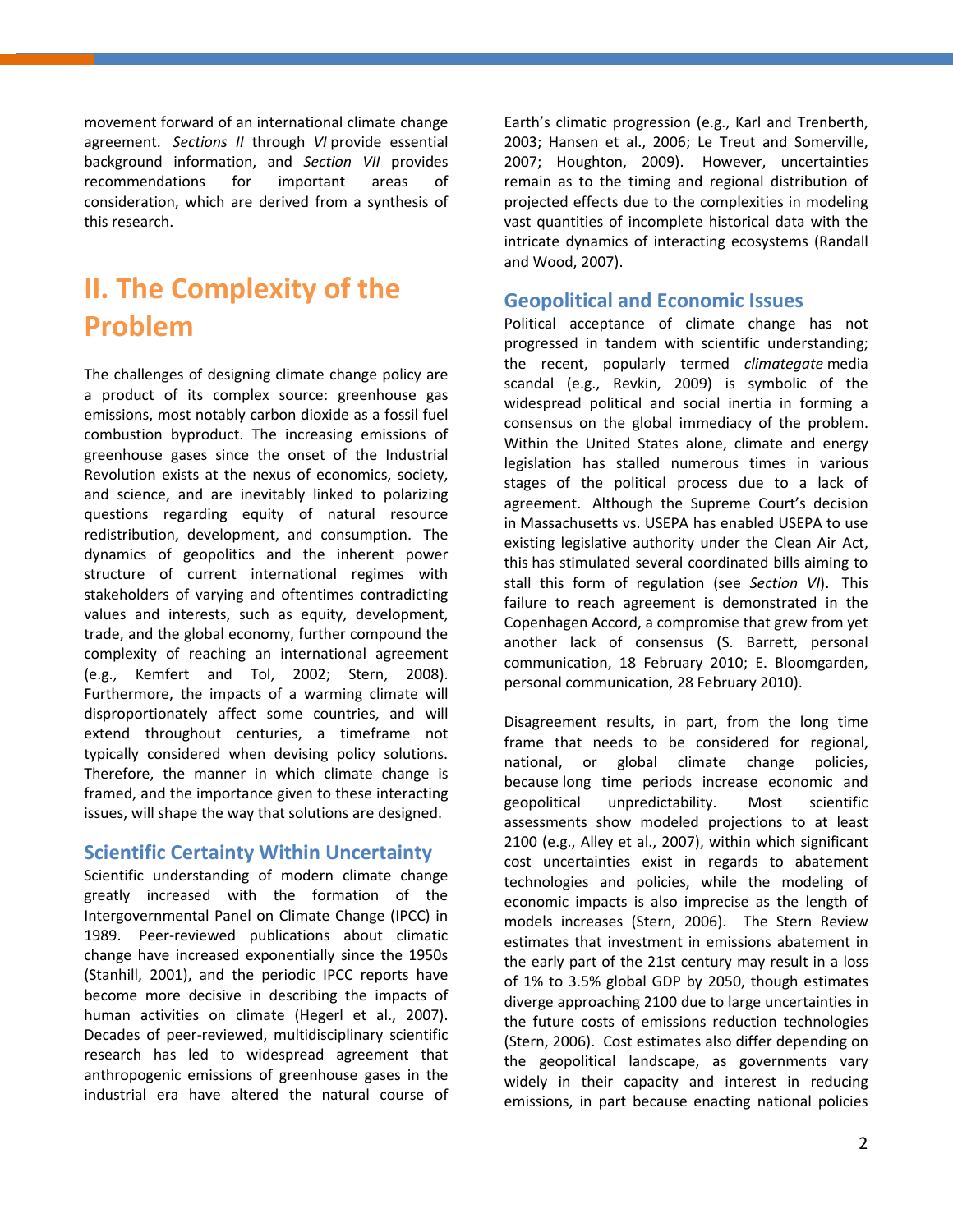or participating in a global effort has strategic importance in addition to functional motivations (e.g., Keohane and Victor 2010). For example, trade partnerships could be significantly affected by national climate policies, and may even drive discussions through coordinated groups such as the G-77 (J. A. Ocampo, personal communication, 5 March 2010).

The current economic climate and the downstream effects of the recession also complicate negotiations. While the credit crisis has been hard on the global economy, it has allowed climate negotiators some breathing room as the emissions growth rate slowed due to a decrease in industrial activity. Following a halving of the global emissions growth rate to 1.73% in 2008, early estimates predict 2010 emissions growth rates falling by another 2% to 3% (HSBC, 2010). Global energy demand also declined in 2009, for the first time since 1981, and global electricity demand contracted for the first time since the end of the Second World War (IEA, 2009). In addition, New Energy Finance (2009) estimates that the effects of the recession combined with continued efforts in efficiency and renewable energy could decrease the carbon footprint of the United States by 3.1% by 2020, effectively reducing emissions to 2005 levels even without domestic legislation.

However, the global recession has raised doubts about the efficiency of market mechanisms to reduce global emissions. While the global carbon market increased in value by 5% in 2009 (Figure 1), the voluntary abatement trading scandal and sideways carbon prices could apply downward pressure on carbon markets (New Energy Finance, 2009).



**Figure 1.** Global carbon market value from 2004 to 2009 (USD billion). Source: New Energy Finance, 2009. The recent dynamics of the global recession and geopolitical interactions have revealed the many risks facing the successful agreement of a new global climate treaty. These factors need to be considered while moving forward with climate negotiations and towards a clean energy economy, and will be addressed in our recommendations (*Section VII*).

## <span id="page-10-0"></span>**III. Specific Polarizing Issues in Climate Change Negotiations: A Focus on Developing Nations**

Several polarizing issues challenge current international negotiations within the UNFCCC, as nations have differing perspectives and interests. Specifically, the involvement of developing nations in a global climate change agreement raises issues regarding differentiated responsibilities, technology transfer, and financing. These issues have been addressed within the UNFCCC negotiations but a lack of unanimity has stalled a global agreement, from the Kyoto Protocol through to COP 15. While negotiations involving only major emitters may be more successful at reaching agreement on emissions reductions and taking action in the short-term, long-term solutions will necessarily involve developing states due to global trends of population growth and distribution, and attendant increasing emissions. Developed states could move forward without dealing with issues of equity; however, the costs of ignoring such issues now could be prohibitive in the future (Murphy et al., 2009).

### <span id="page-10-1"></span>**Equity and Differentiated Responsibilities**

Addressing equity in a global agreement requires involving all developing countries more than would a solution with the goal of strictly reducing emissions. The principle of common but differentiated responsibilities, established in the UNFCCC and the Kyoto Protocol, substantially challenges reaching a global agreement (ISD Law, 2002). Developing nations argue that they have a right to achieve the prosperity of developed countries through economic growth. At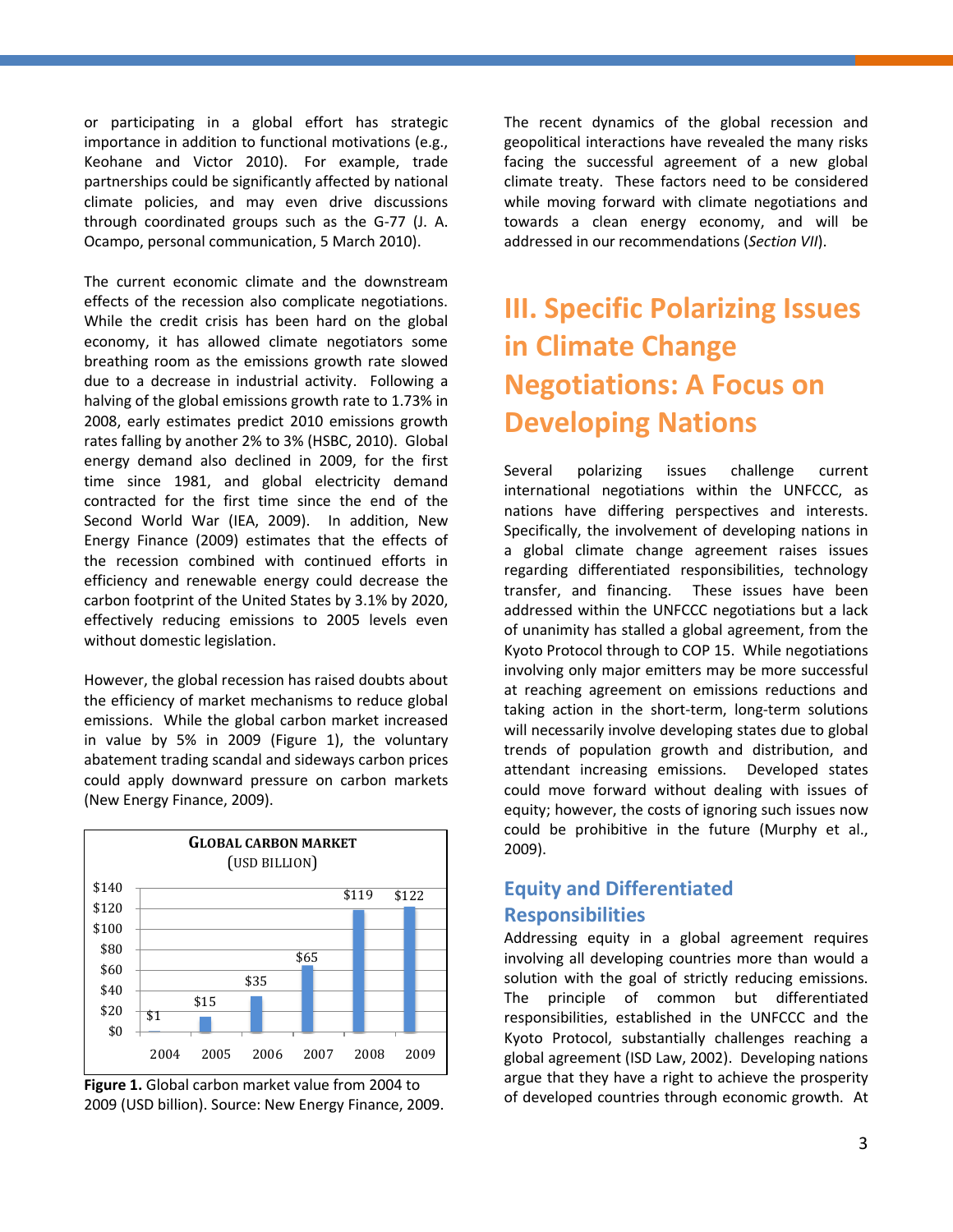the same time, many of these nations will experience significant impacts of climate change due to less resilient infrastructure, a lack of financial resources, and a lack of capacity and technology for adaptation (Murphy et al., 2009).

The largest emerging economies, major players in the negotiation of the Copenhagen Accord, have stated their willingness to participate in the Accord, which largely removes the responsibility divide established under the Kyoto Protocol. However, the BASIC block of nations, including Brazil, South Africa, India, and China, has stated that the Copenhagen Accord will be recognized only as a tool for facilitating negotiations within the UN process (Devraj, 2010). This stance demonstrates that they believe the Accord does not give the principle of equity sufficient importance, and that they will likely not move forward unless developed states demonstrate action and financial investment in developing state adaptation and mitigation efforts (Devraj, 2010). Moreover, while they are willing to engage in negotiations outside of the UN framework, most developing nations seek the assurance of legitimacy, particularly in regards to funding support from developed nations, which the UNFCCC can provide.

Finally, even if minimizing issues of equity and focusing on the goal of greenhouse gas emissions abatement, engaging developing nations in a climate agreement now may be critical because an agreement needs to consider a long time frame, during which developing nations' emissions will likely rise. Twothirds of greenhouse gas emissions in 2008 were caused by economic activities in non-OECD countries, and this share is expected to increase significantly with development and population growth (OECD, 2008; Murphy et al., 2009). The following outlines significant areas of consideration in negotiations involving developing states.

#### <span id="page-11-0"></span>**Technology Transfer**

Emissions reductions in developing nations will require significant economic sacrifice at a time when momentum in economic growth is particularly important. In addition, the cost of emissions reductions relative to GDP may be higher for developing countries compared to developed countries (OECD, 2008). Given this imbalance in the costs and consequences of emissions abatement, developing countries will need affordable access to mitigation and adaptation technologies. Consequently, the restrictions of intellectual property rights (IPR) have been a source of disagreement within international negotiations. The protection of patents ensures that the benefits of innovation and advanced climate change technology development are rewarded through commercial monopolies and the compensation of research and development costs (Harvey, 2008; WTO, 2009). Furthermore, IPR has been demonstrated to increase productivity, trade flows, and foreign direct investment (Maskus, 2003).

However, although there are many benefits to IPR, they are considered both an incentive and hindrance to the transfer of technology to developing countries (ICTSD, 2008). IPR put a price premium on technology, though the cost of the output of the technology does not necessarily increase. Moreover, exclusive patent rights may increase the price of goods that are created from innovative technologies, and in turn, make them unaffordable to lower income developing countries (Copenhagen Economics, 2009). Developing countries have raised this issue at UNFCCC conferences in reference to the World Trade Organization's (WTO) Agreement of Trade-Related Aspects of Intellectual Property Rights (TRIPS Agreement). The TRIPS Agreement allows certain circumstantial exemptions to the protection of IPR. These exemptions, however, have been applied sometimes controversially. Compulsory licenses, for example, can be granted without the authorization of the patent holder for public non-commercial uses during emergencies (ICTSD, 2008). At the Beijing international conference on carbon technology transfers in November 2008, China and India proposed the use of this flexibility for carbon abatement technologies. Japan and the EU opposed, because carbon abatement technology patents are held by a large number of firms in these nations, which will limit their overall market power (Copenhagen Economics, 2009). As technology transfer becomes an increasingly important issue in climate negotiations as a way to equitably engage developing nations, challenges to IPR will further entangle trade issues with emissions abatement goals.

#### <span id="page-11-1"></span>**Financing and Developing Countries**

The struggle to come to an agreement on financial structures to supply funding to developing countries for adaptation and mitigation is another significant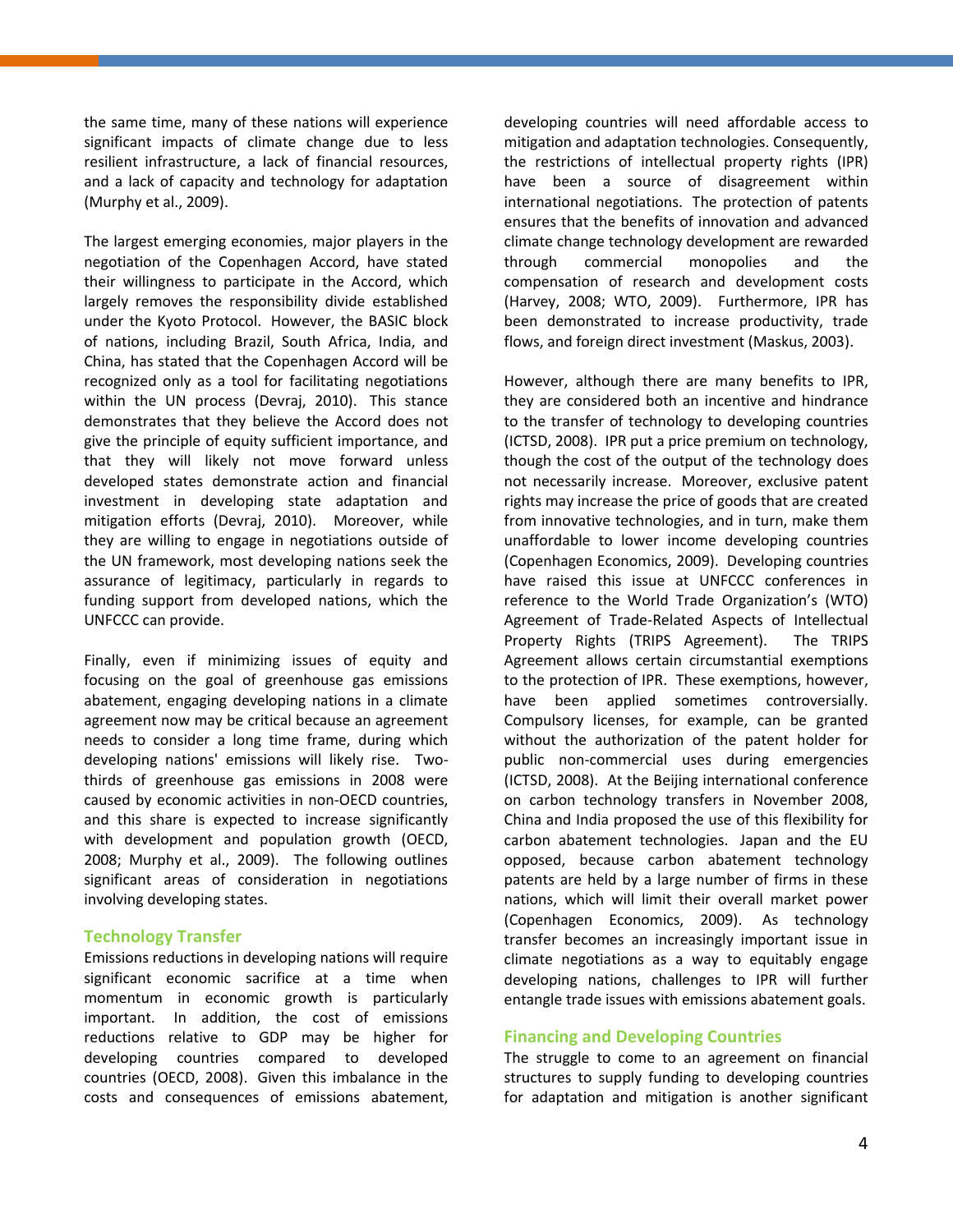concern in negotiations. Developing countries are negotiating for increased funding flows from developed countries, with fewer bureaucratic hurdles and reduced involvement from organizations like the World Bank, while developed nations are demanding assurances of transparency in the use of funding. However, as shown in Figure 2, estimates of needed funding vary significantly: projected costs for mitigation range between \$65 billion USD to \$200 billion USD per year by 2020 and estimates for adaptation range from \$40 billion USD to \$67 billion USD annually by 2030 (HSBC, 2009).

Two primary suggestions for a financial architecture have emerged from past negotiations. Developed nations suggest that existing multilateral and bilateral funding organizations, such as the Global Environment Facility (GEF), World Bank, regional development banks, and bilateral donor agencies, should provide

the needed capacity due to institutional and technical knowledge (World Wildlife Fund, 2009). Alternatively, the G-77 and China has suggested a centralized system whereby an operating body with equitable and balanced representation of all countries would be accountable directly to the COP (Figure 3; UNFCCC, 2008). Little advancement was made in terms of longterm financing at COP 15 (Mueller, 2007), and the UN Secretary-General's Advisory Group on Climate Change Financing was developed to make financing recommendations to COP 16. These disagreements in funding and funding mechanisms stall developing nations' action on climate change, as they want guaranteed demonstrations of credible funding commitments from developed states. Mobilizing existing funding commitments should assist in establishing the legitimacy of global dedication to climate change mitigation and in turn promote action.



**Figure 2.** Required funding estimates for adaptation, mitigation, and technology transfer to developing nations. Source: HSBC, 2009.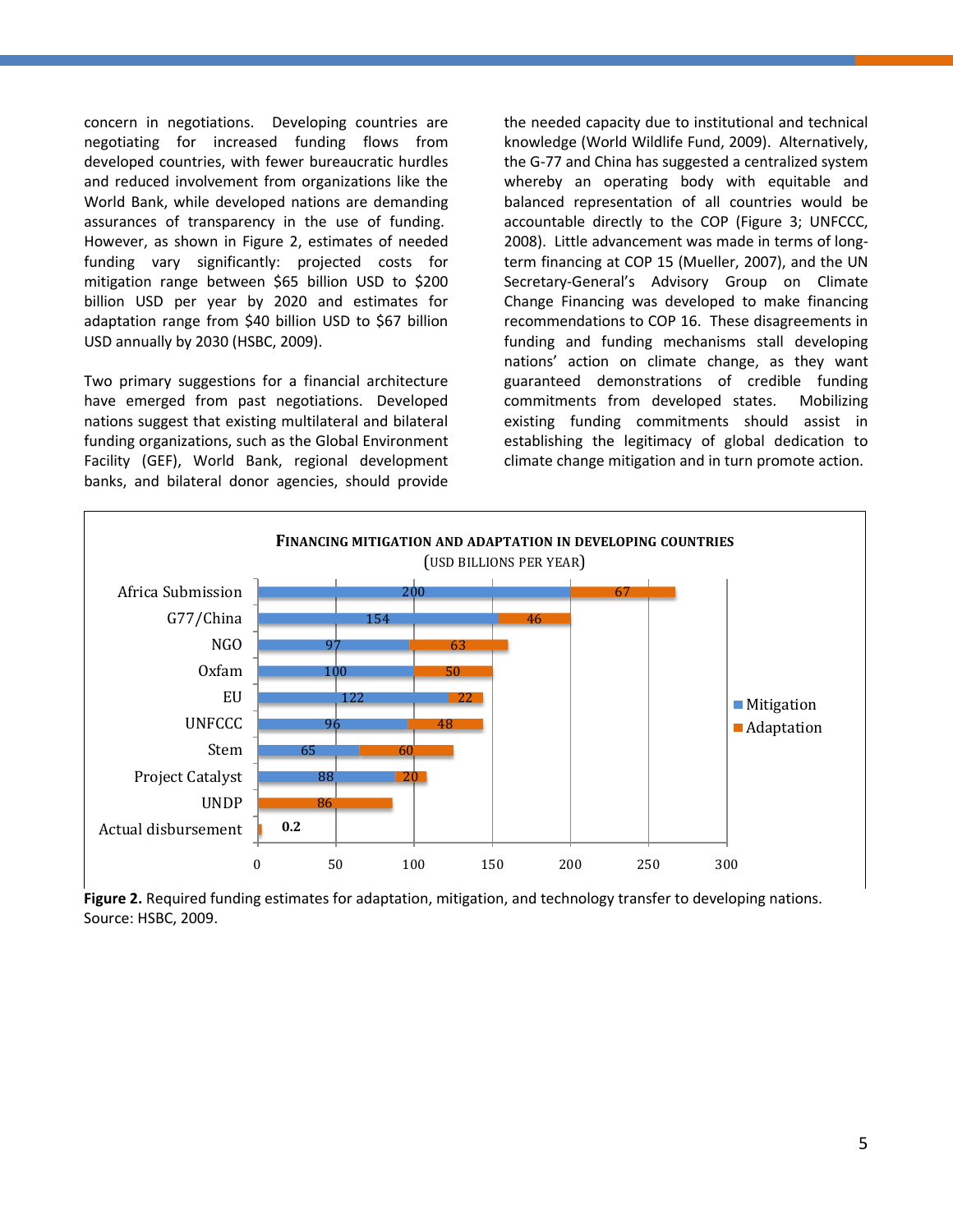

**Figure 3.** Proposed institutional arrangements, from the G-77 and China, to disperse UNFCCC financial resources. Source: Adapted from UNFCCC, 2008.

## <span id="page-13-0"></span>**IV. International Agreements: Problems, Possibilities and Opportunities**

The international community has struggled to find a way forward with an agreement that would balance efficiency and equity in a global climate change agreement. Motivated by varying interests, countries have been unable to reach consensus under large, multilateral forums in which an inability to compromise on specific issues leads to breakdowns in negotiations that then stalls or renders the process ineffective. The Doha Rounds of the WTO exemplifies negotiation stagnation in a large forum, whereas the Kyoto Protocol demonstrates that without key players, any international emissions abatement regime will be ineffectual. In contrast, dividing a large problem into more manageable, issue-specific components, where negotiations bring together relevant stakeholders, such as occurred with the Montreal Protocol and the REDD-Plus discussions, can lead to greater efficiency and success.

### <span id="page-13-1"></span>**Kyoto Protocol and Clean Development Mechanism**

In its current form and without the participation of several key players, the UNFCCC has not been successful in organizing a cohesive international carbon emissions reduction regime. However, some achievements have emerged from the UNFCCC, most notably the Kyoto Protocol. Although lacking incentives and enforcement (e.g., Barrett, 2005), the Kyoto Protocol has led to emissions reductions in some signatory nations and introduced the Clean Development Mechanism (CDM). The CDM is the first multilateral, market-based mechanism to address climate change and the redistribution of technology to developing countries. As a market mechanism, CDM has been successful at emissions abatement with technologies of optimal cost-efficiency. As of 2005, 717 million metric tons of carbon dioxide equivalent emissions were abated, approximately the equivalent of the annual emissions of France and Spain combined (Lecocq and Phillippe, 2007). However, in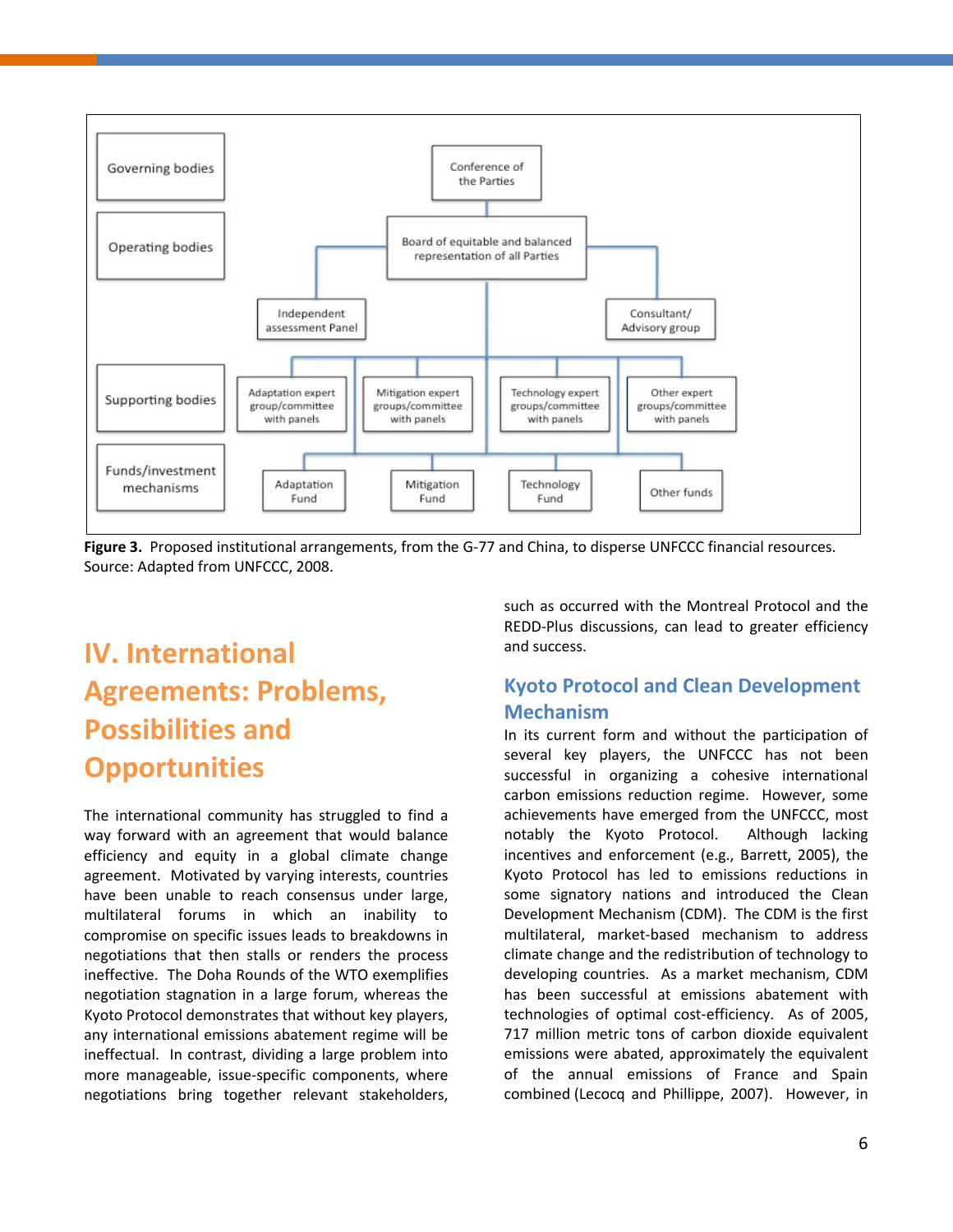emphasizing cost efficiency and not rewarding riskier costs (e.g., in countries with less developed infrastructure), a significant majority of CDM projects are low-cost projects undertaken mostly in China and India as African and South American countries are ignored (Olsen, 2007).

#### <span id="page-14-0"></span>**The WTO and the Doha Rounds**

The WTO has its origins in the International Trade Organization (ITO), created following the end of World War II. Proposed by the United States at the same time the General Agreement on Trade and Tariffs (GATT) was being negotiated, plans for the ITO disintegrated when President Truman withdrew ratification due to Congressional resistance. GATT, therefore, served as the basis for the international trading system for almost fifty years until it was incorporated into the WTO in 1995 (WTO, 2010a). The GATT proved successful overall in reducing tariffs despite a lack of an institutional framework (van den Bossche 2005). From the Uruguay Rounds in 1986 to the signing of the Marrakesh Accords in 1994, these efforts launched the first multilateral trade organization and several agreements under its umbrella, including a revised GATT and two new agreements, the General Agreement on Trade in Services (GATS) and TRIPS (WTO, 2010b). In addition, the 1994 Uruguay Rounds established the architecture for a structured dispute process, including a fixed timetable and the establishment of a Dispute Settlement Body not affiliated with any governments (WTO, 2010c).

The Doha Rounds of 2001 slowed multilateral trade talks to a standstill as developed countries and the developing world became deadlocked over two main issues: continued disagreement over the special safeguard mechanism used to protect domestic farmers in developing countries from agricultural import surges, and voluntary sector-specific agreements to significantly reduce manufacturing tariffs (Markheim, 2008). Pascal Lamy, Secretariat of the WTO, has requested that countries resume the Doha Round this year; however, both developed and developing countries are displaying similar degrees of reticence, exacerbated by the financial crisis.

In relation to the UNFCCC climate negotiations, the following lessons may be considered. While the ITO was unsuccessful, the GATT continued to move forward, eventually evolving into the relatively successful WTO. In light of the mixed results at COP 15, the evolution of the WTO suggests that despite continued stalling of the UNFCCC negotiations, fragmented efforts, perhaps plurilateral at first and multilateral over time, could eventually succeed. However, the urgency of emissions reductions cannot afford to wait for a strong multilateral effort on climate change to emerge without coordination over decades.

Over the last decade several experts have discussed linkages between trade/WTO and climate change (Zhang, 1998, 2004, 2007, 2009; Petsonk, 1999; Hufbauer and Kim, 2009; James, 2009; Tamiotti et al., 2009; Keohane and Victor, 2010). They encompass several lines of thought but discuss in particular sanctions through tariffs, or more specifically border tariff adjustments (BTAs). Some studies suggest that the effectiveness of BTAs shows promise in motivating participation in multilateral environmental agreements. A dynamic global warming game model described by Lessmann et al. (2009) suggests that a coalition of countries could induce participation by enforcing BTAs and punishing free riders. This model indicates that when tariffs are relatively small, so as not to hurt the coalition members enacting the BTAs, participation and the global social welfare increase (Lessmann et al., 2009). Another study from Tian and Whalley (2009) analyzes the feasibility of sanctioning the BRIC countries (Brazil, Russia, India and China) to induce participation in global environmental treaties. The results of this model suggest that if the damages from climate change are substantial and if developing countries are net exporters (all BRIC countries except India) they will be more likely to comply.

The WTO's stated policy on climate change has been largely removed, but the WTO has responded to the international community's concerns that any international climate agreement will not be interfered with. Secretariat Lamy has stated that the WTO does not see it necessary to intervene with multilateral environmental agreements. A major collaborative step for the WTO was the issuance of a joint Trade and Climate WTO-UNEP Report (Tamiotti et al., 2009), which provides considerable guidance on how BTAs would need to be designed to be WTO compliant. However, while it may be possible to design WTOcompliant BTAs, they could be perceived as a threat to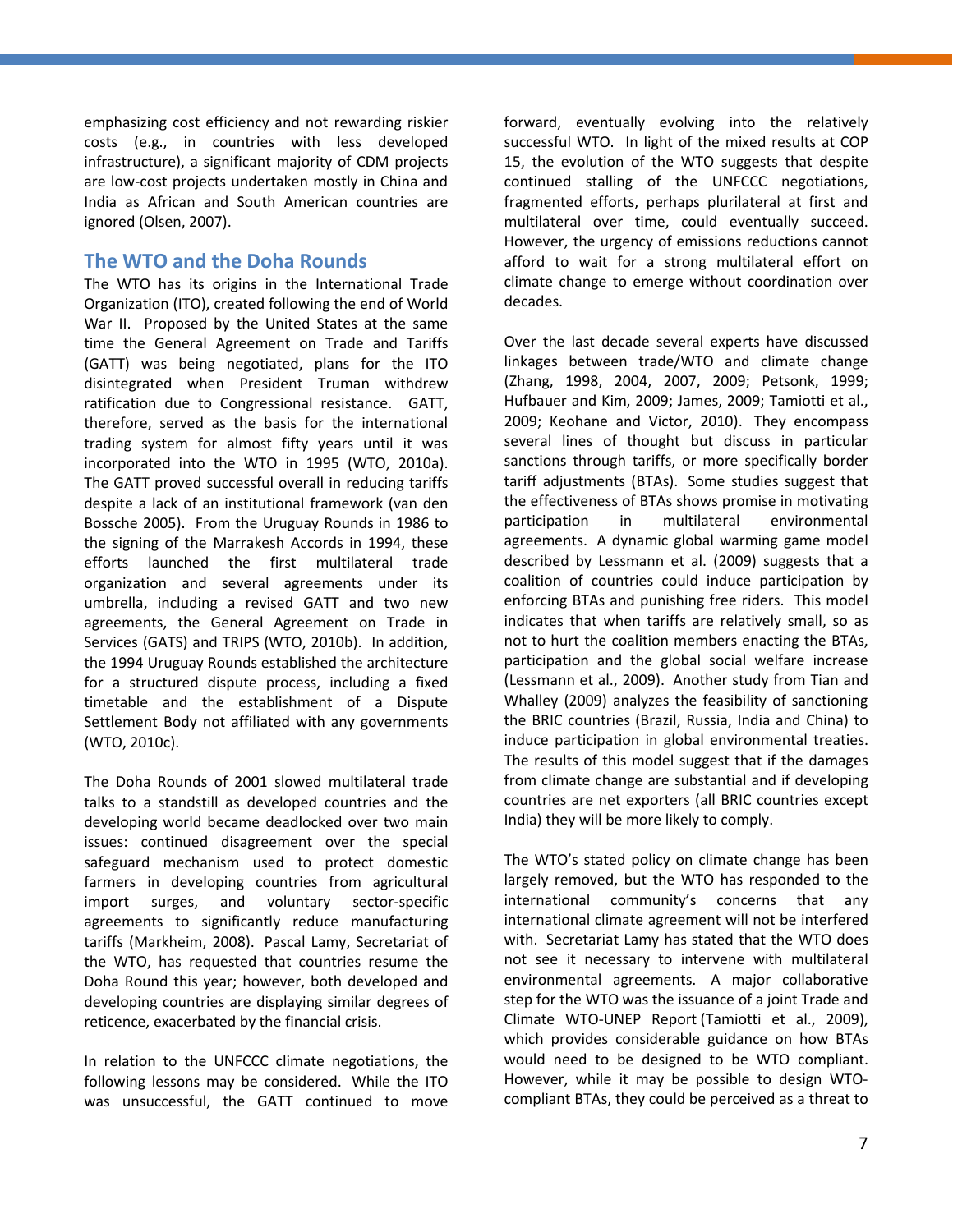the multilateral trading system and may hinder climate negotiations (Bhagwati and Mavroidis, 2008; James, 2009; Keohane and Victor, 2010; Veel, 2009). If a BTA could be designed to conform to WTO law, it could create resentment among targeted countries and motivate countervailing trade measures (Veel, 2009). Before negotiations could reach the WTO's Dispute Settlement Body, the countervailing measures may prompt trade disputes that could depress the international economy (James, 2009). Even subtle proponents of BTAs (Keohane and Victor, 2010) concede that they could have unintentional negative effects.

The breakdown of the Doha Rounds provides an opportunity to draw parallels with climate change agreements and to identify what issues require more nuanced dialog before entering negotiations. Although the Doha Rounds have not resumed, small trade issues continue to be negotiated, laying the foundation for compromise that may pick up where Doha left off.

The Kyoto Protocol under UNFCCC and the Doha Rounds of the WTO are examples of large-scale negotiations and agreements that have experienced inefficiencies and delays, though these inclusive, multilateral institutions lend the process a legitimacy that smaller, more exclusive agreements do not possess. However, the urgency of reducing global greenhouse gas emissions has led some to suggest that approaching an agreement through smaller-scale negotiations may increase efficiency, and could be used to support a larger framework (La Vina, 2010; S. Barrett, 18 February 2010, personal communication). The negotiations that led to the Montreal Protocol and the discussions that are currently working towards a REDD-Plus agreement are considered examples of dividing a large problem into more manageable, issue-specific components, and bringing the relevant stakeholders into the discussions.

#### <span id="page-15-0"></span>**The Montreal Protocol**

Concerns about ozone-depleting chlorofluorocarbons (CFCs), used in several industrial sectors, motivated the organization of the Vienna Convention for the Protection of the Ozone Layer in 1985. Following numerous meetings and workshops and increasing public awareness after the Vienna Convention, the Montreal Protocol was created in 1987 (United

Nations Ozone Secretariat, 2007) with the goal of reducing the production and consumption of CFCs to protect the ozone layer.

There have been seven revisions, with the latest taking place in Beijing in 1999. It is believed that if the treaty is followed, the ozone layer will recover by 2050. The Montreal Protocol stipulated the following: panels of experts in areas of science, environment, technology, and economy would be established by 1989 and a review would be published in each of these areas every four years; both production and consumption would be regulated; flexibility of the implementation mechanism was ensured, as numerical goals were set by the treaty but the method to meet them was determined by each nation; trade could be restricted with countries that had not ratified the Protocol (GATT contributed to this provision); a grace period was established for participating developing countries and the Multilateral Fund for the Implementation of the Montreal Protocol was created in 1990 to aid developing countries in meeting targets; a non-compliance regime was established in 1990; and in the absence of consensus, a majority of both developed and developing countries must be in agreement for votes to pass (instead of majority vote being equal to parties representing 50% of total consumption of substances covered by the Protocol).

Twenty-four countries signed the Protocol at its induction and as of 2006, 191 countries had ratified. In total, the use of ozone-depleting substances has been reduced by 95% with developing countries reducing CFC consumption by 72% (United Nations Ozone Secretariat, 2007). Developed countries have phased out production and consumption of chemicals controlled by the Protocol by over 99% (United Nations Ozone Secretariat, 2007). The Montreal Protocol is therefore described as an example of an international environmental agreement that was successfully achieved and effectively implemented.

Understanding the reasons for this success may assist with developing a successful climate change agreement. One important factor in the development of the Montreal Protocol was the involvement of the private sector. The Alliance for Responsible CFC Policy supported limits on the use of CFCs and this was very influential in the passage of this international treaty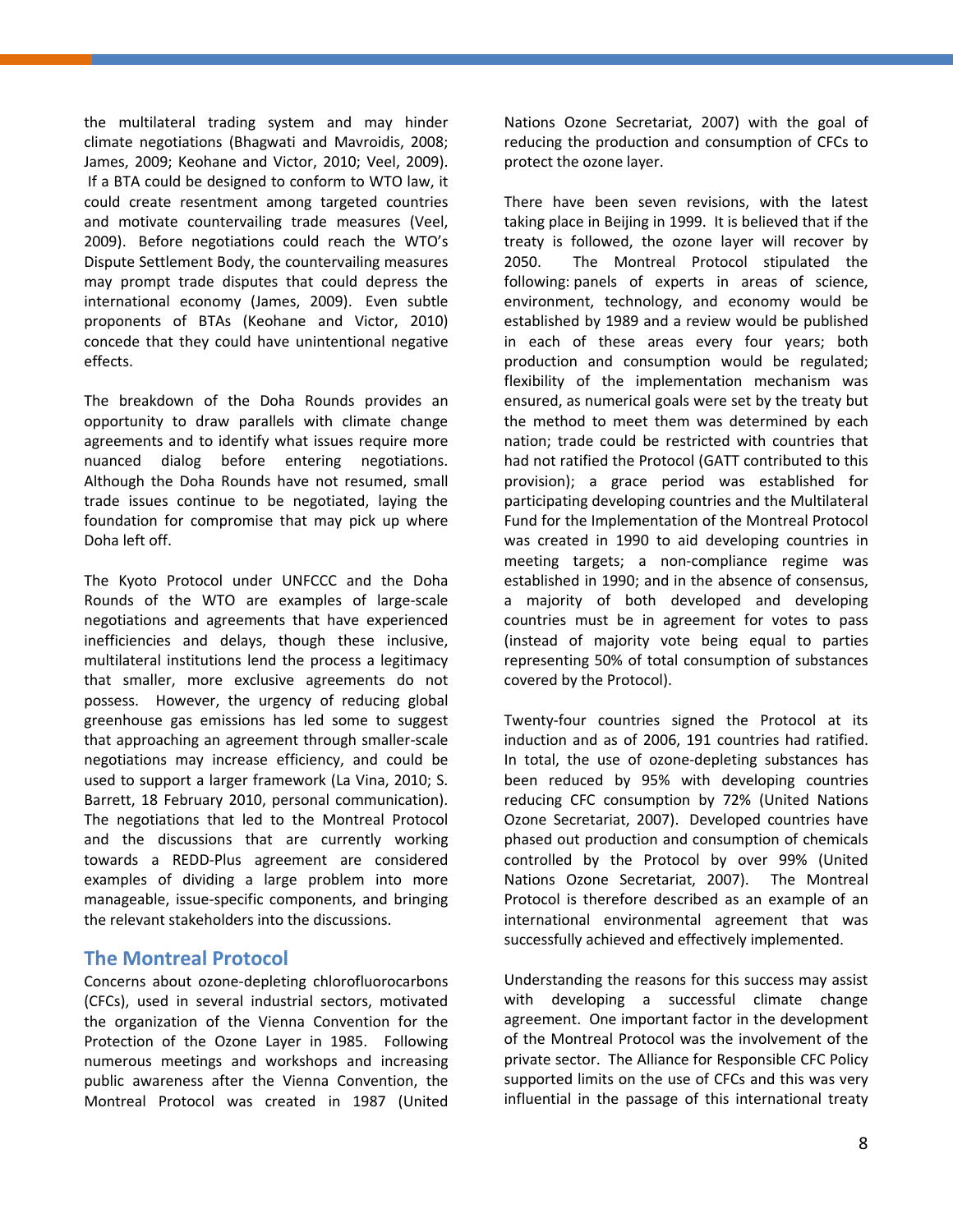(United Nations Ozone Secretariat, 2007). Furthermore, although the original requirement of the Montreal Protocol mandated CFC production and consumption to be cut by half by 1999, compared to 1986 levels, the agreement could be amended periodically. A two-thirds majority vote could change the requirements at any time and the Protocol would only enter into force if a minimum of 11 countries ratified it, comprising at least two-thirds of global consumption of CFCs. This flexibility induced the United States, who had wanted a mandatory 100% participation in order to sign on, to concede to the two-thirds global consumption threshold (Barrett, 2005).

Another factor leading to success was that CFC reduction was also cost efficient. A cost-benefit analysis of participation against non-participation in the Protocol demonstrated that the benefits far outweighed the costs, even if the United States were the only country participating (Barrett, 2005). However, in order for CFCs to be reduced in the long run, developing countries had to participate, and this was achieved with financial incentives in which developed countries agreed to significant payoffs to developing countries for the incremental costs of compliance. Another important factor was that there were significant advances in technology and substitutions for CFCs, which made the transition less costly than anticipated (Barrett, 2005).

While some contend that a reduction of CFCs was a step that countries were already willing to make before the Montreal Protocol was enacted, implying that the Protocol is more a symbol of international cooperation rather than an outcome of successful international negotiations (Murdoch and Sandler, 1997), the phase-out of CFCs was effectively achieved under the Montreal Protocol. The cooperation required was likely attained because the negotiations were issue-specific, and thus focused the negotiation process. Private sector involvement and flexibility in implementation also contributed to the success of this process.

#### <span id="page-16-0"></span>**REDD-Plus**

A current example of targeted negotiations is the

continuation of the REDD-Plus discussions. Refusing to be constrained by the current impasse, or to let the continuous hard work of the last five years languish, those involved in the avoided deforestation issue, which accounts for approximately 17% of global greenhouse gas emissions (IPCC, 2007), have forged ahead with the goal of making a REDD-Plus mechanism operational. Lead facilitator Tony LaVina used a variety of negotiating techniques to bring stakeholders together in small groups to work through differences prior to arriving at the time-crunched, high-pressure COP negotiations (LaVina, 2010). In this case, because the focus was on a contained issue, countries involved in the negotiations were able to come very close to an agreement by the end of COP 15. Negotiations will continue throughout 2010, both in the Ad Hoc Working Group on Long-term Cooperative Action (AWG-LCA) and the Subsidiary Body for Scientific and Technological Advice (SBSTA), as well as outside of the UNFCCC; an informal meeting has been held in France, with another planned in Norway in May 2010. The goal is that by COP 16, there will be an interim agreement on REDD-Plus. In this case, REDD-Plus could continue to move forward, even if there is no climate agreement reached at COP 16, though REDD-Plus could be added to a global agreement when it is attained.

A comparison of global negotiations that engage in large-scale issues, such as trade and climate change, to negotiations that approach more issue-specific, achievable goals, demonstrates the utility of separating large problems into smaller components. Negotiations that focus on the narrower components can not only operate more efficiently and flexibly, but can also target the relevant stakeholders in a forum appropriate for each issue. This examination of past international agreements suggests that, given the urgency of reducing global greenhouse gas emissions and the history of slow UNFCCC global negotiations, specific issues within the umbrella of climate change could be negotiated individually. However, the purpose of nesting climate change negotiations within a UN entity is to promote legitimacy by maximizing inclusivity (Evans and Stevens, 2009; Little, 2010), though a fragmented approach provides greater efficiency.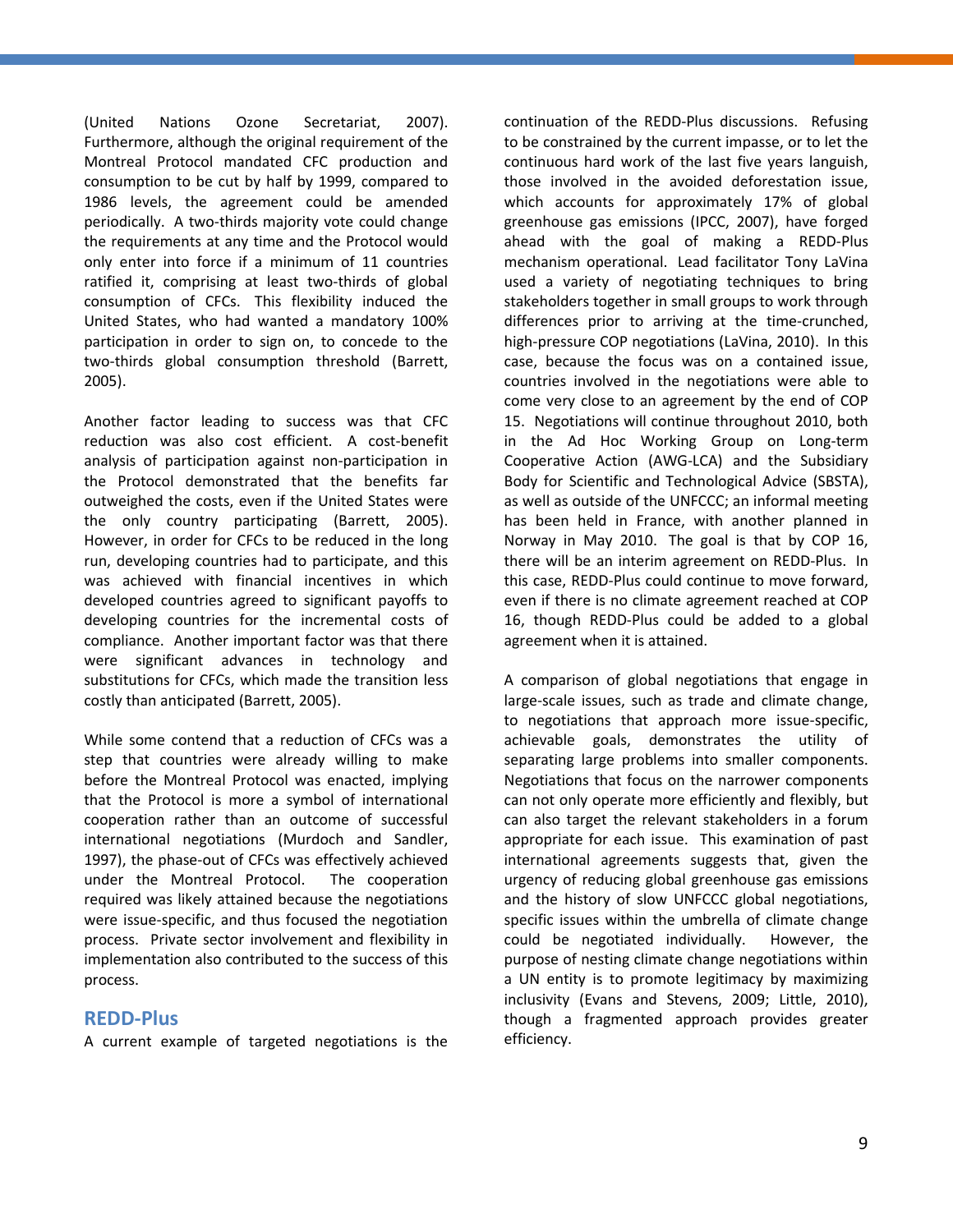## <span id="page-17-0"></span>**V. Climate Negotiations: the UNFCCC and Additional Forums**

The UNFCCC provides legitimacy because global governance ensures a framework for the global community to collaborate and cooperate, and creates standards for conduct, and allows for the reconciliation of differences (Razman et al., 2009). In theory, to be effective and legitimate, an international regime must: be recognized and supported by the world community; be consistent with existing international regimes; have the mandate and capability of enforcement; use transparent institutionalized rules and compliance procedures in decision-making; and be in agreement with established international principles, norms and laws (Huang, 2009). The UNFCCC meets these criteria because of affiliation with the UN and, in particular, because of the participation of nearly all of the UN members (Huang, 2009). However, the UNFCCC negotiations have been arduous not only due to the complexity of issues that must be addressed and the number of Parties, but also due to the accepted norm of unanimous consensus. Keohane and Victor (2010) illustrate a continuum to frame the international climate change regime complex: on one end of the continuum is the comprehensive, UNFCCC structure that provides legitimacy, and on the other end is a fragmented regime complex that includes variable and disconnected issue-specific initiatives within organizations or nations, which provides efficiency in negotiations. The optimal solution is to find a balance within this continuum that addresses the urgency of emissions reductions and allows for a more efficient multilateral coordinated engagement, and does not neglect the key principles of the UNFCCC process.

At the fragmented end of the continuum, organizations outside of the UN composed of stakeholders sharing common goals have begun to emerge and discuss climate change. These groups can be useful in government networking and consensus building as well as forums for collaboration on aspects of the problem of climate change (Huang, 2009).

Members of these groupings include market institutions, trade regulators, legal regimes, expert assessments, development banks, and other interested parties, who have developed as key participants and stakeholders in devising and implementing national or regional climate change policy (Keohane and Victor, 2010). Characteristics of these outside entities could prove advantageous to the negotiation process. Reducing the number of stakeholders negotiating an issue would increase the efficiency of negotiations, and when negotiating specific issues that are not necessarily important to every party of the UNFCCC, it would make sense to bring only the relevant stakeholders to the discussion. For example, fostering international partnerships among the countries that are dominantly funding and developing technology could speed technology transfer.

The Major Economies Forum on Energy and Climate (MEF), created in 2009 to lead discussions among major developed and developing economies prior to COP 15, represents a unique venue for advancing issue-specific goals. The MEF brings together national leaders, finance ministers, and environment ministers, and has targeted a variety of technical issues that are critical to achieving mitigation and adaptation goals; clear leadership roles have been assigned to participating states in areas such as carbon capture and sequestration and the development of smart grid technology. The MEF includes both a representation of the diversity of countries involved as well as a focus on many of the major issues that threaten successful negotiation of a climate change agreement. Specifically, the MEF could be used as a venue to promote technological innovations that assist both adaptation and mitigation goals, as the publication of the Technology Action Plans demonstrates (see Table 1). Through the definition of these roles, the MEF aims to foster responsibility, trust and familiarity among the participating nations; the Copenhagen Accord was negotiated among a subset of countries that included all of the MEF members, which suggests that the earlier MEF meetings fostered some level of cooperation and shared responsibility (Little, 2010). Furthermore, as the recent global negotiations have become increasingly complex and challenging, the MEF may represent a forum where the appropriate negotiators, those who can effectively implement national changes, are brought together to discuss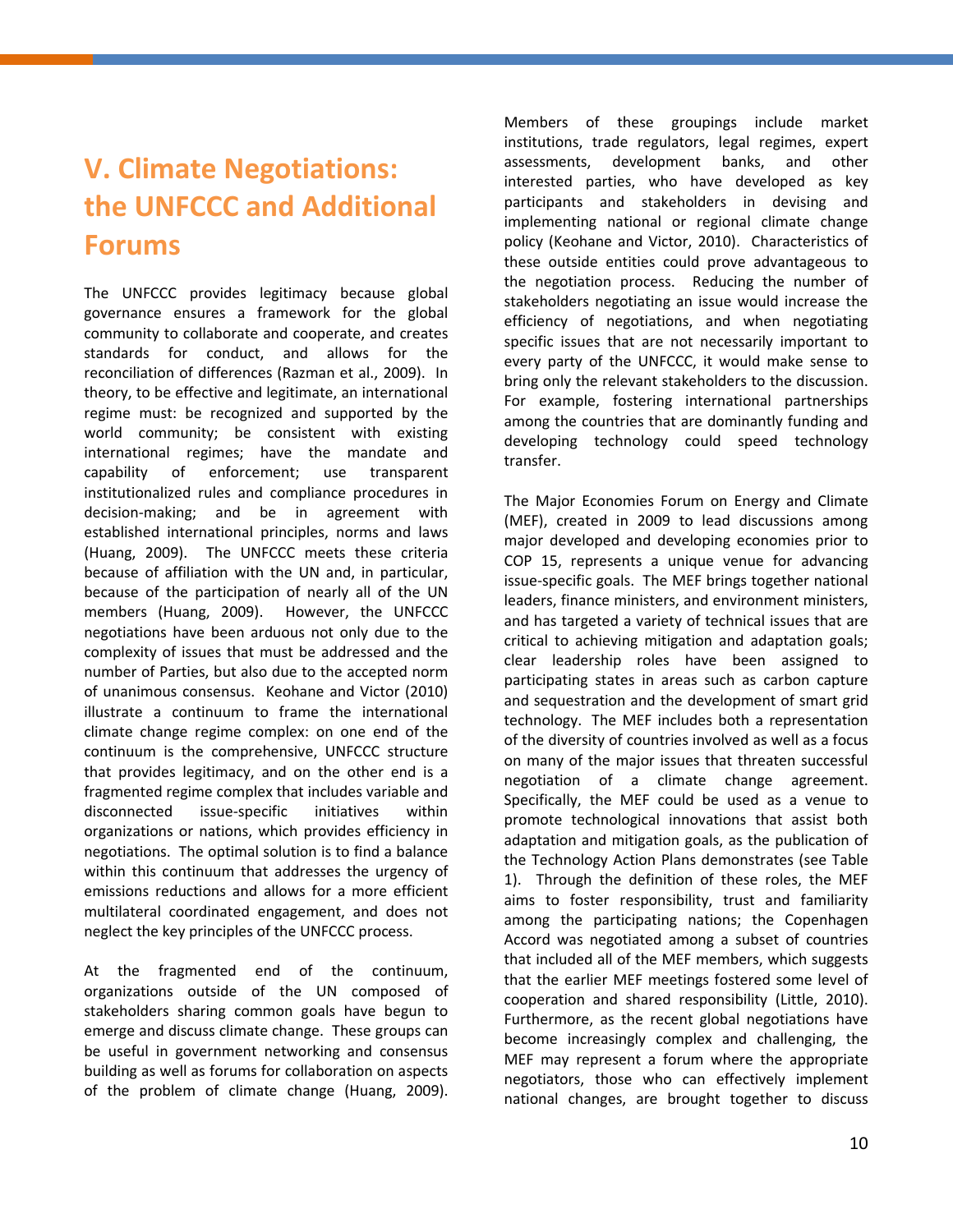issues and avoid the larger negotiation stagnation and pressure.

The G-20 also held specific meetings focused on financing, mitigation and adaptation in developing nations prior to COP 15, though was unsuccessful in coordinating a position among members. The G-20 has the underlying goal of supporting growth and development worldwide, and was formed as a response to the problem that emerging economies were not being included in global economic discussions. The structure of the G-20 allows for relatively equal representation of member countries,

and often faces challenges because some members, such as some European Union countries, are reluctant to surrender their individual influence in global policy forums (Keohane and Victor, 2010). This inclusivity of many competing interests and a focus on agreement likely led to the lack of cooperation at meetings prior to COP 15; the problems hindering agreement within the UNFCCC also impeded agreement within the G-20 (Ertel, 2009).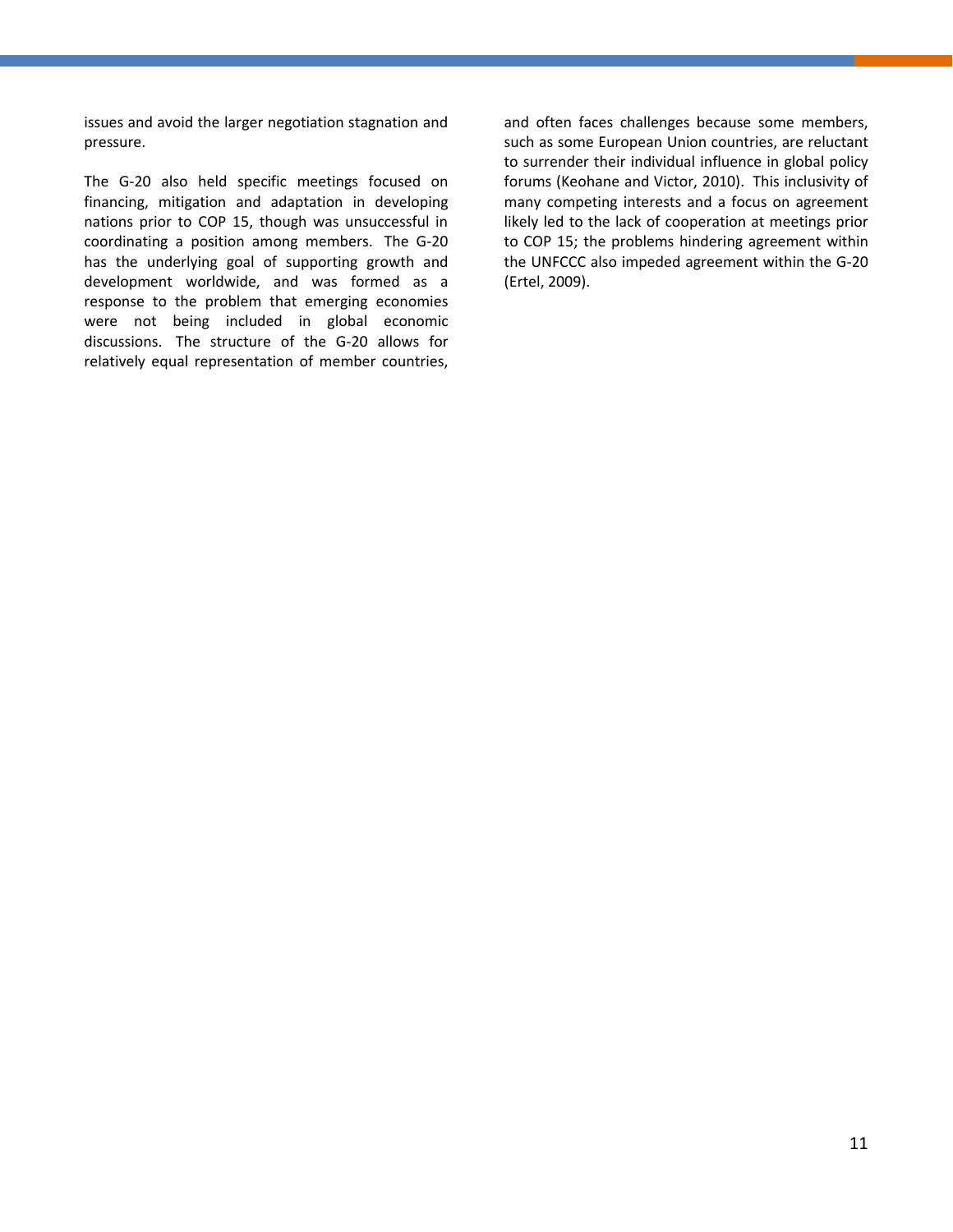| <b>ACTION TOPIC</b>                                   | <b>MITIGATION POTENTIAL</b>                                                                                                                                                                                                                                 | <b>POTENTIAL ACTION</b>                                                                                                                                                                                                                                                                      |
|-------------------------------------------------------|-------------------------------------------------------------------------------------------------------------------------------------------------------------------------------------------------------------------------------------------------------------|----------------------------------------------------------------------------------------------------------------------------------------------------------------------------------------------------------------------------------------------------------------------------------------------|
| <b>ADVANCED VEHICLES</b>                              | Improve light duty vehicle fuel efficiency to achieve a 30-50%<br>reduction in new light-duty vehicle fuel consumption.                                                                                                                                     | Endorse the 50 by 50 Global Fuel Economy Initiative (GFEI), a proposal to increase fuel efficiency<br>50% by 2050. Proposed jointly by UNEP, the IEA, the ITF, and the FIA Foundation.                                                                                                       |
| <b>BIOENERGY</b>                                      | Effective deployment of biofuels to reduce fossil fuel consumption.                                                                                                                                                                                         | Identify principles, conditions, and institutional frameworks to best facilitate the deployment of<br>technologies for sustainable bioenergy. Establish or enhance frameworks for widespread<br>cooperative action to shift from traditional to modern bioenergy.                            |
| <b>CARBON CAPTURE &amp; STORAGE</b><br>(CCS)          | Global deployment of CCUS is projected to capture 10.1 Gt in 2050,<br>with 55% of captured $CO2$ coming from the power sector, and 45%<br>from industrial and upstream sources. The cumulative storage of<br>CCS from 2010-2050 is estimated at 145 Gt CO2. | Take steps to ensure the fulfillment of the G8 commitment to support the launch of 20<br>commercial-scale CCS projects by 2010 and recognize that by 2020, many more could be<br>required in both developed and developing countries, which may need assistance from<br>developed countries. |
| <b>BUILDINGS SECTOR ENERGY</b><br><b>EFFICIENCY</b>   | Reduction of energy consumption in buildings below baseline<br>levels by 41% in 2050, corresponding to 11.5 Gt (or roughly 40%) of<br>total global fossil fuel CO2 emissions.                                                                               | Establish domestic (and/or international) centers focused on key efficiency drivers (e.g., lighting,<br>insulation, roofing, windows, heating, ventilating, air conditioning).                                                                                                               |
| <b>INDUSTRIAL SECTOR ENERGY</b><br><b>EFFICIENCY</b>  | Global industrial emissions to be reduced by 53%, or 4 Gt $CO2$<br>equivalent (Gt CO2e), by 2030.                                                                                                                                                           | Promote and fund energy efficiency research for multi-industry efficiency (e.g., steam systems,<br>motors design and usage, water, industrial buildings, etc).                                                                                                                               |
| HIGH EFFICIENCY, LOW-<br><b>EMISSIONS COAL (HELE)</b> | Clean fossil fuel power generation has the potential to reduce<br>emissions by 1.6 Gt CO <sub>2</sub> e by 2030.                                                                                                                                            | Formulate roadmaps for HELE coal technologies to enhance domestic and international research<br>and development efforts for HELE coal technologies through public/private partnerships.                                                                                                      |
| <b>MARINE ENERGY</b>                                  | Annual global marine energy potential is estimated to be many<br>times greater than global energy demand, but remains theoretical<br>due to technical, economic, administrative, and environmental<br>constraints.                                          | Provide research and development funding for marine energy technologies based on strategic<br>research agendas and identify potential areas for joint cooperation between countries.                                                                                                         |
| <b>SMART GRIDS</b>                                    | The electricity network is of central importance to a carbon-<br>constrained energy system and smart grids are a key enabler for<br>other CO <sub>2</sub> reduction technologies and solutions.                                                             | Develop global smart grid technology strategies to work with current research initiatives to<br>integrate and align current development efforts across the globe.                                                                                                                            |
| <b>SOLAR ENERGY</b>                                   | Solar energy could contribute nearly 4.5 Gt of CO2 emission<br>reductions in 2050. Several industry estimates are considerably<br>higher.                                                                                                                   | Provide, as appropriate, sufficient test facilities and demonstration projects to address specific<br>needs of new and emerging technologies.                                                                                                                                                |
| <b>WIND ENERGY</b>                                    | Wind could contribute 12% of global electricity generation and<br>about 3.3 Gt of CO <sub>2</sub> emission reductions, while some wind industry<br>estimates are significantly higher.                                                                      | Follow a combined approach of research and development and deployment policy that would<br>benefit from economies of scale and transfer effects from research to mass-scale testing.                                                                                                         |

### **Table 1**. Proposed programs in the MEF Technology Action Plans. Source: MEF, 2009.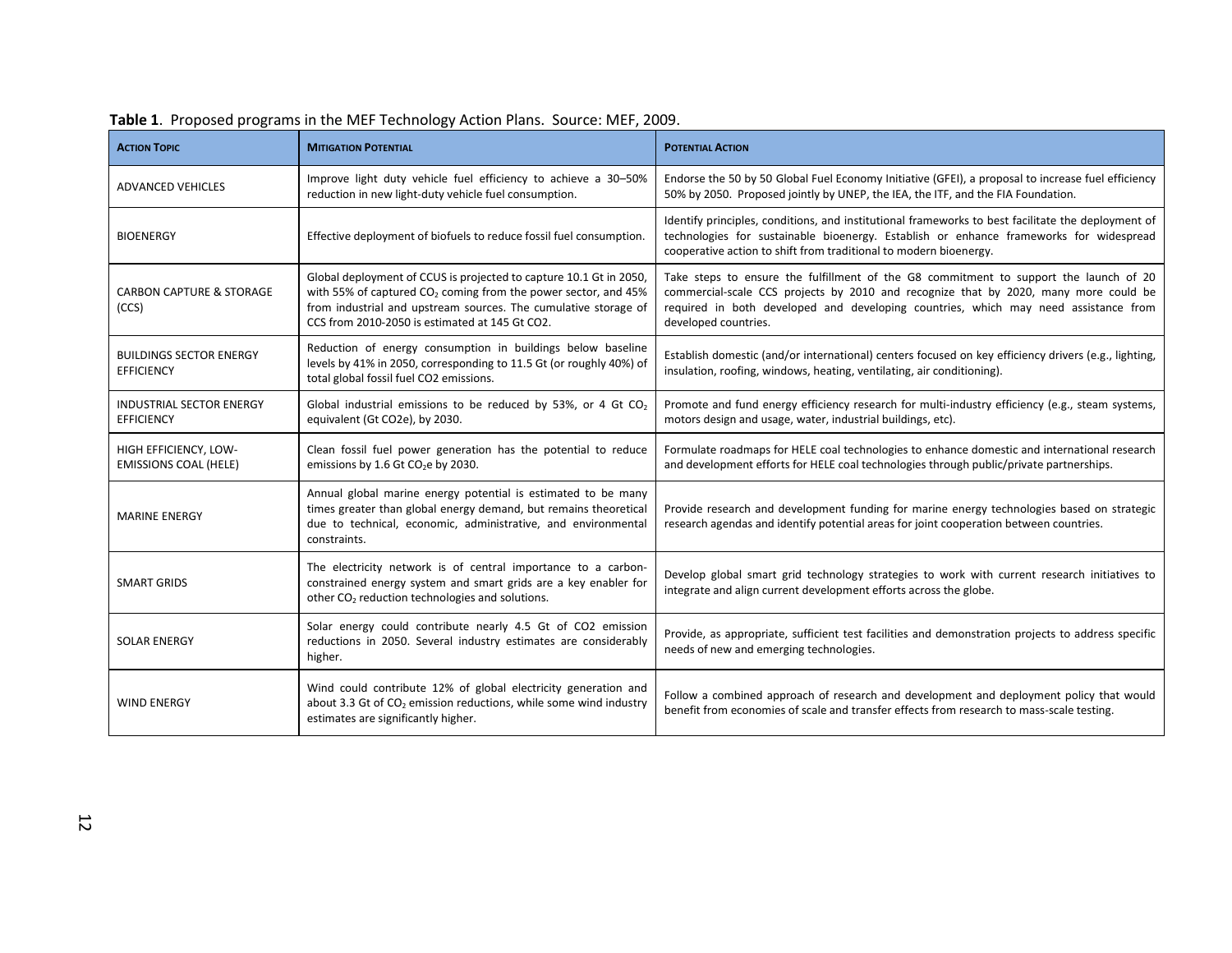## <span id="page-20-0"></span>**VI. Unilateral and Bilateral Climate Policy Progress**

In addition to progress within the UNFCCC and multilateral discussions in forums such as the MEF and G-20, national-level and bilateral energy and climate initiatives are also important for reaching a global agreement and reducing emissions. If individual countries already have goals and policies for greenhouse gas emissions reductions in place, an agreement among countries could be easier to achieve. Any global agreement must respect the actions that a country can feasibly take within its own circumstances (S. Barrett, personal communication, 18 February 2010), and thus as nations develop their own timeline for action, they can enter global negotiations with a focused plan for moving forward. Several nations, including China and the United States, have advanced such policies at the state or national level, while many other nations have entered into bilateral agreements or discussions. Examples of climate change initiatives by some developed and developing countries are outlined in Table 2.

|  | Table 2. Examples of climate change initiatives of major greenhouse gas emitting nations. |  |  |
|--|-------------------------------------------------------------------------------------------|--|--|
|--|-------------------------------------------------------------------------------------------|--|--|

| <b>COUNTRY</b>        | <b>INITIATIVE</b>                                                                                                                                           | <b>DETAILS</b>                                                                                                                                                                                                                     |  |  |
|-----------------------|-------------------------------------------------------------------------------------------------------------------------------------------------------------|------------------------------------------------------------------------------------------------------------------------------------------------------------------------------------------------------------------------------------|--|--|
| <b>CANADA</b>         | January 2010: Economic Action Plan's Clean Energy Fund <sup>a</sup>                                                                                         | Outlines increased expenditures to promote clean energy<br>technology research.                                                                                                                                                    |  |  |
|                       | February 2009: Clean Energy Dialogue with United<br>States <sup>t</sup>                                                                                     | Goal is to enhance collaboration on clean energy<br>technology and reduce greenhouse gases emissions.                                                                                                                              |  |  |
| <b>CHINA</b>          | June 2007: National Climate Change Programme <sup>c</sup>                                                                                                   | Focuses national priorities on increasing renewable sources<br>of energy while increasing the energy efficiency. Also<br>includes afforestation campaign and public awareness<br>initiative.                                       |  |  |
|                       | February 2006: Medium-to-Long-Term Science<br>and<br>Technology National Pland                                                                              | Includes support for target growth industries, including<br>renewable energy development and manufacturing sectors.                                                                                                                |  |  |
| <b>GERMANY</b>        | January 2008: Climate Initiative <sup>e</sup>                                                                                                               | Through sale of emissions allowances under EU ETS, can<br>finance renewable energy technology research and support<br>climate protection projects in developing countries.                                                         |  |  |
|                       | July 2004: Renewable Energy Sources Act <sup>t</sup>                                                                                                        | Goal of 25-30% of country's electricity produced by<br>renewable sources by 2020.                                                                                                                                                  |  |  |
| <b>INDIA</b>          | October 2009: Agreement on Cooperation on Addressing<br>Climate Change with China <sup>8</sup>                                                              | Goals include (1) establish India-China partnership to<br>strengthen bilateral dialog and cooperation; (2) recognize<br>equal priority of adaptation and mitigation; (3) establish<br>India-China working group on climate change. |  |  |
|                       | October 2008: Trial emissions trading program <sup>h</sup>                                                                                                  | Voluntary system, established with goal of leading to<br>mandatory system with imposed company targets.                                                                                                                            |  |  |
| <b>JAPAN</b>          | June 1998: Guidelines of Measures to Prevent Global<br>Warming <sup>'</sup>                                                                                 | Coordinated policies across agencies and provinces.                                                                                                                                                                                |  |  |
| RUSSIA                | May 2009: Climate Doctrine                                                                                                                                  | Focuses on adaptation, includes measures to enhance<br>efficiency of Russian economy, does not commit to any<br>emissions restrictions.                                                                                            |  |  |
| <b>UNITED KINGDOM</b> | October 2008: Department of Energy and Climate<br>Change <sup>k</sup>                                                                                       | Focuses on nation's energy and climate change policy in<br>parallel, secures global commitments towards preventing<br>climate change                                                                                               |  |  |
|                       | Climate Change: The UK Programme 2006                                                                                                                       | Goal of reducing emissions 20% below 1990 levels by 2010<br>and 60% below 1990 levels by 2050.                                                                                                                                     |  |  |
| <b>UNITED STATES</b>  | April 2007: Supreme Court gave USEPA the authority to<br>regulate carbon dioxide and other greenhouse gas<br>emissions under the Clean Air Act <sup>m</sup> | Greenhouse gases classified as pollutants that endanger<br>public health and welfare and set in motion a process for<br>regulation through command-and-control approach.                                                           |  |  |
|                       | February 2007: Western Climate Initiative"                                                                                                                  | Regional initiative that requires participating states to<br>reduce emissions 15% below 2005 levels by 2020.                                                                                                                       |  |  |

Source:<sup>a</sup>Natural Resources Canada, 2010, <sup>b</sup>Government of Canada, 2009, <sup>c</sup>China National Climate Change Programme, 2007, <sup>d</sup>Gordon et al., 2010, Federal Ministry for the Environment, Nature Conservation, and Nuclear Safety, 2009, <sup>f</sup>Renewable Energy Sources Act, 2004, <sup>g</sup>China Climate Change Info-Net, 2009, <sup>h</sup>van Asselt et al., 2009, <sup>i</sup>Japan Ministry of the Environment, 1998, <sup>j</sup>Barents Observer, 2009, <sup>k</sup>Department of Energy and Climate Change, 2010,<br>IDepartment of Energy and Climate Change, 2010, <sup>m</sup>Brodes, 200 Department of Energy and Climate Change, 2010, "Broder, 2009, "Lutsey and Sperling, 2008.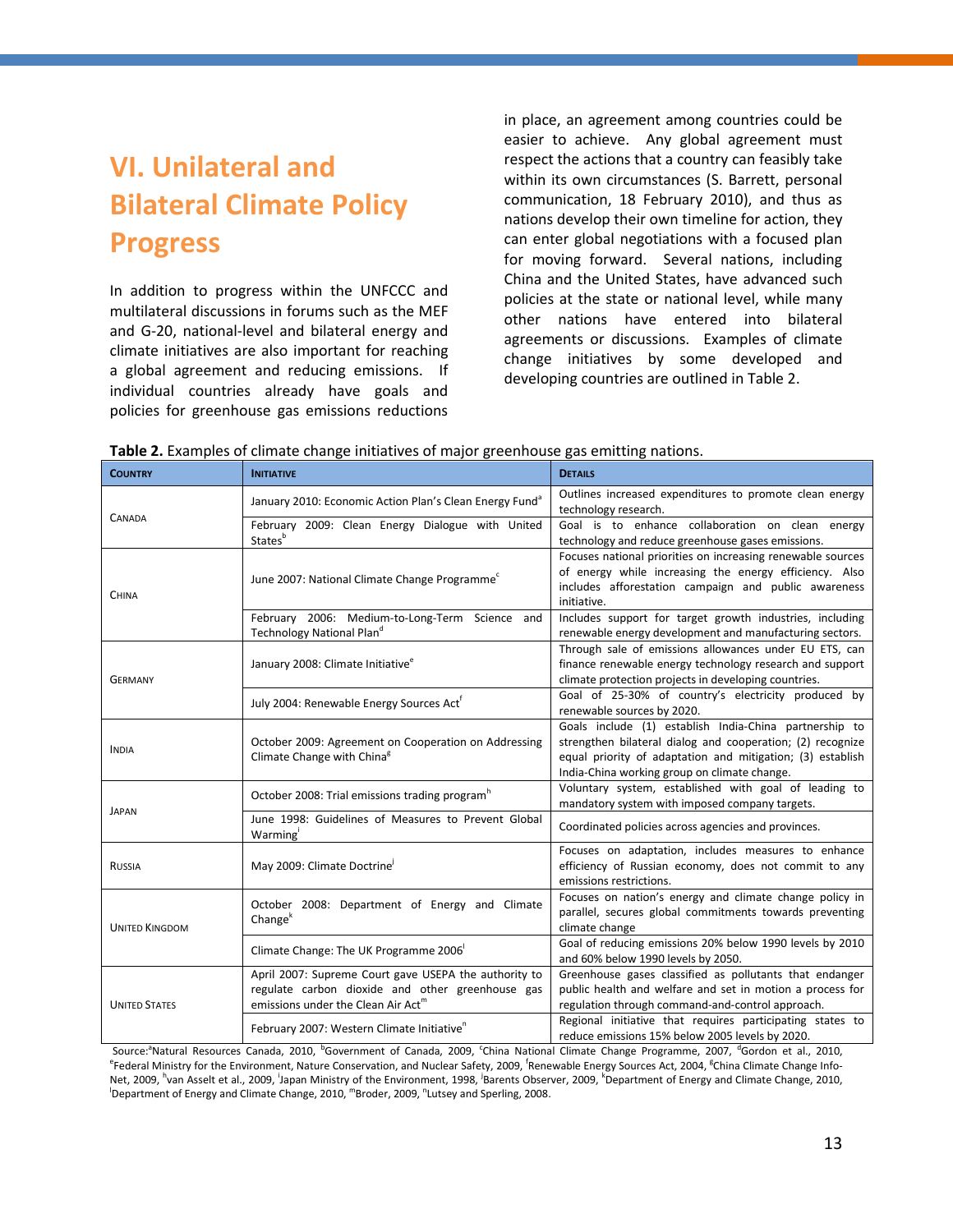A further analysis of China and the United States is necessary when considering global greenhouse gas emissions, because China and the United States represent the largest share of global emissions and can be considered the leaders of the developing and developed worlds in relation to climate negotiations. Therefore, climate change initiatives and agreements that involve these two countries are important for reducing global greenhouse gas emissions as well as provoking other nations to participate.



**Figure 4.** Greenhouse gas emissions levels in China and the United States as of 2006. Source: Millennium Development Goals Indicators, 2009.

#### <span id="page-21-0"></span>**China**

In an effort to reduce national pollution levels and to increase global economic competitiveness, leaders in China are invigorating the renewable energy sector through domestic legislation. While the Chinese government is focused on providing its industries and citizens with the energy necessary to expand the national economy, China has placed increasing importance on energy efficiency (Gordon et al., 2010). Through policy incentives, China achieved a decrease in energy intensity at an average annual rate of 4.1% between 1990 and 2005 (China National Climate Change Programme, 2007). These policy initiatives include the National Climate Change Programme, the Medium-to-Long-Term Science and Technology National Plan, and major initiatives in the 11th Five-Year Plan.

China's National Climate Change Programme (2007), the first such program in a developing country, focuses national priorities on increasing the use of renewable sources of energy while increasing the efficiency of oil and gas. This program also includes an afforestation campaign, a public awareness initiative, and an increase in support for climate research. Other significant environmental and energy goals within China's Medium-to-Long-Term Science and Technology National Plan (2006) include support for target growth industries, including renewable energy development and manufacturing sectors (Gordon et al., 2010).

In November 2009, China announced a plan to reduce carbon dioxide emissions as a proportion of GDP by 40% to 45% of 2005 levels by 2020. Strategies in support of this goal expand on existing policies to set targets for energy and resource efficiency across a range of industrial sectors. For example, the Renewable Energy Law requires electricity distribution firms to purchase a specific percentage of their electricity from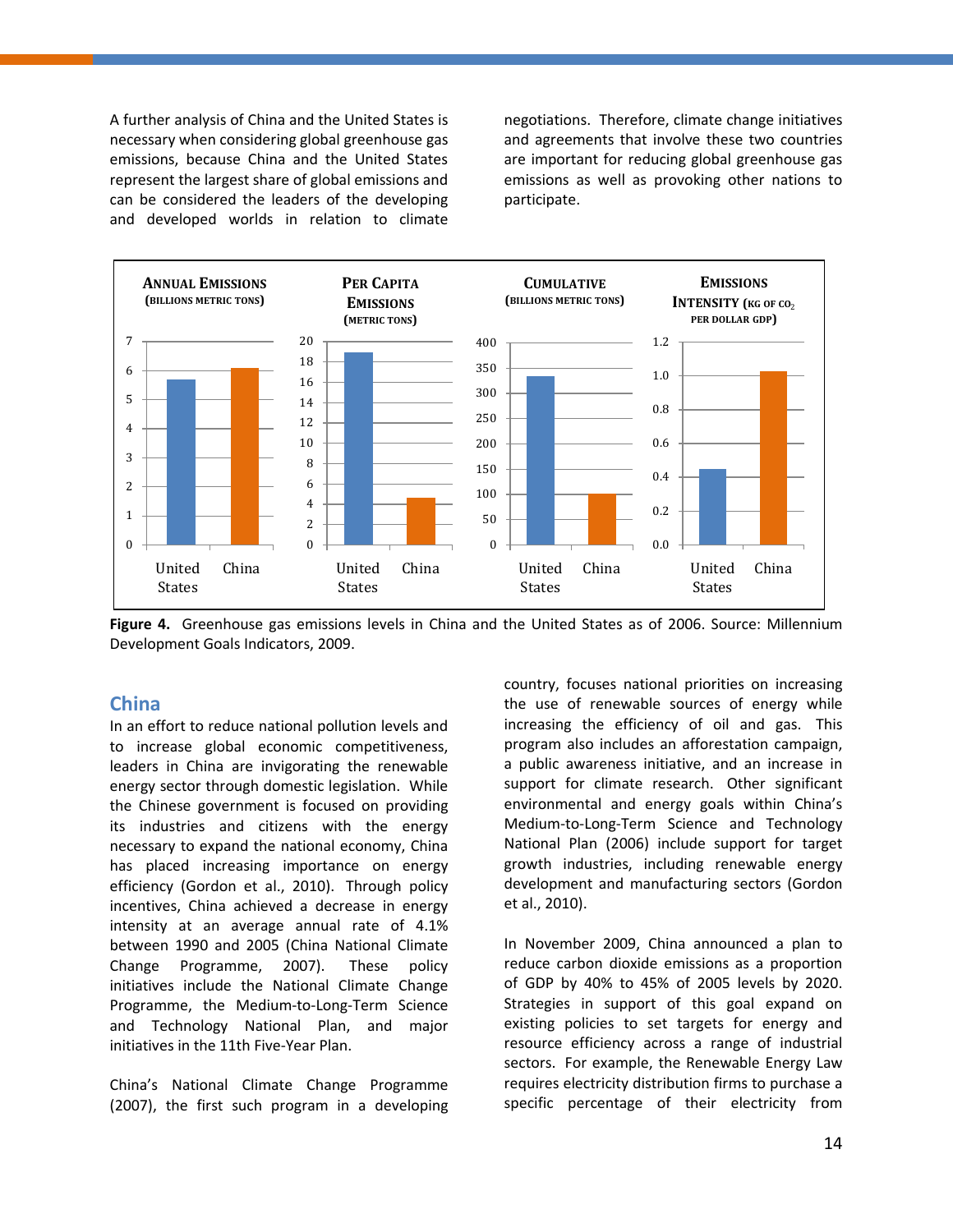renewable sources, a quota system. Furthermore, mandates for renewable energy generation for power generators, fuel efficiency standards, energy price reform, and policies promoting China's wind strategy provide a road map for achieving China's most ambitious energy intensity reduction targets to date (Gordon et al., 2010). Despite these progressive goals, unrelated domestic policies will likely affect the efficacy of energy legislation. China's stimulus funding to its economy in reaction to the global financial crisis subsidized energy and pollution intensive sectors (Shi, 2009). In addition, the stimulus substantially reduced funding spent on the environment compared to the prior year (Table 3; Batson, 2009). Remarkably, however, Chinese investment in renewable energy surpassed the United States in 2009 (Pew, 2010).

**Table 3.** Program components of China's stimulus bill. Source: Batson, 2009.

| <b>COMPONENTS OF</b><br><b>STIMULUS (IN BILLIONS OF</b><br>RMB) | <b>NOVEMBER</b><br>2008 | <b>MARCH</b><br>2009 | <b>DIFFERENCE</b> |
|-----------------------------------------------------------------|-------------------------|----------------------|-------------------|
| Health care and<br>education                                    | 40                      | 150                  | $+110$            |
| <b>Technical upgrades</b><br>and research and<br>development    | 160                     | 370                  | $+210$            |
| Public housing                                                  | 280                     | 400                  | $+120$            |
| Energy conservation<br>and environment                          | 350                     | 210                  | $-140$            |
| Rural Infrastructure                                            | 370                     | 370                  | O                 |
| Post-earthquake<br>reconstruction                               | 1000                    | 1000                 | O                 |
| Transport and power<br>infrastructure                           | 1800                    | 1500                 | $-300$            |
| Total                                                           | 4000                    | 4000                 |                   |

China has also been an enthusiastic participant in the CDM program. To date, China claims almost 60% of the total certified emissions reductions (CERs) generated from hydropower, wind power, and hydrofluorocarbon reduction projects (IGES, 2009; UNFCCC, 2010). However, the development of CDM projects in China has been marked by skepticism and scrutiny. Project developers are required to claim that a project represents additional emissions reductions that would not occur without CDM support, and a lack of verification leads to the potential production of illegitimate credits (He and Morse, 2010). Despite

participation in CDM, China is likely to continue to prioritize its economic self-interest, and any reduction in greenhouse gas emissions may result from an increasing concern about domestic energy efficiency.

#### <span id="page-22-0"></span>**United States**

Although no federal-level carbon dioxide emissions mandates exist yet within the United States, various states have elected to participate in state or regional-level emissions reduction initiatives. For example, California has mandated a state-wide emissions target of 1990 levels by 2020 for all major industries, and New York mandated a statewide emissions reduction of 10% by 2020, relative to 1990 levels. At the regional level, the Western Climate Initiative mandates emissions to be 15% below 2005 levels by 2020 in participating states, and the Regional Greenhouse Gas Initiative requires a 10% reduction in emissions by 2019 through a cap and trade program for emissions from power generation facilities. These decentralized actions can have a substantial impact on emissions reductions given the current lack of federal regulation (Lutsey and Sperling, 2008).

Proponents of international climate efforts, however, contend that federal-level action on a specific climate change bill by the United States is a crucial step towards forging an international agreement. To that end, on June 26, 2009, the United Stated House of Representatives passed the American Clean Energy and Security Act of 2009 (also known as the Waxman-Markey bill). This Act is comprehensive legislation that addresses all domestic aspects of global warming by employing a suite of regulations and marketbased approaches to improve energy efficiency, implement a federal-level renewable portfolio standard, initiate a green jobs program, reduce economy-wide emissions through a cap and trade program, as well as various adaptation measures to mitigate the unavoidable effects of global warming.

Reaching successful federal climate legislation requires time in this complex democratic government system. A ruling by the Supreme Court in 2007 under Massachusetts et al. v. USEPA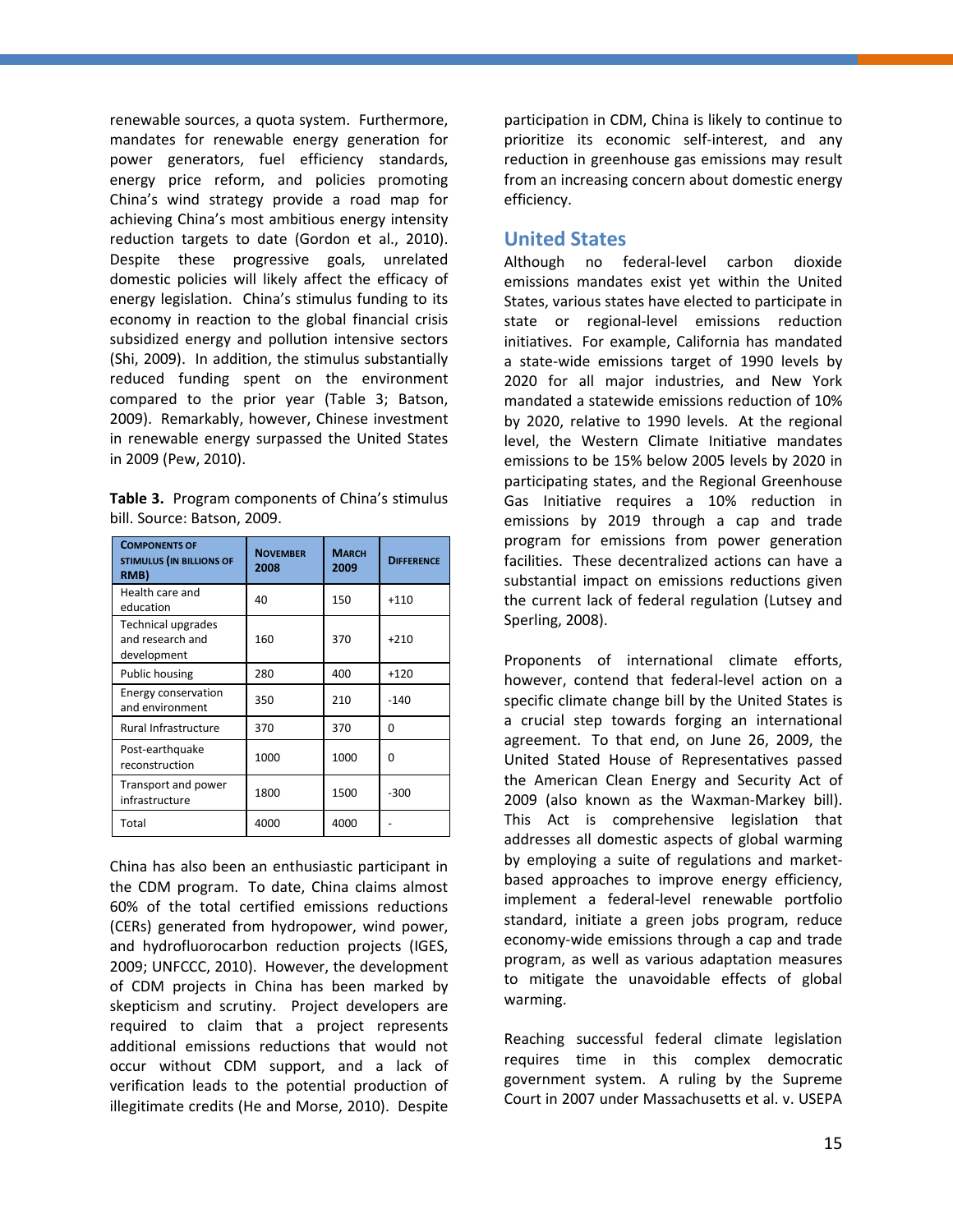(549 U.S. 497) gave the USEPA the authority to regulate carbon dioxide and other greenhouse gas emissions under the Clean Air Act. Pursuant to this ruling, the USEPA recently declared greenhouse gases as pollutants that endanger public health and welfare and set in motion a process for regulation through a command-andcontrol approach (Broder, 2009). The USEPA effort to cope with climate change in the event that Congress fails to pass climate legislation in the near-term represents the first time that carbon dioxide emissions will be regulated at the federal level in the United States.

Most recently, in the Senate, new bipartisan negotiations on a climate bill have been taken up by Senators John Kerry (D-MA), Lindsey Graham (R-SC), and Joe Lieberman (I-CT) in an effort to invigorate the Senate's stalled efforts on climate legislation and achieve President Obama's stated goal of comprehensive clean energy reform. Senators Kerry, Graham, and Lieberman released a "Framework for Climate Change and Energy Independence Legislation" in December 2009, which outlines some basic principles of what they hope Senate legislation would achieve, including similar emission reduction targets to those of the House-passed Waxman-Markey bill (Kerry et al., 2009). The details of the legislation that these Senators have been working on have yet to be released.

The United States' historical inaction on climate change has significantly dampened international climate efforts, however recent domestic actions suggest that the United States may be poised to reengage in international negotiations. As the world's second largest emitter of greenhouse gases, participation by the United States will be crucial under any international climate regime in order to achieve meaningful emissions reductions (e.g., B. McElmurray, personal communication, 16 February 2010). However, commitment from the United States is likely to require that a climate agreement extend regulations to other countries in order to ensure a level playing field for United States' business interests (Bang et al., 2007), which will be a key consideration in designing effective international policy architecture.

#### <span id="page-23-0"></span>**Bilateral Agreements**

The United States and China have also developed a bilateral negotiating forum. The Strategic and Economic Dialogue (S&ED) provides an overarching coordinated venue for negotiations on various political and economic issues, with environmental issues addressed as a subset. The Dialogue, which has been completely reorganized under the Obama administration, is headed by the secretaries of State and Treasury for the United States and at the Vice Premier level in China, with Secretary of State Hillary Clinton currently responsible for energy, environment, and climate change negotiations. Since the Dialogue was established, it has become the primary vehicle for bilateral economic and energy discussions between the United States and China (Seligsohn et al., 2009). Secretary Clinton has elevated the issue of climate change and clean energy to one of the Dialogue's top priorities. During the first S&ED meeting under the Obama administration in July of 2009, Secretary Clinton expressed intent to form a meaningful clean energy partnership not only between the two governments, but also between the private sector and academic institutions of the United States and China. The United States-China Memorandum of Understanding to Enhance Cooperation on Climate Change, Energy, and the Environment was signed at the first meeting of the S&ED, which provides a framework for bilateral cooperation on climate issues.

In addition, in the months preceding COP 15, many informal partnerships between other countries arose to discuss emissions reduction goals. For example, in October 2009, India and China signed the Agreement on Cooperation on Addressing Climate Change between the Government of the Republic of India and the Government of the People's Republic of China, intending to strengthen bilateral dialogue and practical cooperation, recognize the priorities of adaptation and mitigation, enhance cooperation in adaptation, and establish a climate change working group. India and China have similar perspectives as nations' experiencing rapid economic development, growing populations and large natural resource endowments. In November 2009, Brazil and France agreed to a plan that calls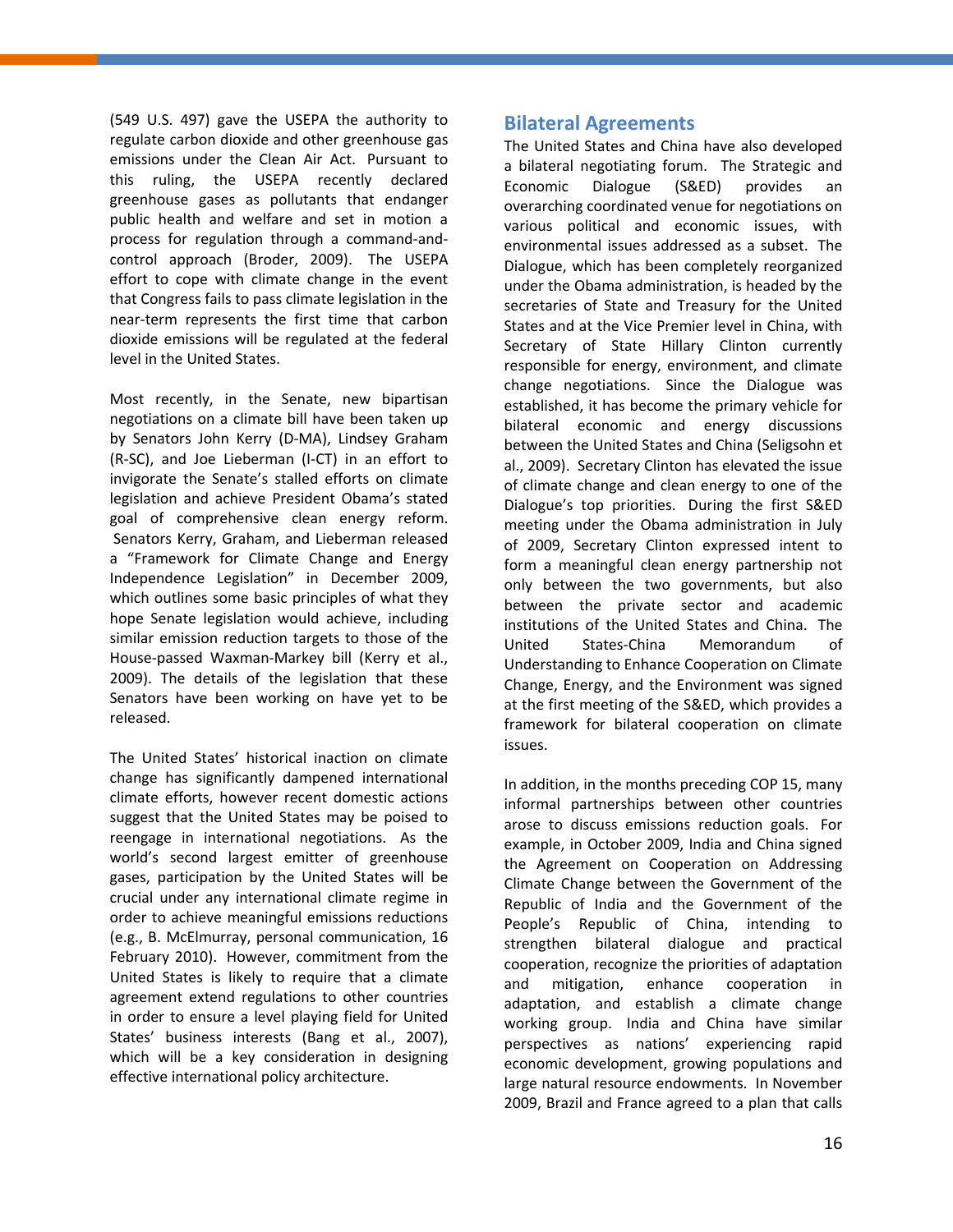for reducing global carbon emissions to 50% of 1990 levels over the next 40 years. The alliance of Brazil and France is an example of the pairing of a developed nation with funds, advanced technology, and a need for carbon credits with a rapidly developing, resource-rich nation whose need for technological advancement and ability to provide CDM projects makes them a willing partner. Canada, the United States and Mexico released a joint statement declaring that these nations will work towards an agreement with a stated goal of not exceeding a  $2^{\circ}$ C rise in global average temperature. These alliances all demonstrate that relationship building is a prerequisite to align international interests and develop accountability, and may be the key to setting realistic and attainable priorities at future UNFCCC meetings (J. P. da Rocha, personal communication, 22 March 2010).

An analysis of the complexities of the problem of climate change and the negotiations for a global emissions abatement agreement, as well as the successes of different scales of past global treaties, and the perspectives of major nations,

has led to the following recommendations in *Section VII*. The UNFCCC is a forum that provides necessary legitimacy, because the adjustments that will need to be made globally in the effort to reduce greenhouse gas emissions will impact all areas of our social, economic, and political systems, and therefore agreement within the UNFCCC could provide the necessary stringency and cooperation in a global agreement. In addition, the UFCCC may also play an increasingly important role for emissions monitoring, reporting and verification in the future. However, the UNFCCC framework has historically been slow and has been unable to address the new geopolitical realities of climate negotiations in the wake of a global economic crisis. Therefore the following recommendations assume that immediate emissions reductions are the priority, and these recommendations may be achieved separately from the UNFCCC; the many complexities of equity, financing, technology transfer, and geopolitical dynamics, likely require that negotiations become based on specific components of the larger problem, in alternate forums.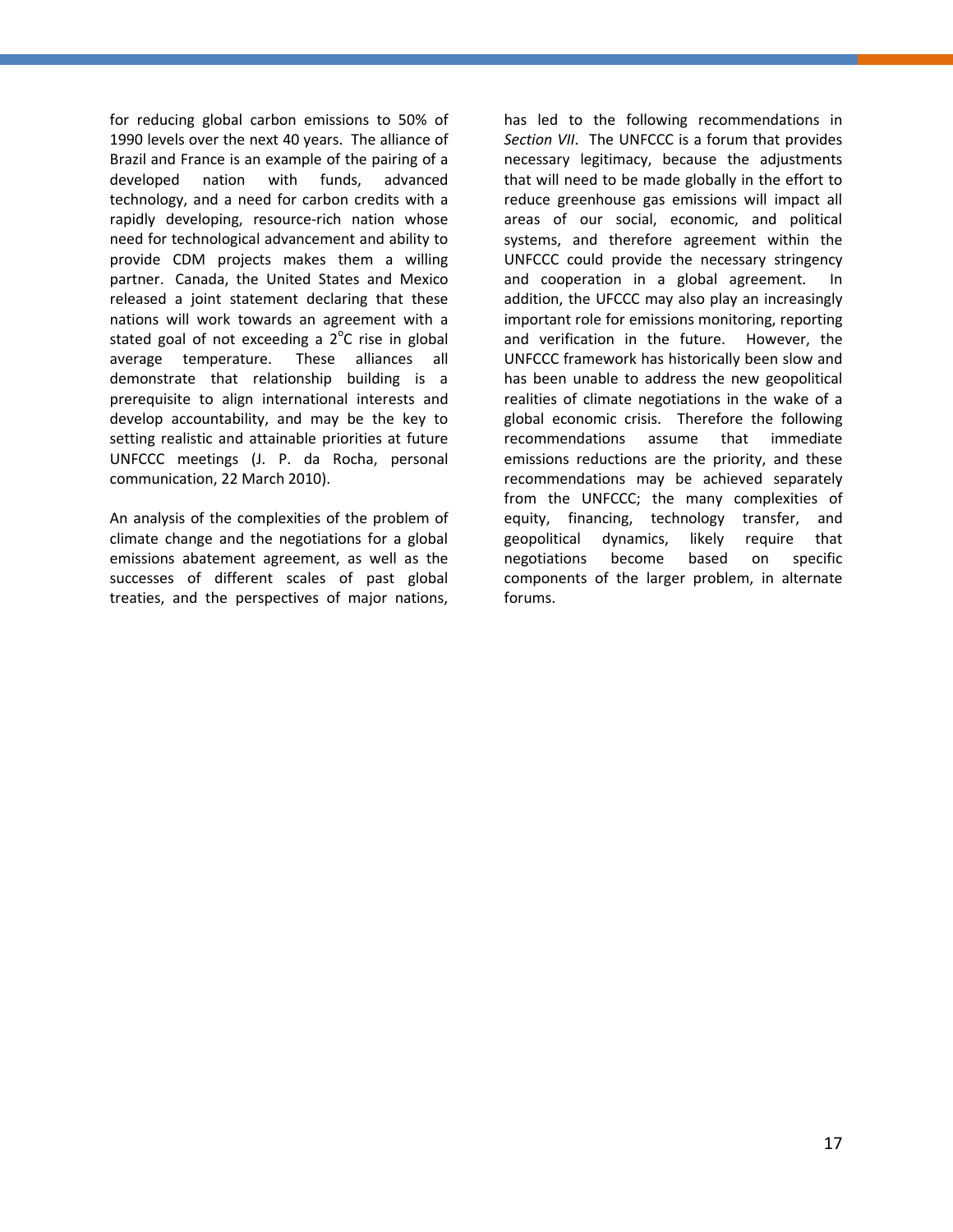## <span id="page-25-0"></span>**VII. Recommendations**

In considering both the near- and long-term future of international climate negotiations, three broad themes emerge:

**Focus on manageable goals by bringing together the relevant stakeholders who can move work on individual issues forward. In analyzing past global negotiation processes, such as those that developed the Montreal Protocol, working on manageable goals has led to more successful outcomes of both negotiations and treaties. Within the many issues that stem from climate change, it may be possible to come to an agreement on one sector or problem separately, rather than waiting for the sum of the negotiations to be resolved (La Vina, 2010; S. Barrett, personal communication, 18 February 2010; J.A. Ocampo, personal communication, 5 March 2010). Agreements of a smaller scale may also set a precedent for additional progress within the larger negotiations or within additional multilateral discussions (S. Barrett, personal communication, 18 February 2010).** 1

**A significant concern in advancing negotiations is the relationship between the United States and China. As the leaders of the developed and developing worlds, and as the two largest emitters of greenhouse gases, cohesion between these nations remains a critical challenge in negotiating a global treaty. Enhancing existing dialogues and promoting funding partnerships will likely advance global cooperation at climate negotiations, either within the UNFCCC meetings or in alternate discussions.** 2

**Financing mechanisms to engage the developing world and assist with mitigation goals and adaptation are important in a global agreement. In particular, mobilizing existing funding commitments will help to establish the legitimacy of long-term commitments.** 3

The following recommendations describe these key issue areas that should be addressed in the near future to substantially advance global progress. Rather than taking a linear approach, the most important near-term goals need to be prioritized and simultaneously addressed (LaVina, 2010); these recommendations are therefore divided into target areas for focus, outlining tangible actions that will contribute to the overall recommendation. These recommendations are made to advance the idea that near-term goals can be negotiated outside of the UNFCCC, which could stand alone successfully or later be incorporated into the UNFCCC process, and which may lay the foundation for broader agreement within any climate negotiations.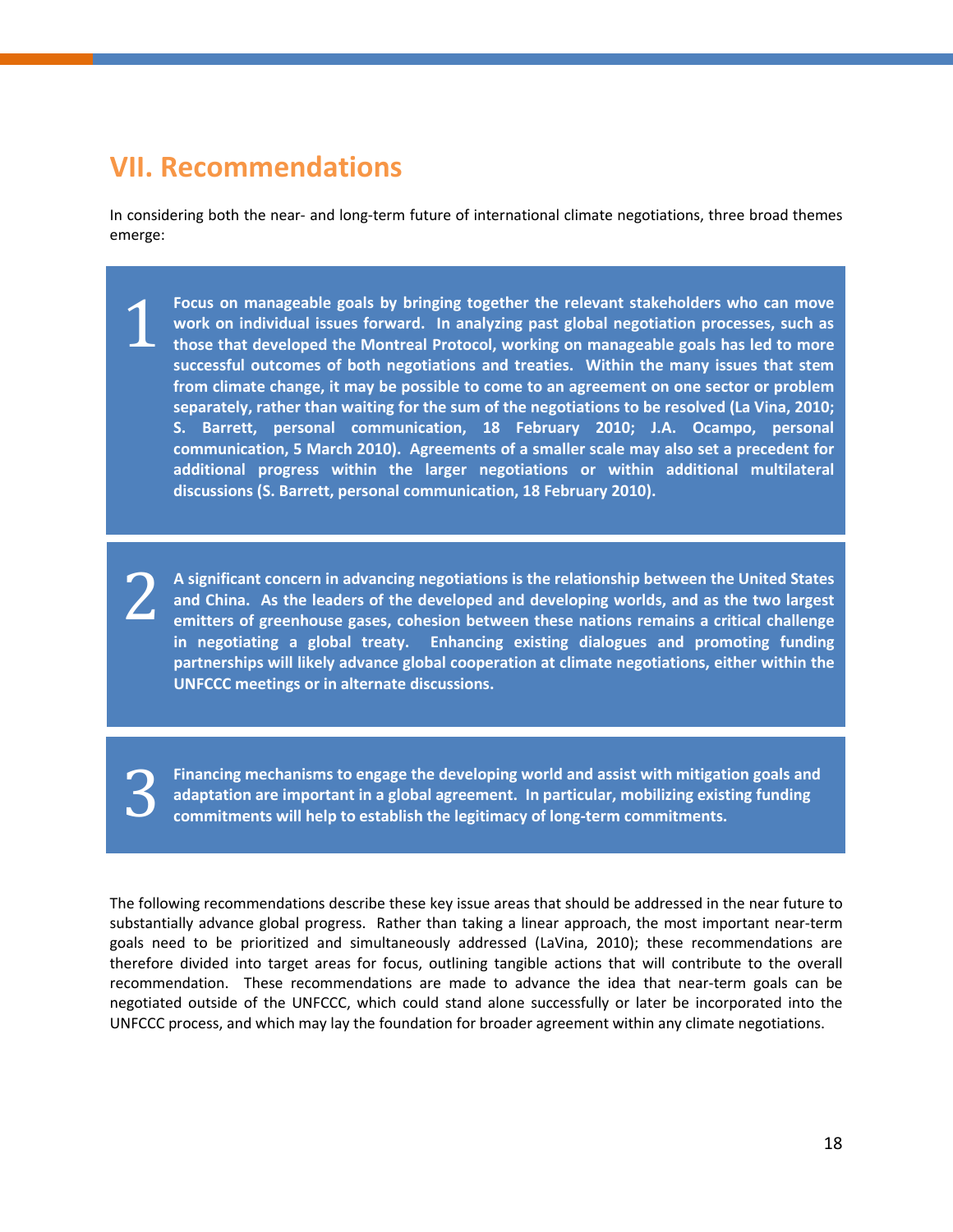### <span id="page-26-0"></span>**Recommendation: Focus on manageable goals with relevant stakeholders.**

The many interacting issues and interests that are brought to UNFCCC negotiations challenge consensus and relationship building. LaVina (2010) has suggested that this may be the best time to rethink a comprehensive approach, and consider that individual issues and goals should not be held up by the inertia of COPs. Therefore, breaking up the larger problem of climate change into more manageable components will allow negotiations to engage smaller groups of players in issue-specific discussions, potentially in alternate forums, and will allow progress on issues where immediate action is achievable. REDD-Plus is an example of a manageable goal that is being negotiated as a separate issue, and CDM reform and technology agreements are additional goals that could be targeted.

### **Focus Area 1: With targeted reform, the CDM could provide an opportunity for significant near-term emissions reductions.**

The effectiveness of the CDM as implemented after the Kyoto Protocol is difficult to gauge. By design, the CDM reduces emissions where it is most cost-effective while engaging developing countries in emissions reductions. However, critics believe that the program's bureaucracy and demand of profitability has lead to a slow process that misdirects project funding and does little in the way of transferring technology or promoting sustainable development (Olsen, 2007; S. Medina, personal communication, 4 March 2010; He and Morse, 2010). Perhaps most importantly, the delays currently inherent in the approval process discourage project investment and the overall potential success of the CDM.

In order to reform the CDM, the bureaucracy related to the administrative process needs to be addressed. Currently, the CDM is governed by an Executive Board comprised of COP delegates representing a changing group of Annex I and non-Annex I countries. The Board works with Designated National Authorities, and Designated Operational Entities, among other panels or groups, to evaluate CDM projects (Aalders, 2006).

Establishing a permanent entity, with a dedicated budget and full-time staff, could greatly reduce the operational blockage that has stalled the success of the CDM (S. Medina, personal communication, 4 March 2010). Streamlining the CDM application process by focusing more resources would make the process more predictable and perhaps facilitate investment in CDM projects.

Further reform could be achieved through increasing the CDM's role as a method for facilitating participation. Historically, incorporating additional countries in the CDM has been difficult due to a lack of standardization. Using a benchmarking strategy in which a project's effectiveness is measured against past emissions of the particular sector that the project affects rather than the country in which the project is situated could lead to less ambiguous project evaluation (S. Medina, personal communication, 4 March 2010). In addition, creating an avenue for small-scale project developers to participate in the CDM would further the program's effectiveness. Small projects are kept out of the CDM process by high administrative costs, and aggregating small projects into one Project Design Document could allow these projects to be incorporated without burdening the CDM process (S. Medina, personal communication, 4 March 2010). Incorporating standards into the CDM would help to address many of these issues, and would ensure credibility for CERs from different countries.

### **Focus Area 2: Negotiating carbon capture and storage (CCS) and other technology agreements though venues such as the MEF could lead to more immediate emissions reductions.**

Reaching agreements on carbon abatement technologies could lead to faster deployment and sharing of technology and speed emissions reductions. Furthermore, engaging nations in a tangible goal such as technology transfer may aid agreement within other negotiations. One major opportunity exists between the nations that are investing in research and development of CCS technologies, such as Canada, the European Union, Australia, and the United States (Canadian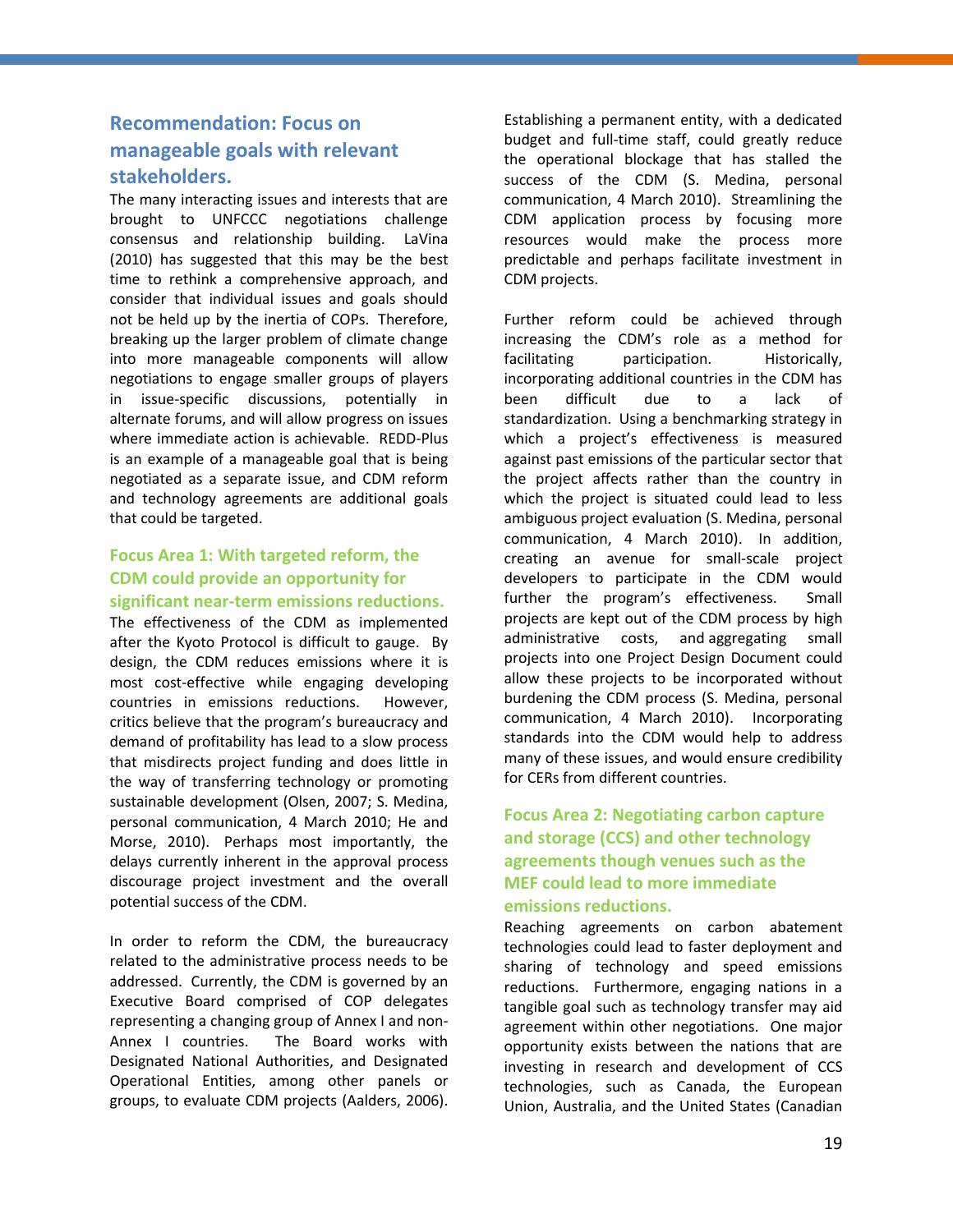Economic Action Plan, 2009; Forbes, 2009), and energy-intensive nations where the technology could be deployed, such as China and Brazil. For example, the United States and China share a need for CCS technologies given their abundance of coal (28% and 14% of world-wide recoverable reserves, respectively) and established networks of coal-fired electricity generators (United States Energy Information Administration, 2009), while nations such as Brazil generate significant emissions from oil and gas exploitation. With shared interests in climate change mitigation and a similar dependence on fossil fuels as an energy resource, these nations would mutually benefit from cooperating on CCS technology innovation and information sharing (Light and Hachigian, 2009).

This type of partnership is more likely to occur if countries have opportunities for candid dialogue in focused forums such as the MEF, as opposed to non-transparent organizations like the Asia-Pacific Partnership where some technology projects are currently housed (e.g., Peay, 2007). The participation of all MEF members in the final negotiations at COP 15 may demonstrate the advantages of the familiarity of those present at earlier MEF meetings, and these established relationships and shared technology goals could help to facilitate setting manageable technology goals that would result in real emissions reductions.

Exploring a CCS agreement in the MEF is an example of a manageable goal for which relevant stakeholders may be able to reach an agreement faster than through the UNFCCC process. Additional issues, such as black carbon pollution or the emission of individual greenhouse gases, could be approached in a similar manner (S. Barrett, personal communication, 18 February 2010).

### **Focus Area 3: Addressing specific trade issues such as IPR and carbon tariffs, through a venue such as the WTO, could aid with the development of a global agreement.**

IPRs and carbon tariffs are two significant factors contributing to stalled climate change negotiations. Private firms utilize IPRs to protect

research and development of technologies that require substantial capital investments from theft and copyright violations. Developing nations, without the financial resources to acquire such technologies, will utilize traditional emissionsintensive methods of development. With the potential of carbon tariffs, developing nations then face a two-fold problem that may further motivate non-participation in climate change agreements. In addition, potential tariffs in United States legislation may precipitate the international community to quickly make difficult decisions on the legality of carbon tariffs, though a consensus on the matter has still not been achieved. The UNEP-WTO joint report is a first step and provides detailed guidance, but it is not a continued, aggressive push to further advance technical advice.

For this reason in particular, the UNFCCC and WTO should be in deliberative consultation on issues such as IPRs and tariffs, perhaps through a new working group. The WTO has previously addressed contentious issues of IPRs and unequal access when disputes between pharmaceutical companies and developing nations were settled to provide affordable access to AIDS medication (Curti, 2001). Although the WTO is not without faults (e.g., developing nations have asserted that the WTO is unfairly skewed in favor of developed countries with the resources to maintain delegations at informal negotiations in Geneva), the structured framework of the dispute process of the WTO provides a coherent and consistent process for which trade disputes may be settled (Curti, 2001). Utilizing the WTO to reach agreements on IPR and carbon tariffs could effectively address trade issues that have held up climate change agreements, creating opportunities for progress in climate negotiations between developed and developing nations; in the short-term, a working group could address any disputes that may arise with impending carbon tariffs in legislation from the United States, and in the long-term, the group can make recommendations for issues such as climate change-related IPR.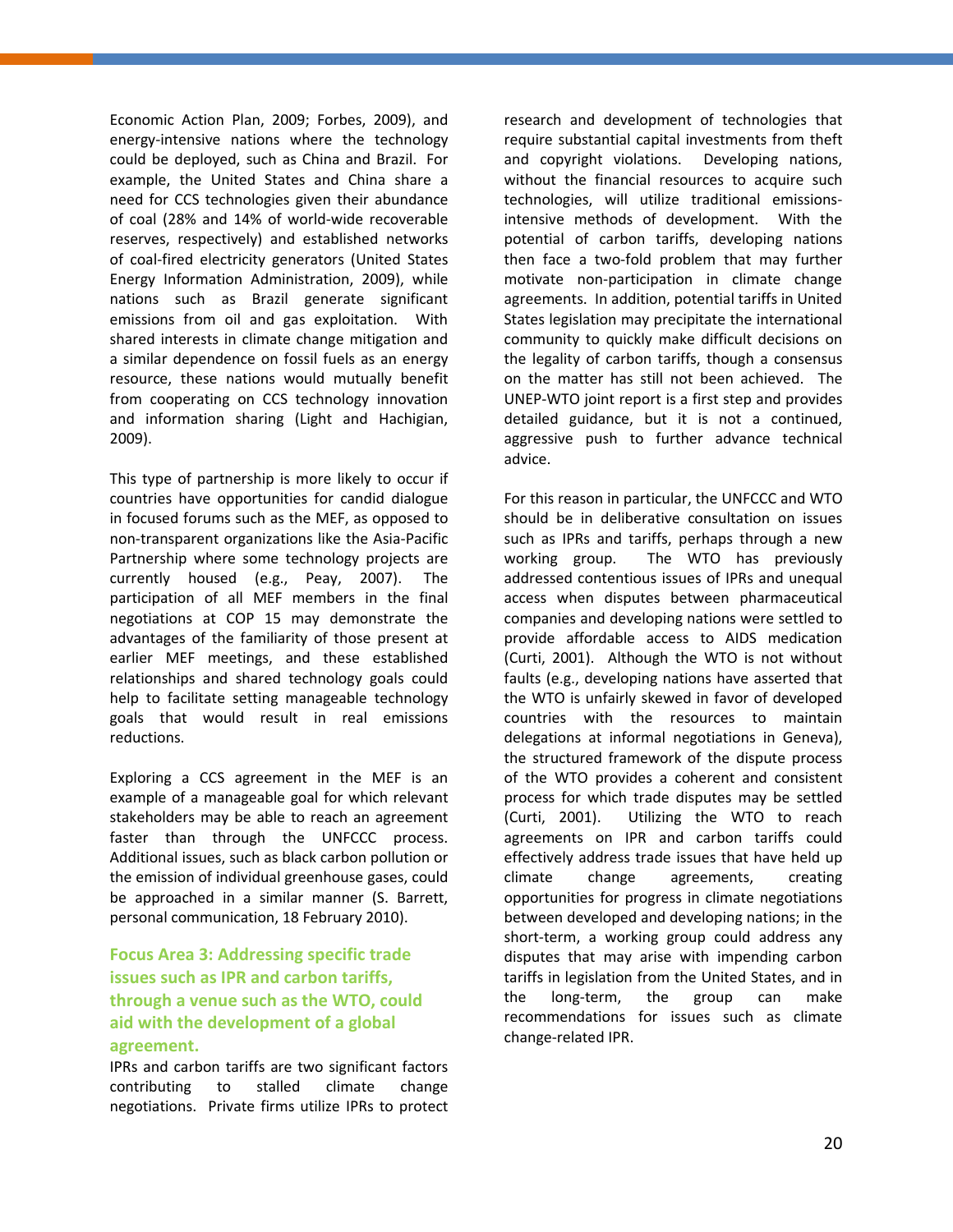#### <span id="page-28-0"></span>**Risks to these focus areas**

Targeted negotiations for these manageable goals can, in general, proceed under a range of economic and political scenarios. For example, uncertainty about climate and energy legislation within the United States will not necessarily stall CDM reform or a technology agreement, as the United States could remain actively engaged in these issues without domestic legislation. However, involving only directly relevant stakeholders risks the instigation of conflict with parties not involved. For example, excluding some developing nations or representatives from the private sector may ultimately be counterproductive, as contention may transfer to other negotiations and worsen existing disagreements. Public perception and media attention on the negotiations of manageable goals may further such conflict if a lack of transparency is perceived due to the limited stakeholder involvement.

Issues of trade related to environmental legislation will ultimately change the competitive landscape of industries because of the possibility of carbon leakages. Without an equitable system, we run the risk of environmental protectionism from the developed countries that may be at the cost of emerging economies. As the issue of carbon tariffs escalates, this could deteriorate an already strained trade environment where pressures of protectionism have grown in the global recession (HSBC, 2009).

### <span id="page-28-1"></span>**Recommendation: Focus on United States-China relations.**

The relationship between the United States and China has historically been plagued by mutual distrust over each country's long-term intentions (Lieberthal and Sandalow, 2009), and thus there are various political obstacles that need to be overcome in order to foster cooperation. Emissions from the United States and China are the highest in the world, and thus cooperation is necessary for a global agreement, but is also important for national policies within each nation. Advancing domestic climate legislation within the United States is partially influenced by progress that the United States makes in getting China to contribute in reducing their share of global emissions. Similarly, comprehensive climate legislation in the United States could spur further advancements in China's climate change programs, in particular by driving important technological changes that China needs to make meaningful reductions (Seligsohn et al., 2009). Therefore, it is important that the United States and China find a way to work together to support domestic energy and climate initiatives as well as an effective international climate regime. The structures for collaboration are already in place, such as the Strategic and Economic Dialogue (S&ED). However, significant improvements to the negotiating process must be made in order to ensure an effective United States-China partnership.

### **Focus Area 1: Devoting resources to improving the United States-China S&ED could lead to increased global cooperation at climate negotiations.**

The United States-China Memorandum of Understanding to Enhance Cooperation on Climate Change, Energy, and the Environment of the S&ED provides a framework for bilateral cooperation on climate issues and has raised environmental issues to higher levels of priority within each government (J. Clifford, personal communication, 12 March 2010). In order to use the potential in this existing dialogue to promote cooperation, joint research, development and deployment of clean energy technology could be a focus. Clean energy is a more politically attractive negotiating platform than climate change given that investing in clean energy is in the interest of both economies (Zhang, 2007; Lieberthal and Sandalow, 2009; Pew, 2009). Future negotiations, therefore, should be framed around this issue (Lieberthal and Sandalow, 2009).

Although the S&ED has gone under major restructuring under the Obama Administration, effectiveness in fostering a deeper engagement between the United States and China must be ensured. In meetings so far the S&ED has brought high-level officials to the negotiations. However, participation of key government agencies, academics, NGOs, and the private sector should be ensured. The S&ED must continue to bring the right players, such as technical experts from the Department of Energy, to the table to make real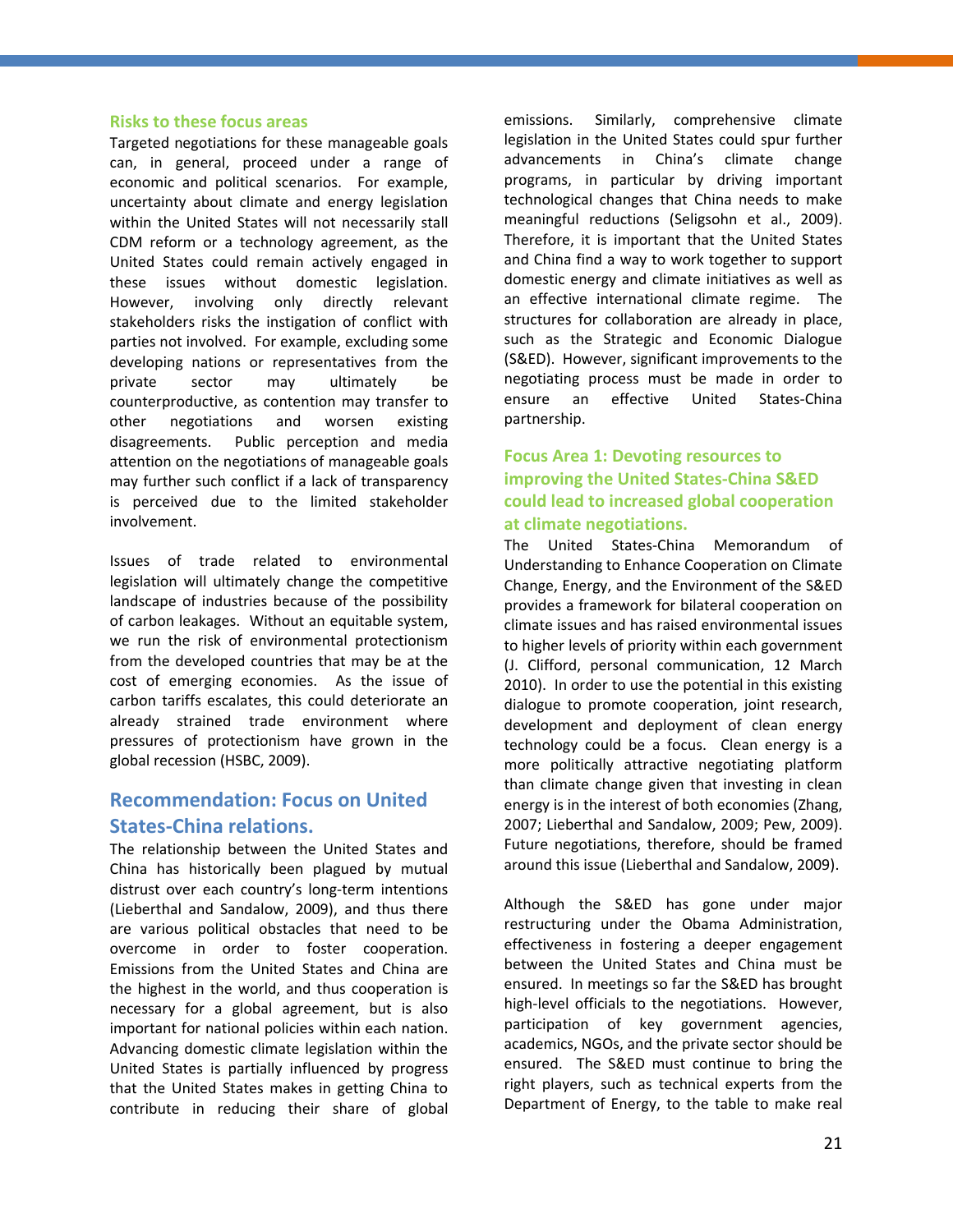progress on low-carbon growth strategies and other key climate change issues. Moreover, one of the most effective ways to influence China is to facilitate university and business partnerships because many recommendations for the country's Five-Year Plan are derived from these areas (Vandenbergh, 2008; J. Clifford, personal communication, 5 April 2010). Therefore, the S&ED should facilitate interaction between universities and business in both countries and involve key players in negotiations.

In addition, annual meetings may not be sufficient to productively enhance United States-China discussions given the extensive political and economic issues at stake between the two countries, and thus additional meetings should be held. The next meeting is scheduled to take place in late May 2010, which poses an opportunity to implement these proposed changes.

### **Focus Area 2: Utilizing negotiating bridge states like Mexico and South Korea could further United States-China negotiations.**

There are currently more than sixty official United States-China bilateral dialogues and working groups, including the S&ED, the United States-China Senior Dialogue, and the Defense Policy Coordination Talks. The creation of more highprofile dialogues may only raise expectations and intensify the fundamental self-interest of each country (Economy and Segal, 2009). Partnerships require trust-building between countries, which is a challenging process that requires building coalitions, setting priorities, and using negotiators who are credible to all participating parties to aid the process (J. P. da Rocha, personal communication, 22 March 2010). Working within existing dialogues, key countries could be engaged as facilitators in advancing United States-China climate negotiations.

One potential strategy is to use a *pivot state*, a country that lies between China and the United States in terms of socio-economic development, and has principles and goals in common with both countries. Pivot states such as Mexico and South Korea may be able to fill the role of credible negotiators to facilitate discussions between the United States and China, and eventually other developed and developing countries (J. P. da Rocha, personal communication, 22 March 2010). While these smaller countries may not have a large impact on the issue itself through their ability to reduce emissions, they can make a difference in the negotiating process by applying pressure to influence negotiation outcomes (J.A. Ocampo, personal communication, 4 March 2010). Since Korea will be hosting the G-20 in 2010, and since Mexico will be hosting COP 16 as well as a number of preliminary talks, these countries could use their credibility and legitimacy to move talks forward, either within or outside of the UNFCCC.

#### *South Korea*

A possible pivot state between China and the United States is South Korea. South Korea's per capita GDP (\$27,800) lies in between China (\$6,700) and the United States (\$46,000) (IMF, 2010). South Korea has a significant political and economic relationship with the United States, further strengthened by the drafting of the ROK-United States Free Trade Agreement (KORUS FTA) in 2007. The economic model of South Korea is closer to that of China, as they both rely heavily on exports and have a significant dependency on coal-fired energy. In addition, both nations have more aggressive plans to invest in clean energy technologies compared to the United States. Despite long-term political tension, these two nations have developed economic ties and have capitalized off of mutual investment opportunities. These economic ties and the destabilization of East Asia from North Korea have normalized their relations, and the two governments have been discussing possibilities of a free trade agreement via a strategic partnership. If South Korea eventually signed a trade agreement with China without ratification of the KORUS FTA, the United States would be at a significant disadvantage vis-à-vis an ever-growing China; American firms facing the current Chinese 9% tariff could potentially lose over one trillion dollars to a tariff-free Korea (Feigenbaum and Manning, 2009). Therefore, the economic ties between these nations are significant, and could be leveraged in climate negotiations.

#### *Mexico*

Mexico is another country that can take on a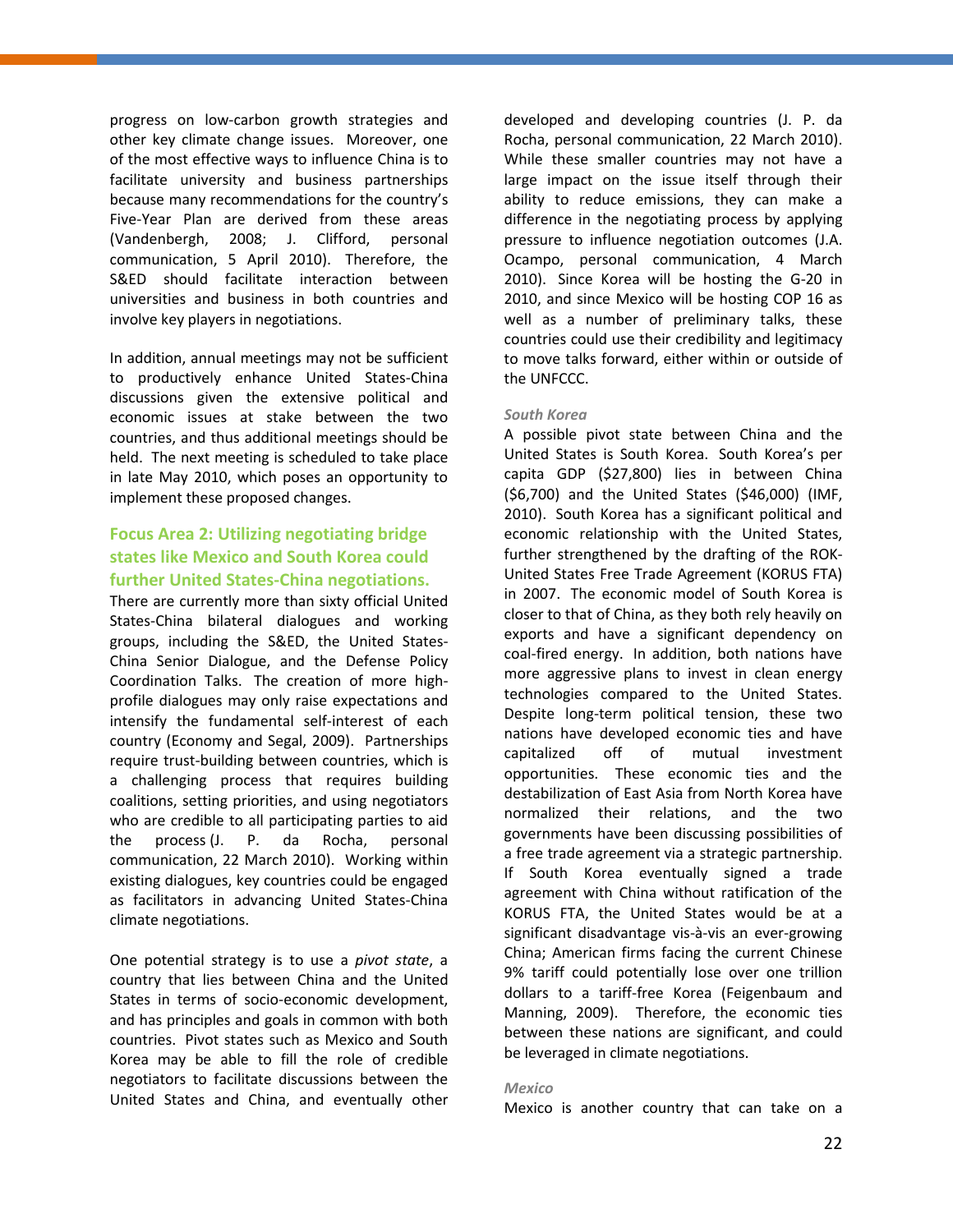pivotal role as an intermediary negotiator between China and the United States. Mexico's GDP per capita, at \$13,500 (IMF, 2010), is lower than South Korea's but double that of China. Mexico's trade policy is also among the most open in the world with eleven trade agreements with forty one countries; for example, Mexico is party to the North American Free Trade Agreement, which eliminated trade and investment barriers with the United States and Canada. In addition, China is now Mexico's second largest trading partner, second only to the United States (Villarreal, 2009). While Mexico and China do not have legal trade agreements beyond a strategic dialogue, more cooperation between the two nations could potentially improve United States-China discussions.

More generally, the role of these pivot states could be crucial for climate negotiations. Straddling the line between the North and South, Mexico and South Korea are both part of the non-Annex I group of developing countries but are also leading members of the OECD and G-20 (Stavins, 2010). Thus, they could be among few countries that could use pressure to move UNFCCC negotiations through the current deadlock. Multiple additional nations have characteristics that could be useful in facilitating negotiations between the United States and China (see Table 4).

|            | Table 4. Potential pivot states for negotiations between the United States and China. Sources: IMF, 2010; |  |
|------------|-----------------------------------------------------------------------------------------------------------|--|
| IEA, 2009. |                                                                                                           |  |

|                      | <b>EMISSIONS</b><br>PER CAPITA<br>(TONS) | <b>GDP PER CAPITA (\$)</b> | <b>CLIMATE COMMITMENTS</b>                                                                                             | <b>ROLE AS PIVOT STATE</b>                                                                                                                                                                                                                                                                                                                                        |
|----------------------|------------------------------------------|----------------------------|------------------------------------------------------------------------------------------------------------------------|-------------------------------------------------------------------------------------------------------------------------------------------------------------------------------------------------------------------------------------------------------------------------------------------------------------------------------------------------------------------|
| <b>SOUTH KOREA</b>   | 10.9                                     | 27,800                     | reduction<br>30%<br>In<br><b>GHG</b><br>emissions below BAU by 2020                                                    | Host country of G20 summit in November 2010. Close<br>political and economic relations with both China and<br>US. US and South Korea are trying to push through a<br>free trade agreement (KORUS-FTA). S Korea, China<br>and Japan currently in talks for a regional free trade<br>agreement.                                                                     |
| <b>MEXICO</b>        | 4.14                                     | 13,500                     | reduction<br>30%<br>In<br><b>GHG</b><br>emissions below BAU by 2020                                                    | Host country of COP16 in December 2010. Significant<br>economic ties with United States and China. Free<br>trade agreement with the US established through<br>NAFTA (1992).                                                                                                                                                                                       |
| <b>VIETNAM</b>       | 1.1                                      | 2,900                      | Domestic adoption National<br>Target Programme for Climate<br>Change to address issues of<br>mitigation and adaptation | ASEAN-China Free Trade Agreement of 2009 and<br>recent approval of a new cross border economic zone<br>are expected to significantly increase trade flows and<br>political relations between Vietnam and China. U.S.<br>proposal of enhanced cooperation with the Greater<br>Mekong Sub-Regions (GMS) to tackle issues<br>specifically related to climate change. |
| <b>SOUTH AFRICA</b>  | 7.27                                     | 9,900                      | 34% reduction in emissions<br>below BAU in 2020                                                                        | Africa-China-U.S. trilateral dialogue to discuss private<br>sector involvement for socio-economic development<br>in Africa.                                                                                                                                                                                                                                       |
| <b>AUSTRALIA</b>     | 18.75                                    | 37,300                     | 25% reduction in emissions<br>below 2000 levels in 2020                                                                | Fossil fuel dependent economy may serve as a model<br>of continuous economic growth in tandem with<br>aggressive emissions abatement policies.                                                                                                                                                                                                                    |
| <b>UNITED STATES</b> | 19.1                                     | 46,400                     | 17% below 2005 in 2020                                                                                                 |                                                                                                                                                                                                                                                                                                                                                                   |
| <b>CHINA</b>         | 4.57                                     | 6,500                      | Cut emission intensity by 40%<br>to 45% from 2005 to 2020                                                              |                                                                                                                                                                                                                                                                                                                                                                   |

*\* United States and China shown for comparison.*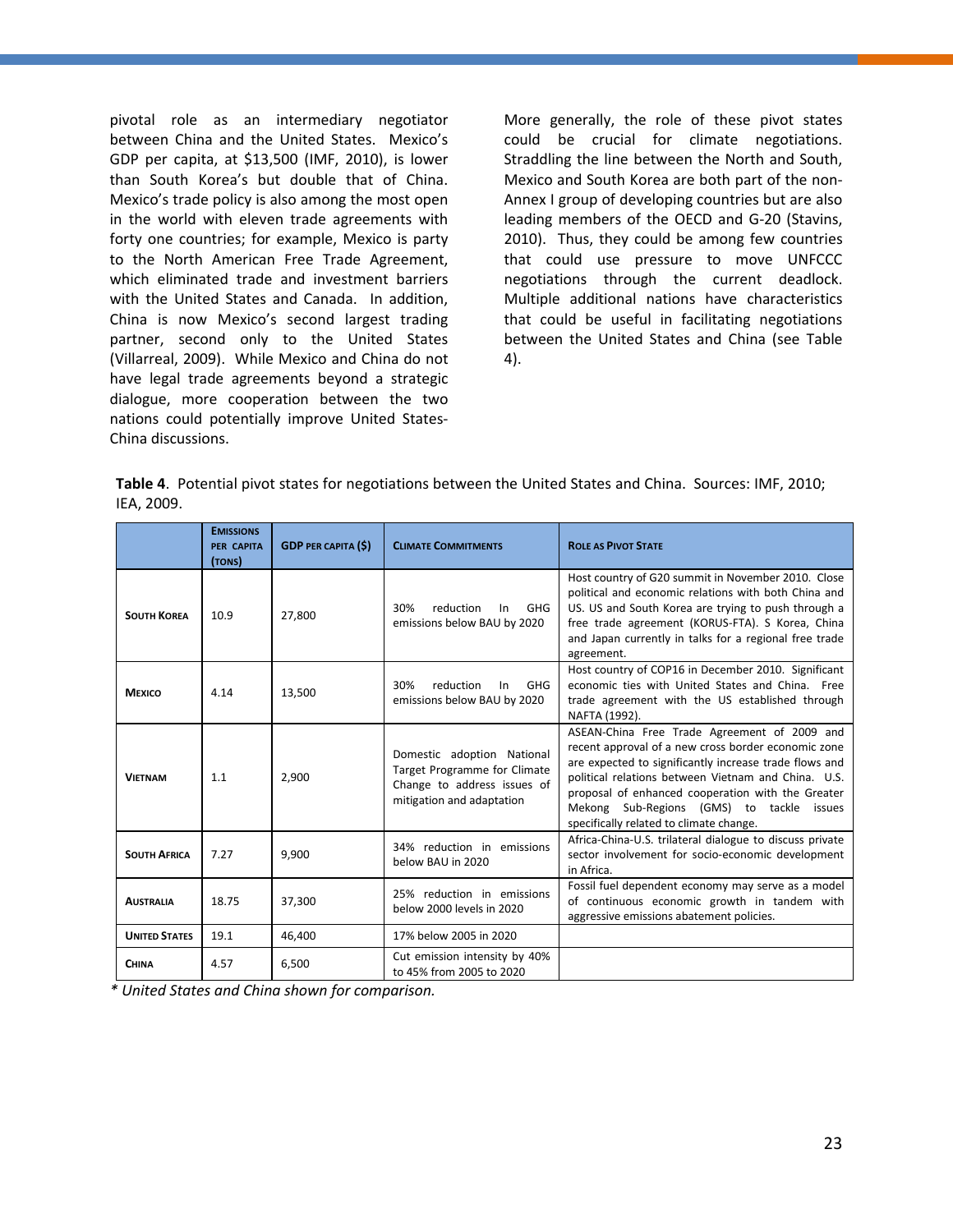#### <span id="page-31-0"></span>**Risks to these focus areas**

As the role of China in the global economy becomes increasingly more important, bilateral climate change cooperation between the United States and China could be stalled by a growing number of other issues. For example, the recent allegations of Chinese currency manipulation, disagreements over Iran's nuclear program, and an increasingly public feud about Chinese policies towards United States and other Western companies have all added to growing tensions between the two countries.

In addition, placing too much emphasis on the S&ED may increase the risk of sending the wrong signal to other countries. More specifically, Japan and India are wary of a strategic partnership between the United States and China. Cooperation on climate change by these countries will be important in the future, given the large share of global emissions that they are responsible for, and exclusive bilateral talks without proper transparency may evoke protectionism and trade disputes.

Furthermore, if there is a complete lack of energy or climate domestic legislation in the United States, this could overwhelm all attempts to stimulate United States-China cooperation on issues related to climate change. China is currently the leader in stimulus towards clean technologies, investing \$87 billion USD in 2010 and accounting for 38% of all similar funding (HSBC, 2010). Thus, China has stated that without strong domestic policy from the United States, their policy initiatives will not go beyond their current voluntary commitment of intensity-based emissions reductions. However, if the United States enacts legislation that contains an emissions cap, the dialogue between the two nations will be enhanced. Firm commitment from the United States can be used as negotiating leverage to persuade China to implement a more aggressive emissions-intensity goal, or to push China to determine a peak emissions target. If, alternatively, the United States enacts legislation focused on energy, without an emissions cap, leverage for negotiations with China is weakened. Though it has been shown that an energy bill, in

combination with existing state-level initiatives, could substantially reduce emissions in the United States (e.g., a 14% emissions reduction below 2005 levels by 2020; HSBC, 2009), a firm emissions cap is likely the most effective persuasion the United States could use to advance China's emissions reduction commitment.

### <span id="page-31-1"></span>**Recommendation: Focus on legitimizing funding commitments.**

Central to climate negotiations are the issues surrounding financing mechanisms. While pledges of \$30 billion over the 2010-12 period were made by the United States, the European Union, and Japan for climate change adaptation in developing countries, no disbursements have been made to date. Prior to COP 16, if the first installments of funding commitments from developed countries were distributed or at least shown to be available for disbursement, this would increase the credibility of these types of pledges and could ease future negotiations between developed and developing nations. Thus, in order to reaffirm legitimacy there is immediate need for collecting this fast start funding for the 2010-2012 period and creating a solidified process for developing countries to apply for aid.

### **Focus Area 1: Making fast-start funding available will increase the credibility of all funding commitments.**

To show that developed nations are truly committed to providing aid to developing countries, it is important to facilitate the implementation of funding agreements; the amount of funding is less important in demonstrating legitimacy than actually moving forward with action. To avoid competition with private sector investments, these funds should be disbursed through profitable investments and/or through guarantees or subordinated debt to account for the risk premium of climate change investments (Project-catalyst, 2009). Given the current urgency, every available method of financing should be used including bilateral partnerships, national trust funds (e.g., Amazon Fund), Multinational Development Banks (e.g., World Bank, International Finance Corporation), and other existing global funds such as the Global Environmental Facility and the Adaptation Fund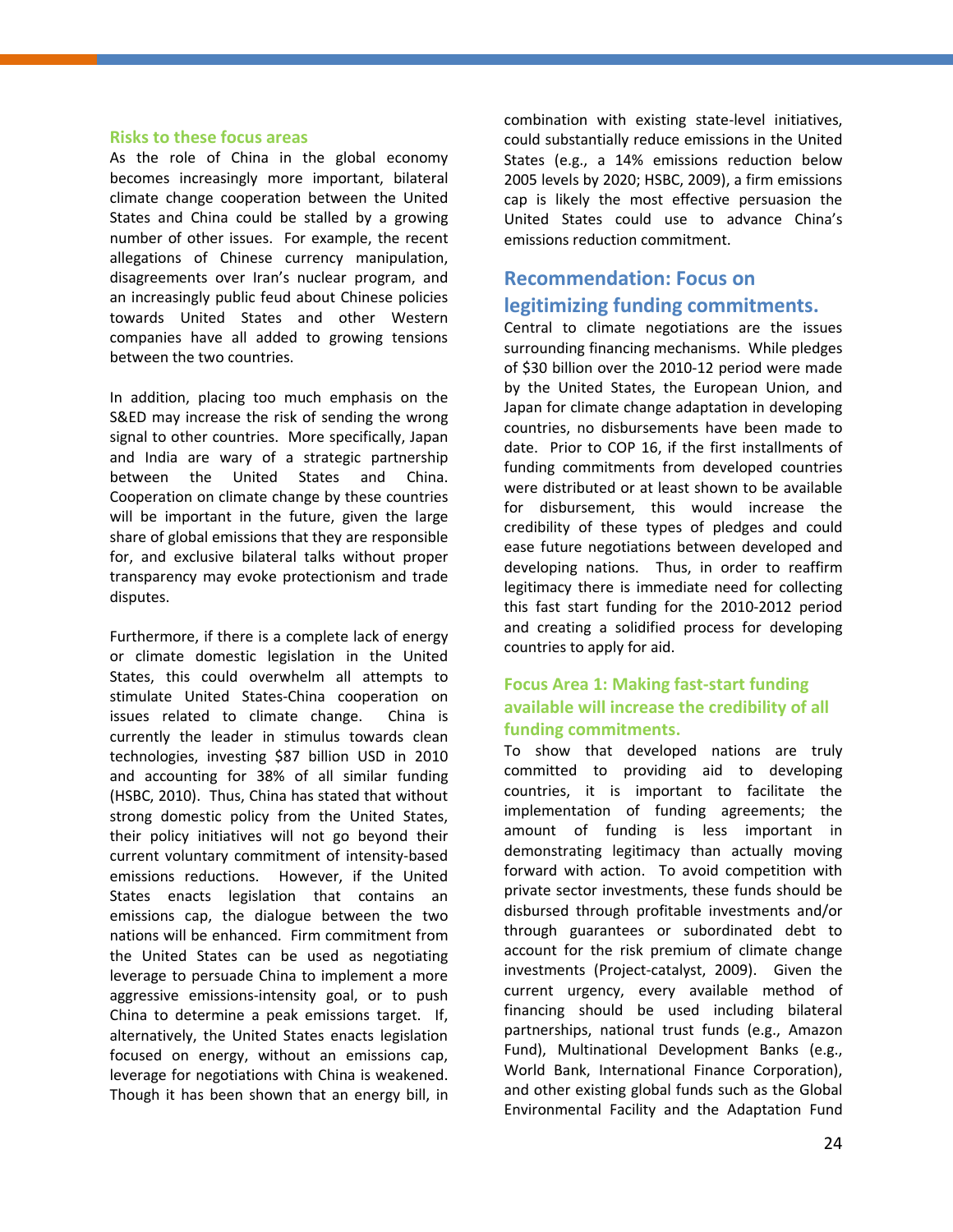(Project-catalyst, 2009). In addition, as funding is mobilized, a mechanism of monitoring and verification will need to be established to monitor the flow of funds by an independent body such as the Bank of International Settlement. This is particularly important for developing countries that do not have the capacity to monitor emissions reductions, as the flow of funding can be used as a coarse approximation for compliance.

### **Focus Area 2: Using public funds to bring in private sector investment could bolster funding mobilization.**

Given the difficult state of the current global economy, negotiators are now looking seriously at the private sector for sources of additional funding. Two current methods can be used for public funds to promote private sector investment: front-loading public funds and public sector credit guarantees, equity, and insurance structures. Front-loading public funds is a method that has been used successfully in the past. For example, in the public health sector, the International Finance Facility for Immunization (IFFIM) has received commitments of \$5 billion USD over twenty years from government organizations to increase vaccination in developing countries. The IFFIM used this as collateral to then raise immunization bonds, which in turn accelerated the rate of vaccination. A similar method could be used raise global carbon bonds backed by government funds (HSBC, 2009). Also, public sector credit guarantees, equity, and insurance structures can be used to leverage up to twenty times the initial funds (UNEP, 2008). There have also recently been plans proposed as to how developed countries can raise funds; the pros and cons of these methods are shown in Table 5, with assigned amount units being the strongest and the World Bank Pilot Program being the weakest.

#### <span id="page-32-0"></span>**Risks to these focus areas**

Funding prospects will certainly be affected by the current economic recession and uncertainty in fiscal stability for many years to come. At less than 10% of the stimulus that has been committed by government domestic actions, the fast-start funding is relatively small (HSBC, 2009). However, there is risk that fast-start funding may become secondary to domestic use as issues of energy security and domestic job growth become national priorities. In addition, even as these funds are raised and become available, there still remains the politically divided question of how the funds will be allocated, governed, and monitored to ultimately create scalability and credibility in terms of real emissions reductions and adaptation.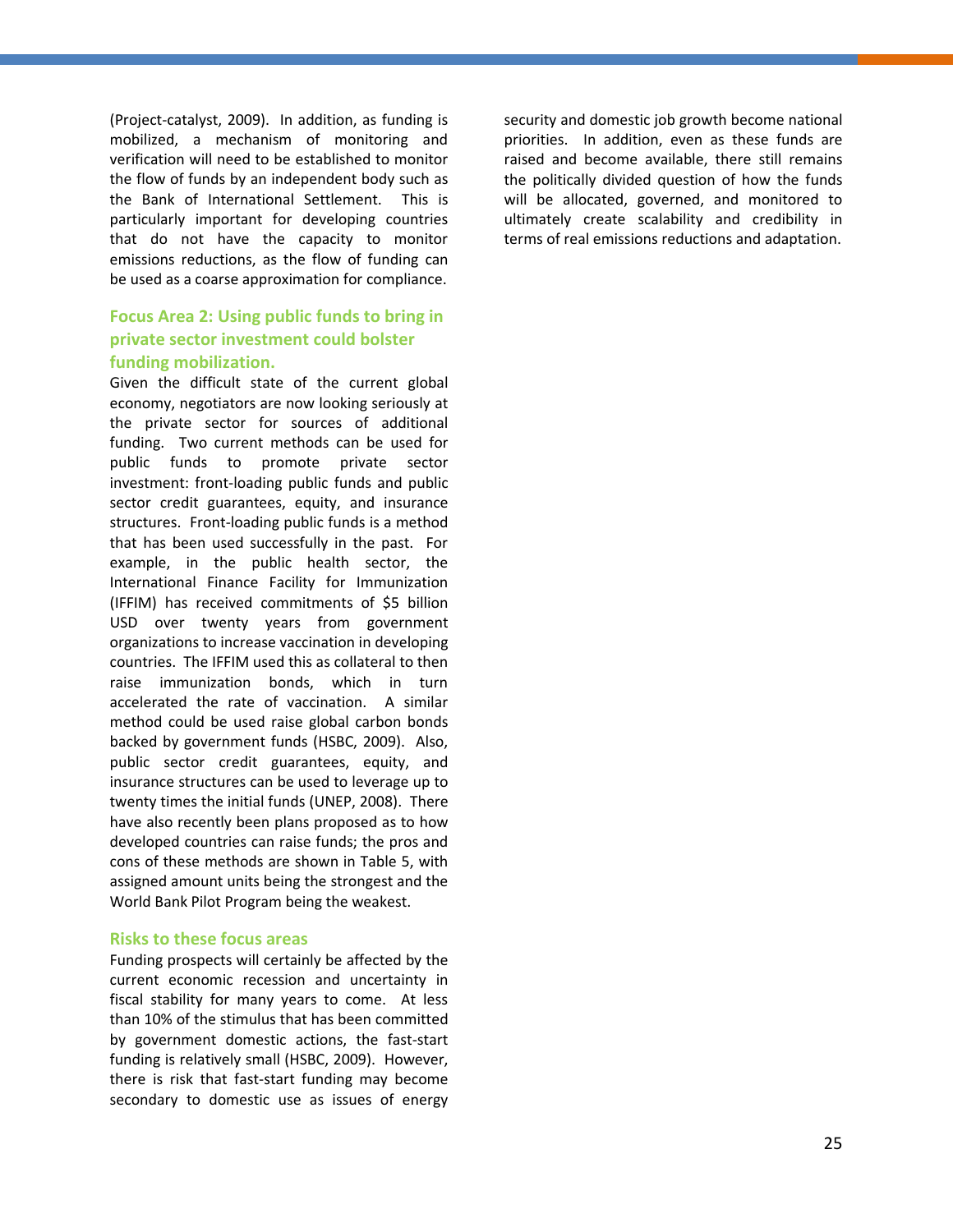Table 5. Potential options for financing mechanisms to transfer funds to developing countries. The rating for each category ranges from 0 to 1, with 1 being the highest. The totals indicate the most effective methods. Source: Stamp Out Poverty (2009).

| <b>OPTIONS</b>                                                                                                    | <b>DESCRIPTION</b>                                                                                                              | <b>ABBREVIATION</b> | <b>SUFFICIENCY</b> | <b>PREDICTABILITY</b> | <b>EQUITY</b> | <b>ADDITIONALITY</b> | <b>VERIFIABILITY</b> | <b>TOTAL</b>   |
|-------------------------------------------------------------------------------------------------------------------|---------------------------------------------------------------------------------------------------------------------------------|---------------------|--------------------|-----------------------|---------------|----------------------|----------------------|----------------|
| International auctioning of<br>Assigned<br>Norwegian<br>domestic carbon emission<br>Amount Units (AAU)<br>permits |                                                                                                                                 | AAU                 | 0.5                | $\mathbf{1}$          | $\mathbf{1}$  | 1                    | $\mathbf{1}$         | 4.5            |
| International<br>Air<br>Passenger<br>Adaptation<br>International air travel levy<br>Levy (IAPAL)                  |                                                                                                                                 | <b>IAPAL</b>        | 0.5                | $\mathbf{1}$          | $\mathbf{1}$  | $\mathbf{1}$         | $\mathbf{1}$         | 4.5            |
| Maritime<br>International<br>Emission<br>Reduction<br>International shipping levy<br>Scheme (IMERS)               |                                                                                                                                 | <b>IMERS</b>        | 0.5                | $\mathbf{1}$          | $\mathbf{1}$  | $\mathbf 1$          | $\mathbf{1}$         | 4.5            |
| $G-77 + China$                                                                                                    | Developed countries to<br>contribute 0.5% of GDP<br>towards climate mitigation<br>fund                                          | $G - 77$            | $\mathbf{1}$       | 0.5                   | $\mathbf{1}$  | 1                    | 0.5                  | $\overline{4}$ |
| Tuvalu Burden Sharing<br>Mechanism                                                                                | Air travel and<br>freight<br>shipping levy                                                                                      | <b>TBSM</b>         | $\mathbf 0$        | $\mathbf{1}$          | $\mathbf{1}$  | $\mathbf{1}$         | $\mathbf{1}$         | 4              |
| Currency<br>Transaction<br>Tax                                                                                    | International<br>currency<br>transactions levy                                                                                  | <b>CTT</b>          | 0.5                | 0.5                   | $\mathbf{1}$  | $\mathbf{1}$         | 0.5                  | 3.5            |
| The Mexican Climate<br>Change Fund                                                                                | Participating countries to<br>contribute<br>funds<br>dependent on emissions,<br>population,<br>and<br>gross<br>domestic product | <b>MCCF</b>         | $\mathbf{1}$       | 0.5                   | $\mathbf{1}$  | 0.5                  | 0.5                  | 3.5            |
| <b>Swiss Carbon Tax</b>                                                                                           | Global tax on carbon<br>emissions with per capita<br>exemption                                                                  | <b>Swiss</b>        | 0.5                | 0.5                   | 0.5           | 1                    | 0.5                  | 3              |
| Emission Trading<br>EU<br>Scheme (ETS) Auction<br>Levy                                                            | EU<br>Emission<br>Trading<br>Scheme (ETS) auction levy                                                                          | <b>ETS</b>          | 0.5                | 0.5                   | 0.5           | $\mathbf{1}$         | 0.5                  | 3              |
| <b>US Auction Tax</b>                                                                                             | US auction tax                                                                                                                  | <b>US</b>           | 0.5                | 0.5                   | 0.5           | $\mathbf{1}$         | 0.5                  | 3              |
| Bond<br>issuance<br>on<br>Global Capital<br>Fund<br>international<br>capital<br>Mechanism<br>markets              |                                                                                                                                 | <b>GCFM</b>         | $\mathbf 0$        | 0.5                   | $\mathbf 0$   | 1                    | 0.5                  | $\overline{2}$ |
| World<br>Bank<br>Pilot<br>Programme for Climate<br>Resilience                                                     | Discretionary loans for<br>adaptation provided<br>by<br>developed countries via<br>the World Bank                               | <b>PPCR</b>         | $\mathbf 0$        | $\mathbf 0$           | $\mathbf 0$   | 0                    | 0.5                  | 0.5            |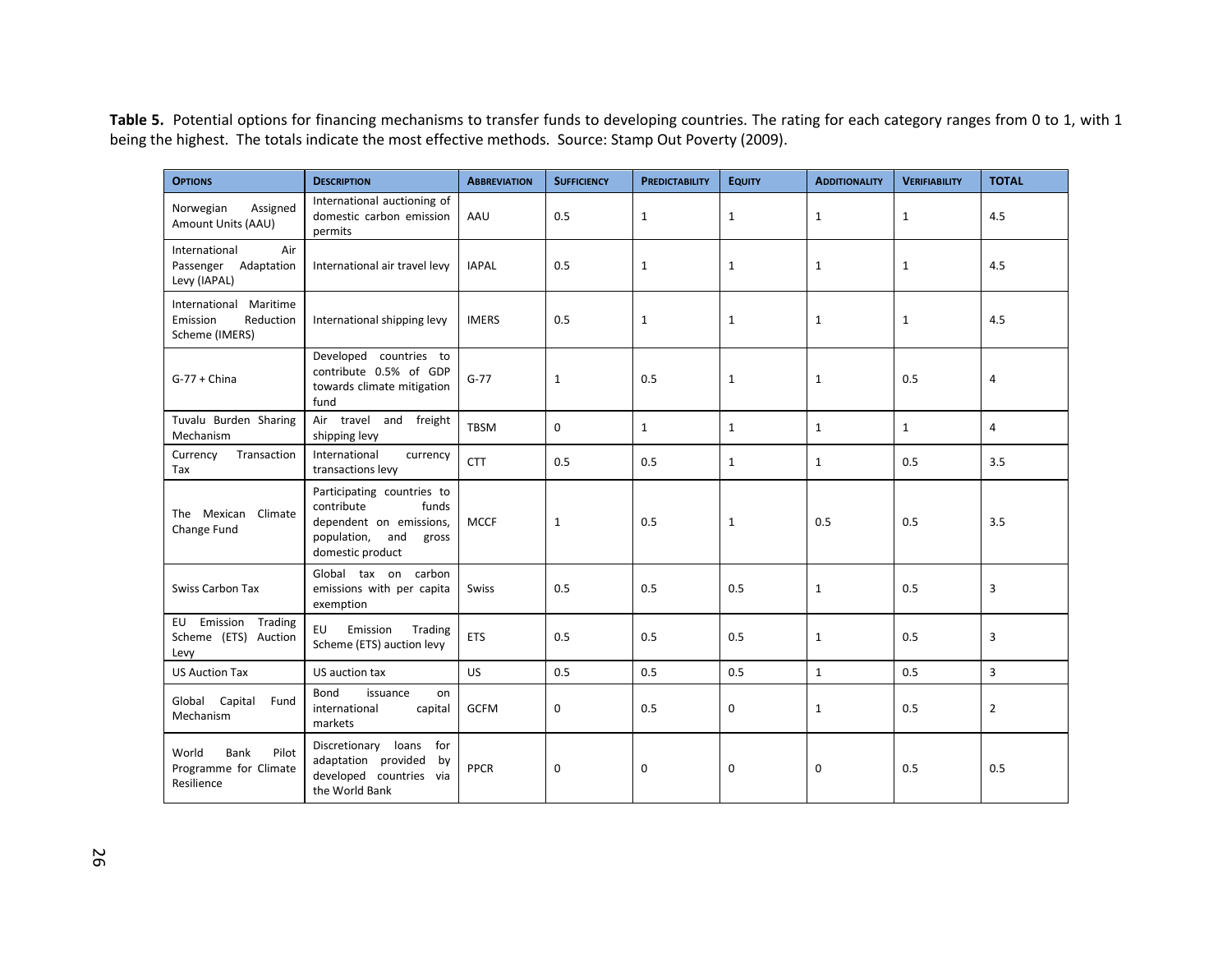## <span id="page-34-0"></span>**VIII. Conclusions**

The science of climate change is increasingly suggesting that immediate reductions in global greenhouse gas emissions are necessary to reduce some of the most serious environmental consequences of rising average global temperatures. The results of this research indicate that the focus of near-term climate negotiations should aim to engage specific emissions reductions opportunities. Environmental Defense Fund requested that we consider potential alternate forums for negotiating a climate agreement, with the goal of identifying opportunities for reducing emissions in the near future.

Reaching global consensus at large-scale negotiations has historically been slow, in environmental and other issue areas, and many believe that a global approach to climate negotiations may need to be reconsidered. Past negotiations have provided valuable lessons that can be applied when considering a new path forward for climate negotiations. The recommended focus areas in this report demonstrate that directing resources towards issue-specific, achievable goals in appropriate forums, and with key stakeholders, increases the likelihood of success within individual issue areas and also potentially within larger multilateral or global climate negotiations. This report has presented a range of issue-specific goals that should be considered as we move forward with climate negotiations.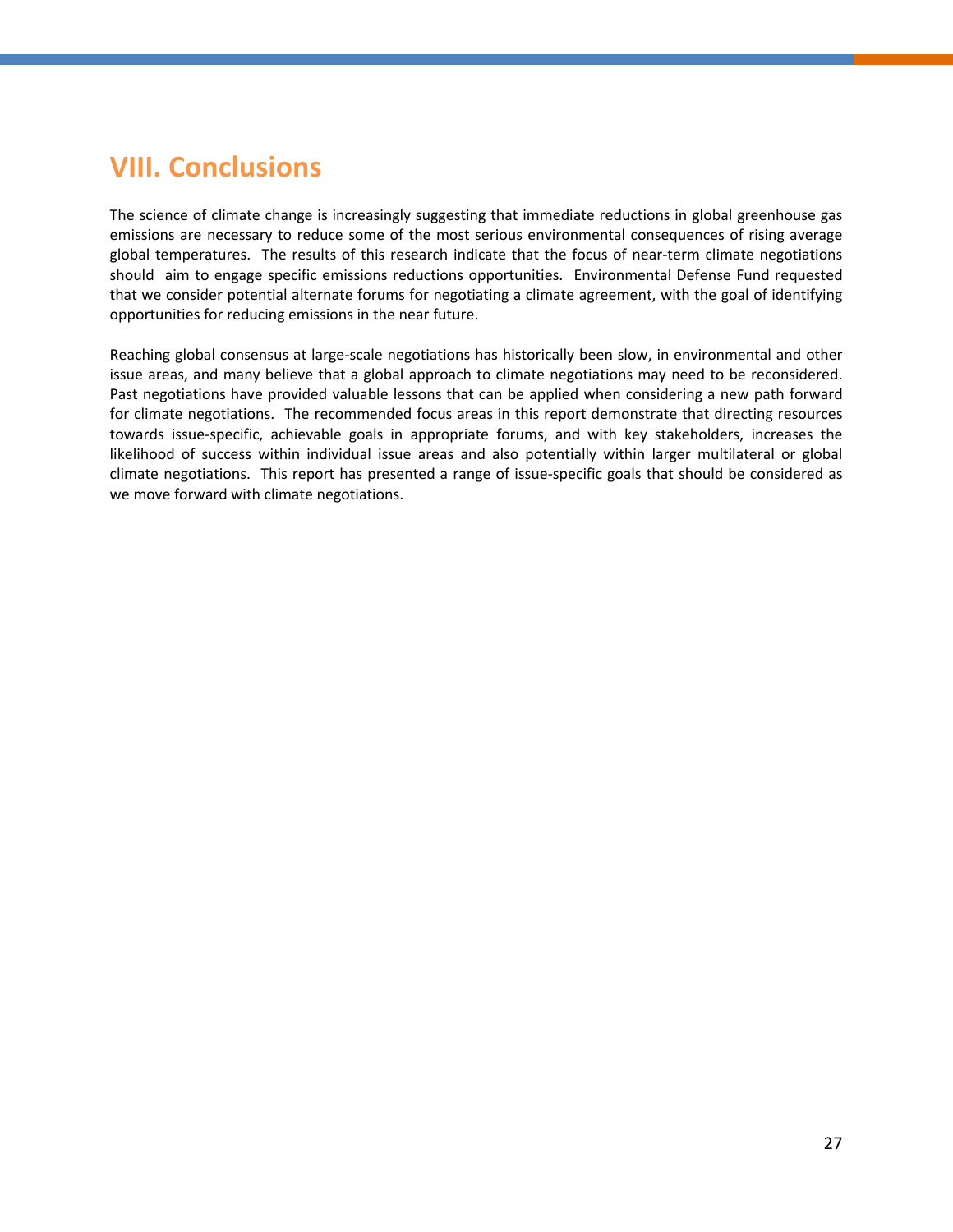## <span id="page-35-0"></span>**References**

Aalders, E. (2006). IETA's guidance note through the CDM project approval process, version 2. The International Emissions Trading Association. Retrieved 24 March 2010 fro[m www.ieta.org/ieta/www/](http://www.ieta.org/ieta/www/) pages/getfile.php?docID=900

Alley, R., Berntsen, T., Bindoff, N.L., Chen, Z., Chidthaisong, A., & P. Friedlingstein. (2007). Climate Change 2007: The Physical Science Basis. Summary for Policymakers. Intergovernmental Panel on Climate Change IPCC.

Bang, G., Froyn, C., Hovi, J., & Menz, F. (2007). The United States and international climate cooperation: International "pull" versus domestic "push." *Energy Policy*, *35*, 1282-1291.

Barents Observer. (2009). Russia adopted climate doctrine. Retrieved 3 April 2010 from [http://www.barent](http://www.barent/) sobserver. com/?id=4589570 &language=en

Barrett, S. (1999). A Theory of full international cooperation. *Journal of Theoretical Politics*, *11*(4), 519-541.

Barrett, S. (2005). *Environment and Statecraft: The Strategy of Environmental Treaty Making*. Oxford University Press, Oxford, UK. 437 pp.

Batson, A. (2009). China stimulus tweaks don't redress imbalances. *Real Time Economics*. WSJ Blogs. Retrieved 9 March 2010 from http://blogs.wsj.com/economics/2009/03/09/china-stimulus-tweaks-dont-redressimbalances

Bhagwati, J. & Mavroidis, P. (2008). Is action against US exports for failure to sign Kyoto Protocol WTO-legal? *World Trade Review*, *6*(2), 299.

Broder, J.M. (2009). E.P.A. clears way for greenhouse gas rules. *The New York Times.* March 29, 2009.

Broder, J.M. (2010). 'Cap and trade' loses its standing as energy policy of choice. *The New York Times*. March 25, 2010.

Canadian Economic Action Plan. (2009). Retrieved 10 April 2010 from [http://www.actionplan.gc.ca/eng/index.](http://www.actionplan.gc.ca/eng/index) asp

China Climate Change Info-Net. (2009). Agreement on Cooperation on Addressing Climate Change between China and India. Retrieved 3 April 2010 from http://www.ccchina.gov.cn/en/NewsInfo.asp?NewsId=20002

China National Climate Change Programme. (2007). China's National Climate Change Programme. Retrieved 3 April 2010 from http://www.ccchina.gov.cn/WebSite/CCChina/UpFile/File188.pdf

Copenhagen Accord. (2009). Retreived 20 April 2010 from<http://unfccc.int/resource/docs/2009/cop15>  $/eng/11a01.pdf$ #page =4

Copenhagen Economics. (2009). Are IPR a barrier to the transfer of climate change technology? *Copenhagen Economics*, Copenhagen, Denmark. Retrieved 1 April 2010 fro[m http://www.copenhageneconomics.com/](http://www.copenhageneconomics.com/) Publications/ImpactAssesment.aspx?M=News&PID=542&NewsID=159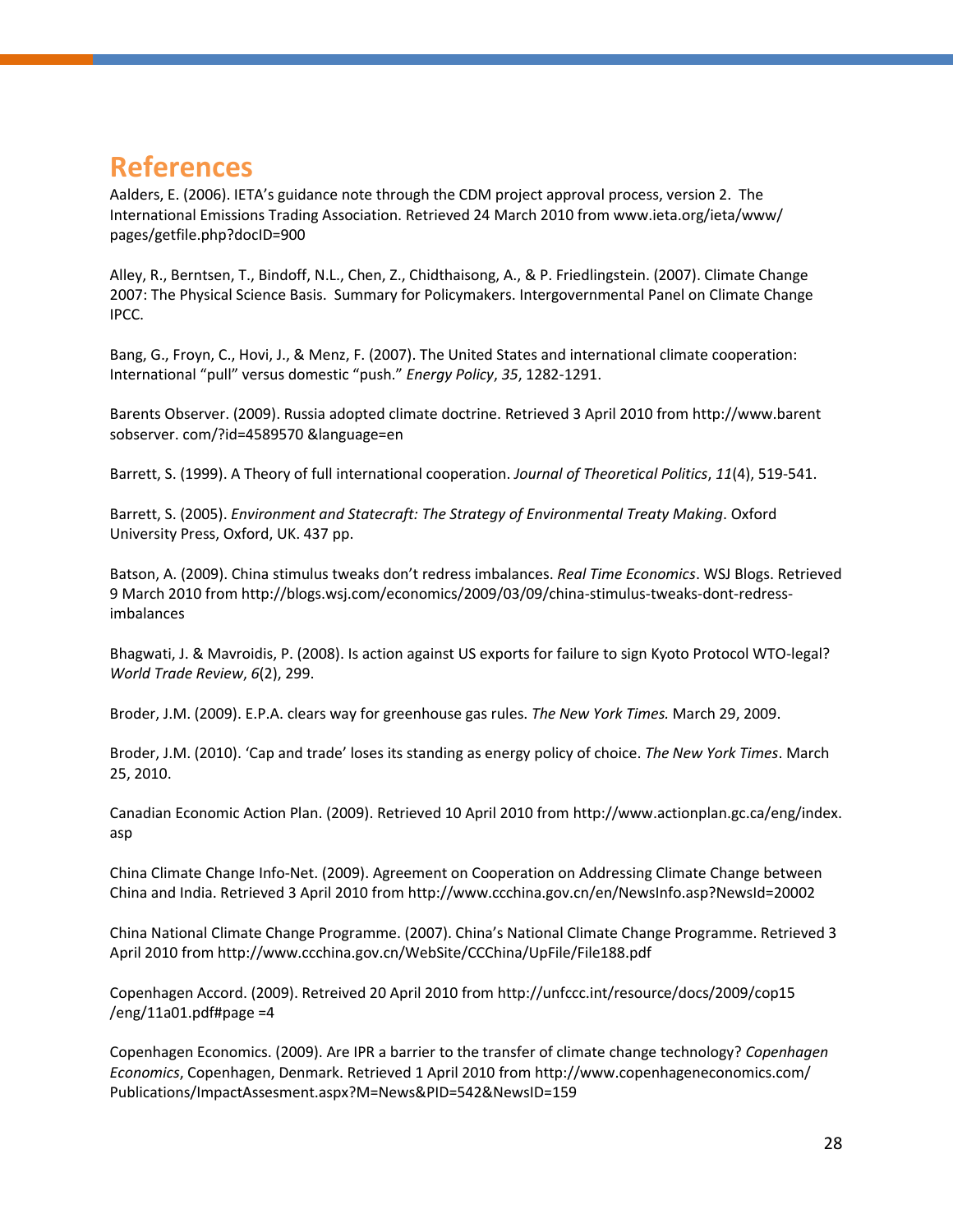Curti, A. (2001). The WTO settle dispute understanding: An unlikely weapon in the fight against AIDS. *American Journal of Law and Medicine*, *27*, 469-485.

Department of Energy and Climate Change. (2010). Department of Energy and Climate Change. Retrieved 3 April 2010 from http://www.decc.gov.uk/default.aspx

Devraj, R. (2010). Climate change: Copenhagen accord not legal, Kyoto Protocol is. *Inter Press Service News Agency*. Retrieved 26 January 2010 from http://ipsnews.net/news.asp?idnews=50104

Economy, E., Segal, A., (2009). The G-2 Mirage: Why the United States and China are not ready to upgrade ties. *Foreign Affairs*, May-June 2009.

Ertel, P. (2009). Carbon Tariffs and the WTO: Evaluation of feasible policies. *Journal of International Economic Law*, *12*(3), 749–800.

Evans, A., & Steven, D. (2009). An institutional architecture for climate change. Department for International Development, Center on International Cooperation. Retrieved 3 April 2010 from http://globaldashboard.org/wp-content/uploads/2009/Institutional\_architecture\_climate\_change.pdf

Federal Ministry for the Environment, Nature Conservation, and Nuclear Safety. (2009). The Climate Initiative. Retrieved 3 April 2010 from http://www.bmu-klimaschutzinitiative.de/en/home\_i

Feigenbaum, E.A., & Manning R.A. (2009). The United States in the new Asia. Council on Foreign Relations, International Institutions and Global Governance Program, November 2009.

Forbes, S. (2009). Ensuring Safe Carbon Capture and Storage China. World Resources Institute.

Gang, H., & Morse, R.K. (2010). Marking carbon offsets work in the development world: Lessons from the Chinese wind controversy. Stanford University Program on Energy and Sustainable Development. Retrieved 25 March 2010 fro[m http://iis-db.stanford.edu/pubs/22867/WP\\_90,\\_Morse\\_\\_and\\_\\_He,\\_Making\\_Offsets\\_Work\\_](http://iis-db.stanford.edu/pubs/22867/WP_90,_Morse__and__He,_Making_Offsets_Work_) Lessons\_From\_China\_CDM\_Wind.pdf

Gordon, K., Wong, J., & McLain, J. (2010). Out of the running? How Germany, Spain, and China are seizing the energy opportunity and why the United States risks getting left behind. Center for American Progress. Retrieved 10 March 2010 from www.americanprogress.org/issues/2010/03/out\_of\_running.html

Government of Canada. (2009). U.S.-Canada Clean Energy Dialogue. Retrieved 15 February 2010 from http://pm.gc.ca/eng/media.asp?id=2433

Hansen, J., Sato, M., Ruedy, R., Lo, K., Lea, D.W., & Medina-Elizade, M. (2006). Global temperature change. *Proceedings of the National Academy of Sciences*, *103*, 14288-14293.

Harvey, I. (2008). Intellectual property rights: The catalyst to deliver low carbon technologies, breaking the climate deadlock. Briefing paper, The Climate Change Group.

Hegerl, G.C., & Zwiers. F.W. (2007). Understanding and attributing climate change. In *Climate Change 2007: The Physical Science Basis. Contribution of Working Group I to the Fourth Assessment Report of the Intergovernmental Panel on Climate Change* (Chapter 9). Cambridge, UK: Cambridge University Press.

Houghton, J. (2009). *Global Warming: The Complete Briefing* (4th ed.). New York: Cambridge University Press.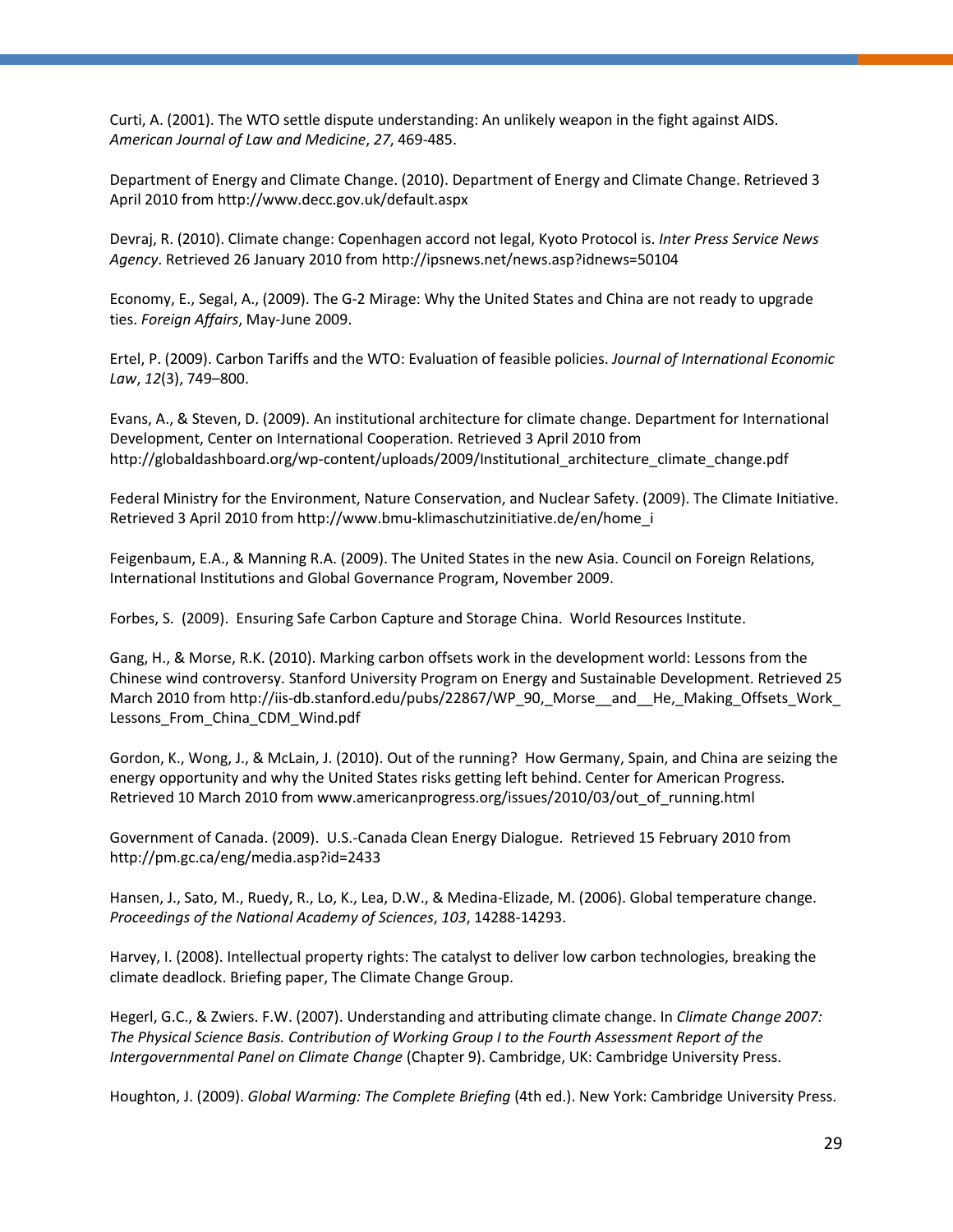Huang, J. (2009). A Leadership of twenty (l20). *Global Governance: A Review of Multilateralism and International Organizations*, *15*(4), 435-441

Hufbauer, G. & Kim, J. (2009). Climate policy options and the World Trade Organization. *Economics*, *3*, 29.

HSBC Global Research. (2009). The emperor, the nightingale and the phoenix. London, UK: HSBC.

HSBC. (2010). The tiger and the eagle. New York: HSBC.

IMF. (2010). Report for selected countries and subjects. Retrieved 15 April 2010 from http://www.imf.org/external/pubs/ft/weo/2010/01/weodata/weorept.aspx?pr.x=

Institute for Global Studies (IGES). (2009). *CDM country fact sheet: China*. Retrieved 25 March 2010 from http://enviroscope.iges.or.jp/modules/envirolib/upload/984/attach/china\_final.pdf

Intergovernmental Panel on Climate Change (IPCC). (2007). *Climate change 2007: Synthesis report. Contribution of working groups 1, 11, and 111 to the fourth assessment report of the Intergovernmental Panel on Climate Change*. Geneva, Switzerland, 104 pp.

International Centre for Trade and Sustainable Development (ICTSD). (2008). *Climate change, technology transfer, and intellectual property rights*, Switzerland.

International Energy Agency. (2007). *World energy outlook 2007: China and India insights*. Retrieved 26 March 2010 from http://iea.org/w/bookshop/add.aspx?id=319.

International Energy Agency. (2009). *CO2 emissions from fuel combustion*. Retrieved 14 April 2010 from http://www.iea.org/co2highlights/

International Sustainable Development (ISD) Law Center. (2002). The principle of common but differentiated responsibilities: origins and scope. Legal brief prepared for the World Summit on Sustainable Development, 2002. Johanesburg, South Africa.

James, S. (2009). A harsh climate for trade: how climate change proposals threaten global commerce. Cato Institute's Center for Trade Policy Studies. Retrieved 24 March 2010 from http://www.cato.org/pub\_display.php?pub\_id=10520

Japan Ministry of the Environment. (1998). *Guidelines for measures to prevent global warming*. Retrieved 3 April 2010 from http://www.env.go.jp/en/earth/cc/gw/index.html

Karl, T.R., & Trenberth, K.E. (2003). Modern global climate change. *Science*, *302*, 1719-1723.

Kemfert, C., & Tol, S.J. (2002). Equity, international trade and climate policy. *International Environmental Agreements: Politics, Law and Economics*, *2*, 23-48.

Keohane, R.O., & Victor, D.G. (2010). The regime complex for climate change. The Harvard Project on International Climate Agreements.

Kerry, J., Graham, L., & Lieberman, J. (2009). Framework for Climate Action and Energy Independence in the U.S. Senate.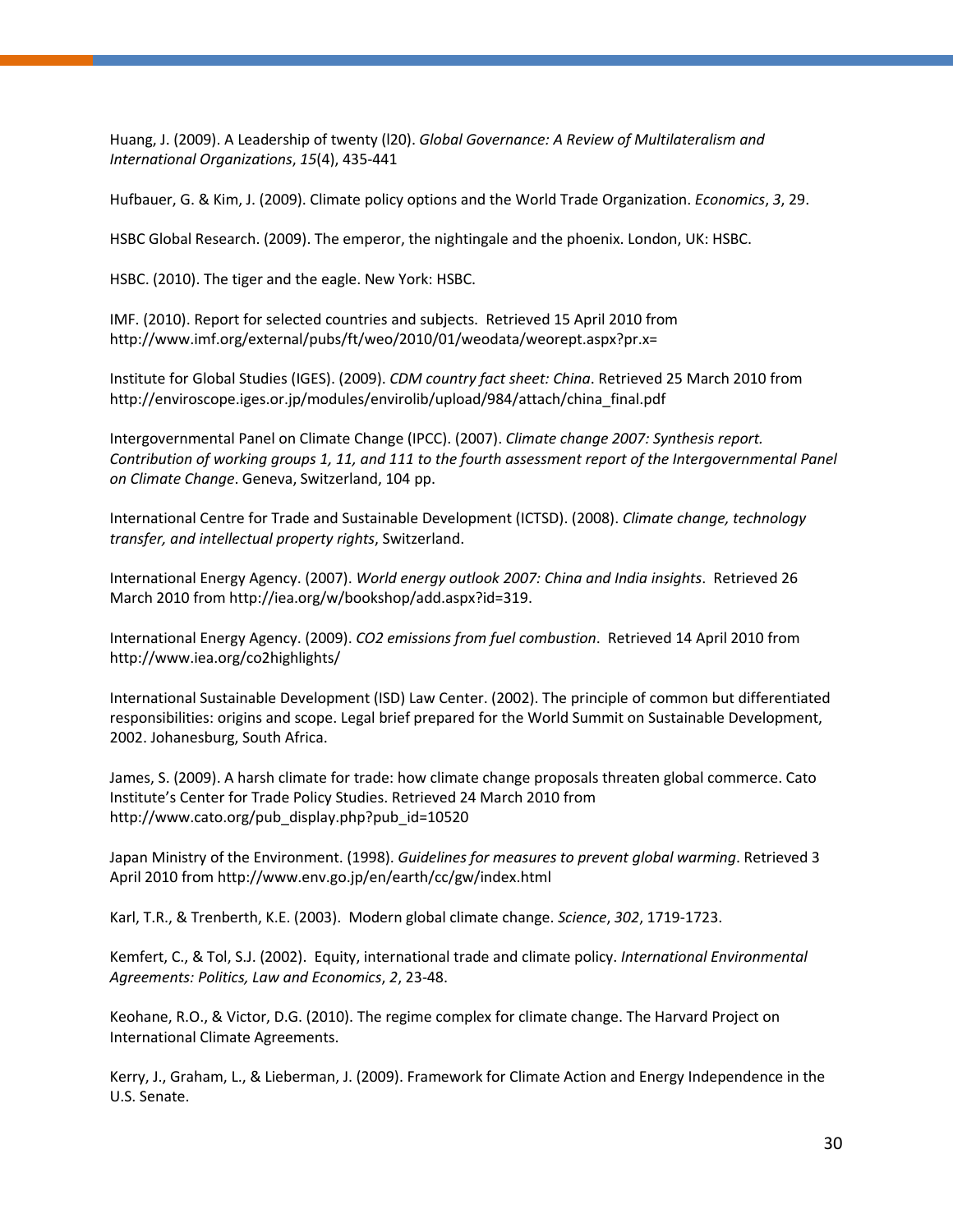La Vina, T. (2010). Ways forward after Copenhagen: Reflections on the climate change negotiating processes by the REDD-plus facilitator. Retrieved 20 April 2010 from [http://www.field.org.uk/files/AT\\_La\\_Vina\\_](http://www.field.org.uk/files/AT_La_Vina_) Copenhagen\_reflections\_FIELD\_Feb\_10.pdf

Lecocq, F., & Phillippe, A. (2007). The Clean Development Mechanism: History, status, and prospects. *Review of Environmental Economics and Policy*, *1*(1), 134-151.

Le Treut, H., & Somerville, R. (2007). Historical overview of climate change. In *Climate Change 2007: The Physical Science Basis. Contribution of Working Group I to the Fourth Assessment Report of the Intergovernmental Panel on Climate Change*. Cambridge, UK: Cambridge University Press.

Lessmann, K., Marschinski, R., & Edenhofer, O. (2009). The effects of tariffs on coalition formation in a dynamic global warming game. *Economic Modelling*, *26*, 641-649.

Lieberthal, K., & Sandalow, D. (2009). *Overcoming obstacles to U.S.-China cooperation on climate change*. Washington, D.C.: The Brookings Institution.

Light, A., & Hechigian, N. (2009). *Rise of the green dragon?* Center for American Progress. Retrieved 3 March 2010 from http://www.americanprogress.org/issues/2009/04/rise\_green\_dragon.html

Little, A. (2010). Copenhagen accord is the priority, says U.S. climate envoy. But what about a binding treaty? *Grist.* Retrieved 31 March 2010 from http://www.grist.org/article/2010-01-20-copenhagen-accord-is-prioritysays-u.s.-climate-envoy-todd-stern/

Lutsey, N., & Sperling, D. (2008). America's bottom-up climate mitigation policy. *Energy Policy*, *36*, 673-685.

Markheim, D. (2008). *The future of the Doha Round*. Heritage Foundation. Retrieved 23 March 2010 from http://www.heritage.org/Research/Reports/2008/12/The-Future-of-the-WTO-Doha-Round

Maskus, K.E. (2005). The role of intellectual property rights in encouraging foreign direct investment and technology transfer. In C. Fink & K.E. Maskus (Eds.), *Intellectual Property and Development. Lessons from Recent Economic Research*. New York: Oxford University Press.

MEF. (2009). Technology Action Plan Executive Summary. Retrieved 2 April 2010 from [http://www.majoreconomiesforum.org/images/stories/documents/MEF%20Exec%20Summary%2014Dec200](http://www.majoreconomiesforum.org/images/stories/documents/MEF%20Exec%20Summary%2014Dec2009.pdf) [9.pdf](http://www.majoreconomiesforum.org/images/stories/documents/MEF%20Exec%20Summary%2014Dec2009.pdf)

Mueller, B. (2007). Copenhagen 2009: Failure or final wake-up call for our leaders? Retrieved 26 March 2010 from http://www.oxfordenergy.org/pdfs/EV49.pdf

Murdoch, J.C., & Sandler, T. (1997). The voluntary provision of a pure public good: The case of reduced CFC emissions and the Montreal protocol. *Journal of Public Economics*, *63*, 331-349.

Murphy, D., Drexhage, J., Tirpak, D., & Gass, P. (2009). *Financing for Developing Countries. Policy Dialogue with Civil Society on the UNFCCC Negotiations*. Calgary, Alberta: International Institute for Sustainable Development.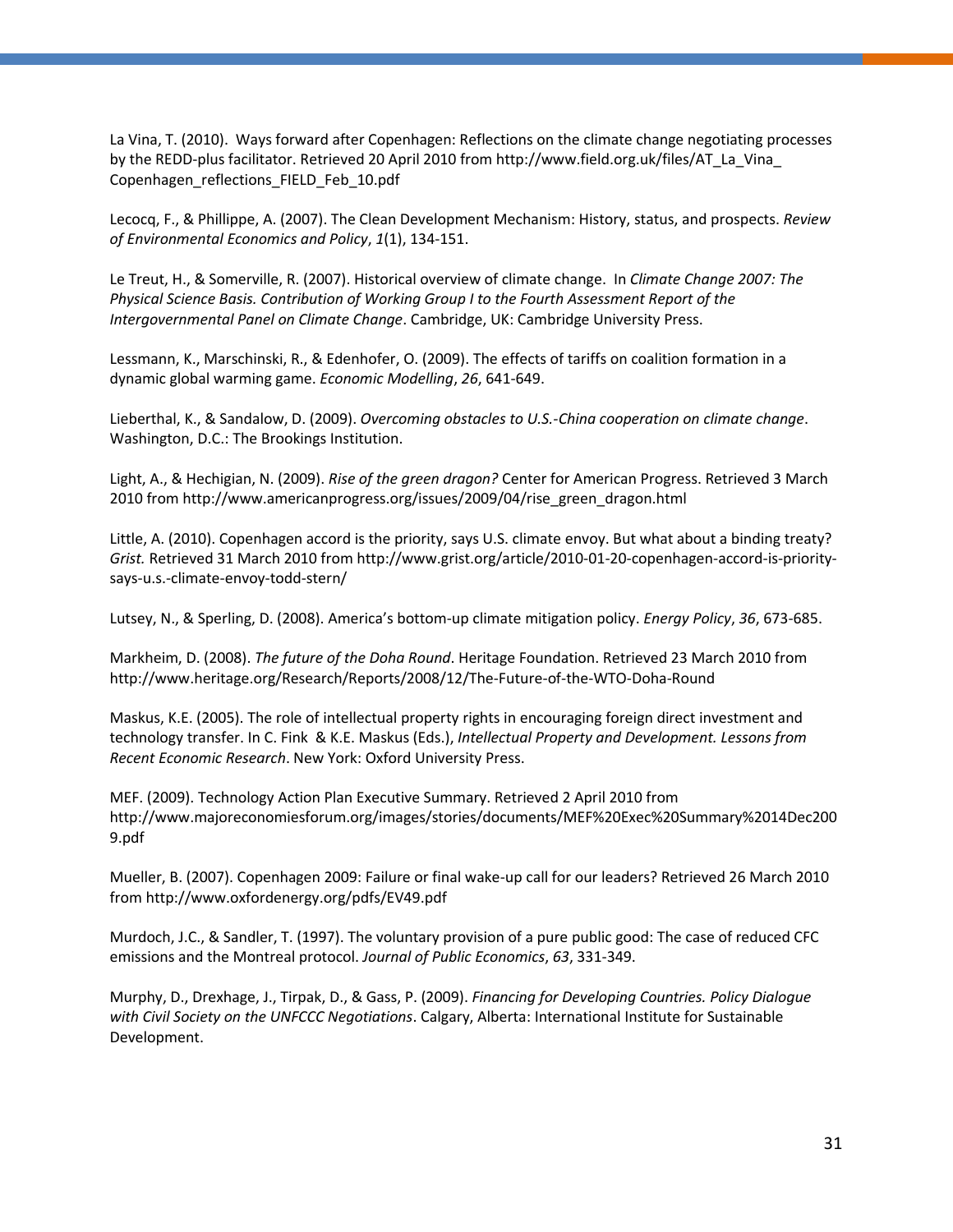Natural Resources Canada. (2010). Canada's economic action plan: Invest in clean energy projects. Retrieved 3 April 2010 from <http://www.nrcarncan.gc.ca/media/newcom/2010/201001-eng.php?PHPSESSID=04fa7e> ab1e37746eb474af6f0bb67fd5

New Energy Finance. (2009). The global carbon market increases by 5% in 2009. Retrieved 18 April 2010 from <http://www.newenergyfinance.com/Download/pressreleases/107/pdffile/>

Olsen, K. (2007). The Clean Development Mechanism's contribution to sustainable development: a review of the literature. *Climate Change*, *84*, 59-73.

Organization for Economic Cooperation and Development (OECD). (2008). *Climate change mitigation: What do we do?* Paris: OECD.

Peay, S.A. (2007). Joining the Asia-Pacific partnership: the environmentally sound decision? *Colorado Journal of International Environmental Law and Policy*, *18*, 477-512.

Pendelton, A., & Retallack, S. (2009). *Fairness in global climate change finance*. London: Institute for Public Policy Research.

Petsonk, A. (1999). The Kyoto Protocol and the WTO: Integrating greenhouse gas emissions allowance trading into the global marketplace. *Duke Environmental Law & Policy Forum*, *10*, 185-220. Retrieved 22 March 2010 from http://www.edf.org/documents/706\_WTOKyoto.pdf

Pew Center on Global Climate Change. (2009). *Common challenge, collaborative response: A roadmap for U.S.-China cooperation on energy and climate change*. Retrieved 17 April 2010 from <http://www.pewclimate.org/US-China>

Pew Charitable Trusts. (2010). *Who's winning the clean energy race?: Growth, competition and opportunity in the world's largest economies*. Washington, D.C.: PEW Charitable Trusts.

Project-Catalyst. (2009). *Potential uses of 'Fast Start' funding in 2010-2012*. Climate Works Foundation. Retrieved 23 March 2010 from<http://www.project-catalyst.info/images/2.%20Climate%20Finance/> Publications/1.%20Potential%20uses%20of%20Fast%20Start/091206\_Potential\_Uses\_of\_Fast%20Start%20Fu nding.pdf

Randall, D.A., & Wood, R.A. (2007). Climate models and their evaluation. In *Climate Change 2007: The Physical Science Basis. Contribution of Working Group I to the Fourth Assessment Report of the Intergovernmental Panel on Climate Change* (Chapter 8). Cambridge, UK: Cambridge University Press.

Razman, M.R., Hadi, A.S., Jahi, J.M., Shah, A.H.H., & Sani, S. (2009). A study on negotiations of the Montreal Protocol: focusing on global environmental governance specifically on the global forum of the United Nations Environment Programme. *Journal of Food, Agriculture & Environment*, *7*(3&4), 832-836.

Renewable Energy Sources Act. (2004). *Act revising the legislation on renewable energy sources in the electricity sector*. Retrieved 3 April 2010 from<http://www.bmu.de/files/pdfs/allgemein/application> /pdf/eeg\_en.pdf

Revkin, A.C. (2009). Hacked e-mail is new fodder for climate dispute. *The New York Times*.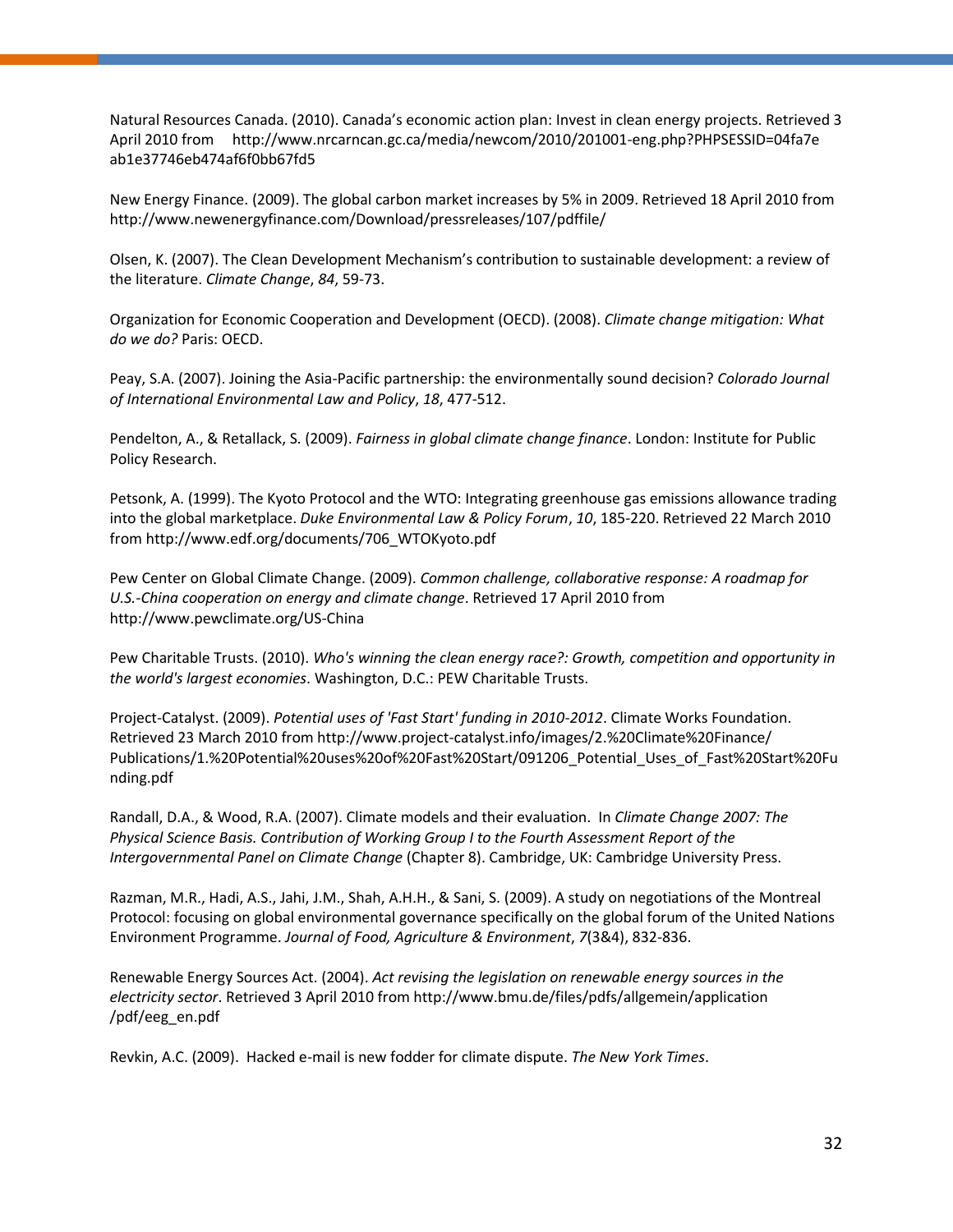Samuelsohn, D. (2010). As Senate trio advances climate measure, energy-only bill remains a possibility. *The New York Times*.

Schalatek, L., Bird, L. & Brown, J. (2010). Where's the money? The status of climate finance post-Copenhagen. Retrieved 25 March 2010 from http://www.boell.org/downloads/HBF-ODI\_ClimateFinace\_Post-Copenhagen\_WhereIsTheMoney.pdf

Seligsohn, D., Heilmayr, R., Tan, X., & Weischer, L. (2009). *WRI policy brief: China, the United States, and the climate challenge*. World Resources Institute.

Shi, J. (2009). Stimulus on track but at cost to environment. *South China Morning Post*, p. 5

Stamp Out Poverty. (2009). Assessing The Alternatives: Financing Climate Change Mitigation and Adaptation in Developing Countries. Retrieved 7 April 2010 from http://www.stampoutpoverty.org/download.php?id=379

Stanhill, G. (2001). The growth of climate change science: a scientometric study. *Climatic Change*, *48*, 515- 524.

Stavins, R. (2010). *Opportunities and ironies: Climate policy in Tokyo, Seoul, Brussels, and Washington*. Retrieved 1 April 2010 from http://belfercenter.ksg.harvard.edu/analysis/stavins/?p=568

Stern, N. (2006). *Stern review: The economist of climate change*. Retrieved 18 March 2010 from [http://webarchive.nationalarchives.gov.uk/+/http:/www.hm-treasury.gov.uk/independent\\_reviews](http://webarchive.nationalarchives.gov.uk/+/http:/www.hm-treasury.gov.uk/independent_reviews) /stern\_review\_economics\_climate\_change/stern\_review\_report.cfm

Stern, N. (2008). The economics of climate change. *American Economic Review: Papers & Proceedings*, *98*, 1- 37.

Tamiotti, L., Kulaçoğlu, V., Teh, R., Olhoff, A., Simmons, B., & Abaza, H. (2009). *Trade and climate change.* WTO-UNEP report. Lausanne, Switzerland: WTO Publications. Retrieved 24 March 2010 from http://www.wto.org/english/res\_e/booksp\_e/trade\_climate\_change\_e.pdf

Tian, H., & Whalley, J. (2009). *Trade sanctions, financial transfers and BRIC's participation in global climate change negotiations*. CESifo Working Paper No. 2698. Category 8: Trade Policy. Retrieved 21 April 2010 from http://www.cesifogroup.de/pls/guestci/download/CESifo%20Working%20Papers%202009/CESifo%20Workin g%20Papers%20July%202009/cesifo1\_wp2698.pdf

UNEP. (2008). Public Finance Mechanisms to Mobilise Investment in Climate Change Mitigation. Retrieved 1 April 2010 from [http://www.sefi.unep.org/fileadmin/media/sefi/docs/UNEP\\_Public\\_Finance\\_Report.pdf](http://www.sefi.unep.org/fileadmin/media/sefi/docs/UNEP_Public_Finance_Report.pdf)

UNFCCC. (2008). *Investment and financial flows to address climate change: an update.* Technical Paper. FCCC/TP/2008/7. Retrieved 26 March 2010 from http://unfccc.int/resource/docs/2008/tp/07.pdf

UNFCCC. (2009). *The institutional architecture for financing a global climate deal: An options paper*. Technical Working Group on the Institutional Architecture for Climate Finance. Convener: David Reed. New York: United Nations.

UNFCCC. (2010). *Appendix 1 – Quantified economy-wide emissions targets for 2020*. Retrieved 25 March 2010 from http://unfccc.int/files/meetings/application/pdf/unitedstatescphaccord\_app.1.pdf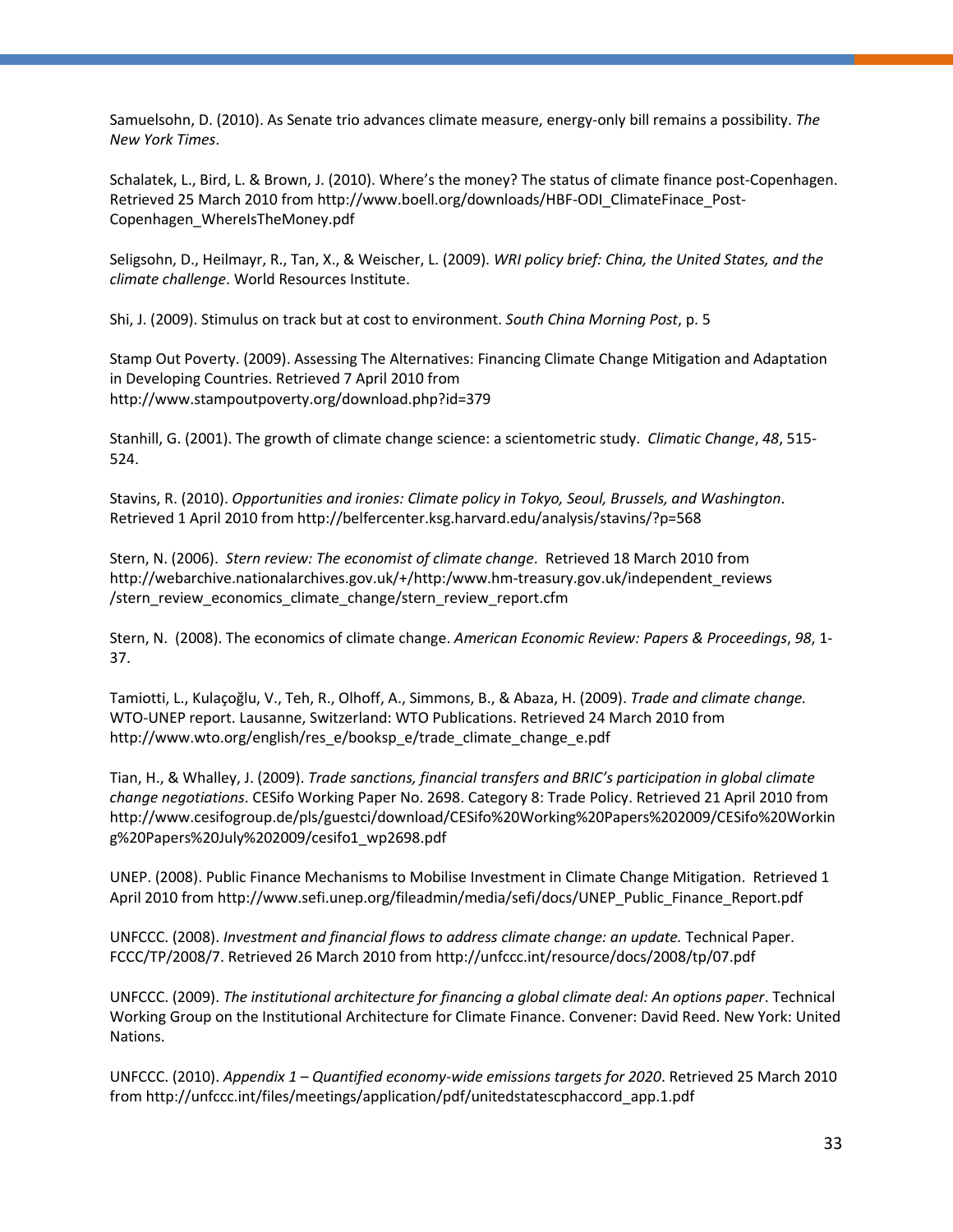United Nations Ozone Secretariat. (2007). *A success in the making. The Montreal Protocol on the Substances that Deplete the Ozone Layer*. Retrieved 3 March 2010 fro[m http://ozone.unep.org/Publications](http://ozone.unep.org/Publications%20/MP_A_Success_in_the_making-E.pdf)  [/MP\\_A\\_Success\\_in\\_the\\_making-E.pdf](http://ozone.unep.org/Publications%20/MP_A_Success_in_the_making-E.pdf)

van Asselt, H., Kanie, N., & Masahiko, I. (2009). Japan's position in international climate policy: navigating between Kyoto and the APP. *International Environmental Agreements*, *9*, 319–336.

Vandenbergh, M. (2008). Climate change: The China problem. *Southern California Law Review*, *81*, 905.

Veel, P.E. (2009). Carbon tariffs and the WTO: An evaluation of feasible policies. *Journal of International Economic Law*, *12*(3), 749-800

Villareal, M. (2009). *U.S.-Mexico economic relations: Trends, issues and implications*. Congressional Research Service. Retrieved 1 April 2010 from www.fas.org/sgp/crs/row/RL32934.pdf.

World Wildlife Fund. (2009). *The institutional architecture for financing a global climate deal: an options paper*. Technical Working Group. Retrieved 26 March 2010 from http://www.usclimatenetwork.org/resourcedatabase/Options%20Paper%20Final%20May%2028.pdf

WTO. (2009). *Trade and Climate*. WTO, Geneva.

WTO. (2010a). The Uruguay Round. In *Understanding the WTO*. Retrieved 22 March 2010 from http://www.wto.org/english/thewto\_e/whatis\_e/tif\_e/fact5\_e.htm

WTO. (2010b). Overview: a navigational guide. In *Understanding the WTO*. Retrieved 23 March 2010 from http://www.wto.org/english/thewto\_e/whatis\_e/tif\_e/agrm1\_e.htm

WTO. (2010c). A unique contribution. In *Understanding the WTO*. Retrieved 23 March 2010 from http://www.wto.org/english/thewto\_e/whatis\_e/tif\_e/disp1\_e.htm

WTO. (2010d). Introduction. In *Handbook on the Accession to the WTO-CBT*. Retrieved 23 March 2010 from http://www.wto.org/english/thewto\_e/acc\_e/cbt\_course\_e/intro\_e.htm#txt2

Zhang, Z. (1998). Greenhouse gas emissions trading and the world trading system. *Journal of World Trade*, *32*(5), 219–239.

Zhang, Z. (2004). Open trade with the US without compromising Canada's ability to comply with its Kyoto target. *Journal of World Trade*, *38*(1), 155–182.

Zhang, Z. (2007). China, the United States and technology cooperation on climate control. *Environmental Science and Policy*, *10*, 622-628.

Zhang, Z. (2009). Multilateral trade measures in a post-2012 climate change regime? What can be taken From the Montreal Protocol and the WTO? *Energy Policy*, *37*, 5105-5112.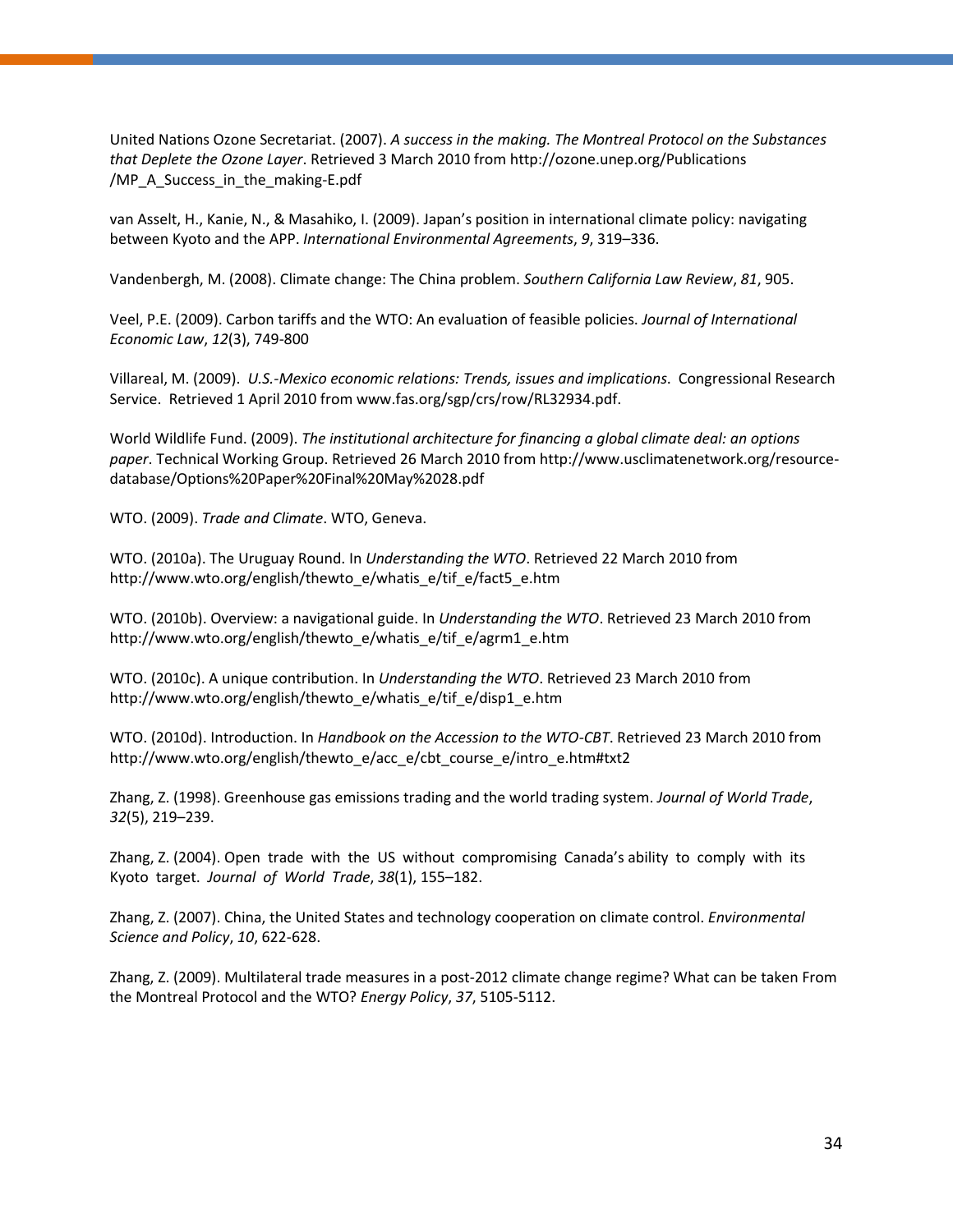## <span id="page-42-0"></span>**Appendix 1: Annotation of Selected References**

#### **Ahuja D. and Srinivasan, J. (2009). Why controlling climate change is harder than stopping stratospheric ozone depletion.** *Current Science,* **97(11): 1531-1534.**

• In attempting to understand why climate change negotiations have yielded no significant results to produce a comprehensive and binding agreement, comparisons to the successful Montreal Protocol are common. However, this article asserts that there were many specific factors that led to the Montreal Protocol's successful phase out of CFCs that are not applicable to carbon emissions, including the scale of the problem itself, the number of nations involved in negotiations, and the support of the United States.

#### **Alter, K and Meunier, S. (2009). The Politics of International Regime Complexity Symposium.** *Perspectives on Politics,* **7(1): 13-24.**

• This symposium examines the relation of "international regime complexity" and geopolitics. These authors describe the analytical insights that can be gained by thinking about any single agreement as being embedded in a larger context of international rules and regimes. The first two essays define international regime complexity and identify the mechanisms through which it may influence the politics of international co-operation. Other authors' contributions analyze how international regime complexity affects politics in specific issue areas: trade, linkages between human rights and trade, intellectual property, security politics and others. The paper concludes by arguing that international regime complexity may benefit powerful actors more than others.

#### **Bodansky, D., Chou, So. Jorge-Tresolini, C. (2004). International Climate Efforts Beyond 2012: A Survey of Approaches. Pew Center on Global Climate Change.**

• This report surveys the range of alternative options for advancing international climate change negotiations post-2010. The survey provides an overview of over 40 different proposals for accomplishing this, while recognizing that advancing international climate efforts comes against a backdrop of the UNFCCC. Policy proposals outlined here vary significantly – for instance, some build on the architecture of the Kyoto Protocol, while others depart from the existing architecture (for instance, by proposing a different negotiating process or a different forum). The report does not favor one proposal over the others, but rather establishes a set of criteria that can be used in assessing the alternative approaches.

#### **Carnahan, K., ed. (2008). Greenhouse Gas Market Report 2008: Piecing Together a Comprehensive International Agreement for a Truly Global Carbon Market. International Emissions Trading Association.**

• This report by the International Emissions Trading Association provides a broad overview of the current state of global carbon markets, highlighting the EU ETS and country-level market initiatives and various issues surrounding these policies. The report notes that the sum of existing carbon markets may not achieve necessary emissions reductions. The authors suggest that markets need to be better linked and also engage a broad range of sectors and countries. Namely, any international framework should aim to facilitate the linkages of existing markets, however this is complicated by the complexity of existing markets.

#### **Copenhagen Economics and the IPR Company. (2009). Are IPR a barrier to the transfer of climate change technology? Copenhagen, Demark.**

• This paper examines the validity of the common claim that intellectual property rights on carbon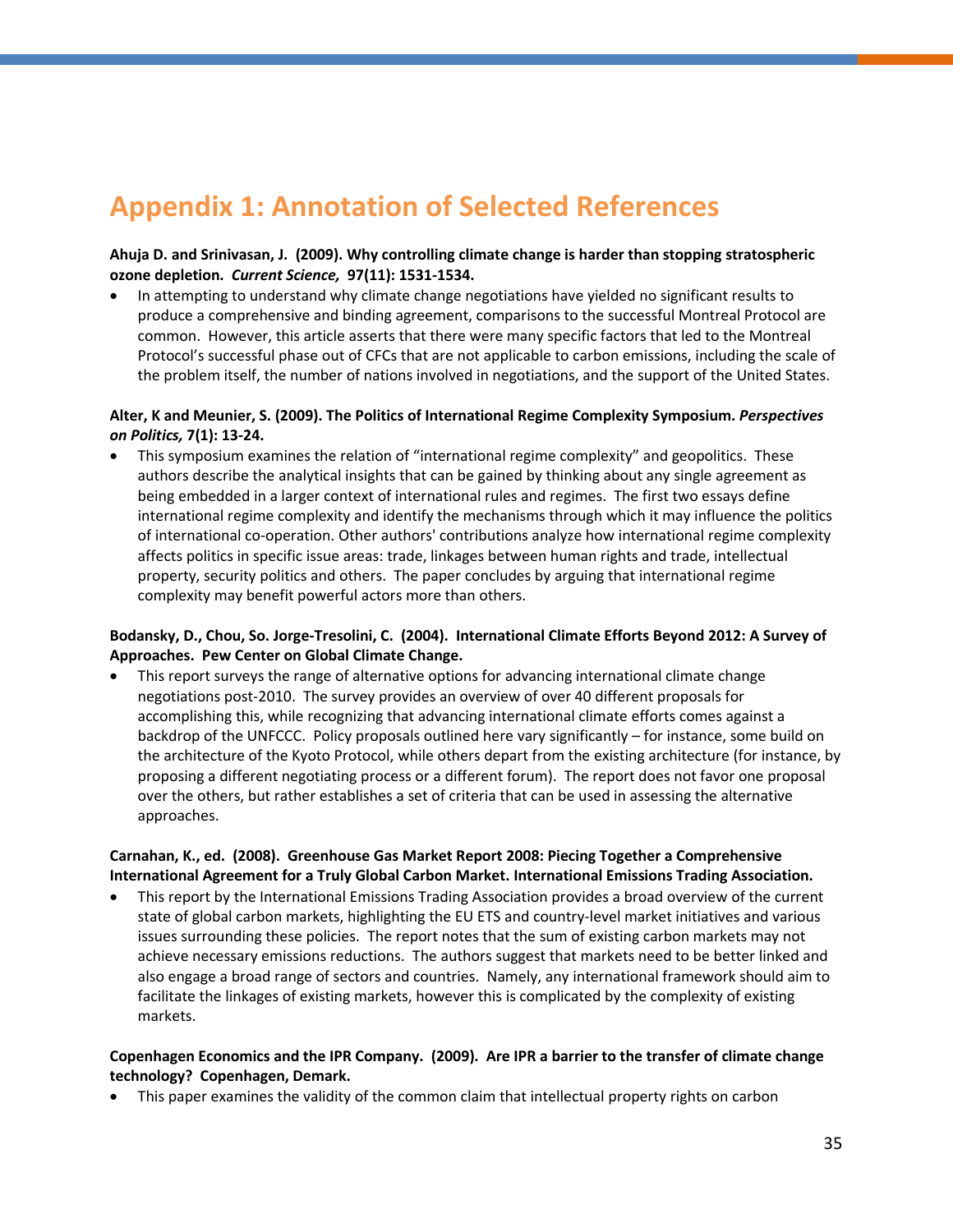abatement technology is a major barrier to developing countries' carbon abatement efforts. The paper describes the distribution of patents geographically by country of residence of the patent holder, and shows that the gap in patents held between developed and developing nations is decreasing. Some of the major conclusions include that the prices of technologies are not necessarily higher for technologies covered by an IPR, and that no one nation controls the market for carbon abatement technology.

#### **Drexhage, J. (2009). Copenhagen: A Memorable Time for all the Wrong Reasons?** *International Institute for Sustainable Development Commentary.* **Ottawa, Canada.**

• This analysis by the Director of the International Institute for Sustainable Development's Climate Change and Energy Program was written immediately after COP 15. The report covers problems with the UNFCCC process, including consensus and transparency, Unites States- China relations, and possible positive outcomes of the Copenhagen Accord, such as tentatively bring non-Annex I parties into the "mitigation tent."

#### **Gallagher, K. S. (2007). China Needs Help with Climate Change. Retrieved 19 April 2010 from belfercenter.ksg.harvard.edu/files/Gallagher-Current%20History.pdf.**

• This report articulates China's need for institutions, policies, and enforcement mechanisms that can foster technology transfer and environmental protection. Recommendations are made as to how the United States and China can collaborate to meet climate challenges on climate, particularly through technology partnerships to enable China to "leapfrog" emissions-intensive development.

#### **Gordon, K., Wong, J. L., and McClain, J. T. (2010). Out of the Running? Center for American Progress. Retrieved 17 April 2010 from [www.americanprogress.org/issues/2010/03/out\\_of\\_running.html.](http://www.americanprogress.org/issues/2010/03/out_of_running.html)**

• This report contains timely information and analysis about the need for the United States to increase spending on clean energy technology in the face of Chinese, German and Spanish advancement in this area. The report was compiled by Julian Wong, author of a respected blog [\(http://greenleapforward.com/\)](http://greenleapforward.com/) that provides in-depth analysis about Chinese renewable energy advancements. This report argues that the United States has a clear moral imperative to join the worldwide effort to reverse climate change as well as an urgent economic imperative to become a leader in clean energy.

#### **He, G., and Morse, R. (2010). Making carbon offsets work in the developing world: Lessons from the Chinese wind controversy. Stanford University. Retrieved 17 April 2010 from <http://fsi.stanford.edu/publications/making\_carbon\_offsets\_work\_in\_the\_developing\_world\_lessons\_fro m\_the\_chinese\_wind\_controversy/>.**

• This report provides analysis of the Chinese windfarm controversy that emerged in the days before COP 15 as well as problems in the greater CDM system, and draws implications for the design of effective global carbon offset policy. The authors argue for CDM reform, including short- and longer-term mechanisms that are "agnostic to market structure and independent of domestic regulators," a current fault of the CDM program in countries like China.

#### **Heal, J. (2009). The economics of climate change: a post-Stern perspective.** *Climactic Change***, 96: 275-297.**

• This author conducts an analysis of climate change economics after the seminal Stern Report and describes how various uncertainties have influenced climate change politics and policies. The author asserts that more recent literature conducting an analysis of the arguments of the Stern Report yields a call for stronger carbon mitigation efforts that is informed by progress in climate change economics.

#### **Helm, D. (2008). Climate-change policy: why has so little been achieved?** *Oxford Review of Economic Policy,* **24(2): 211-238**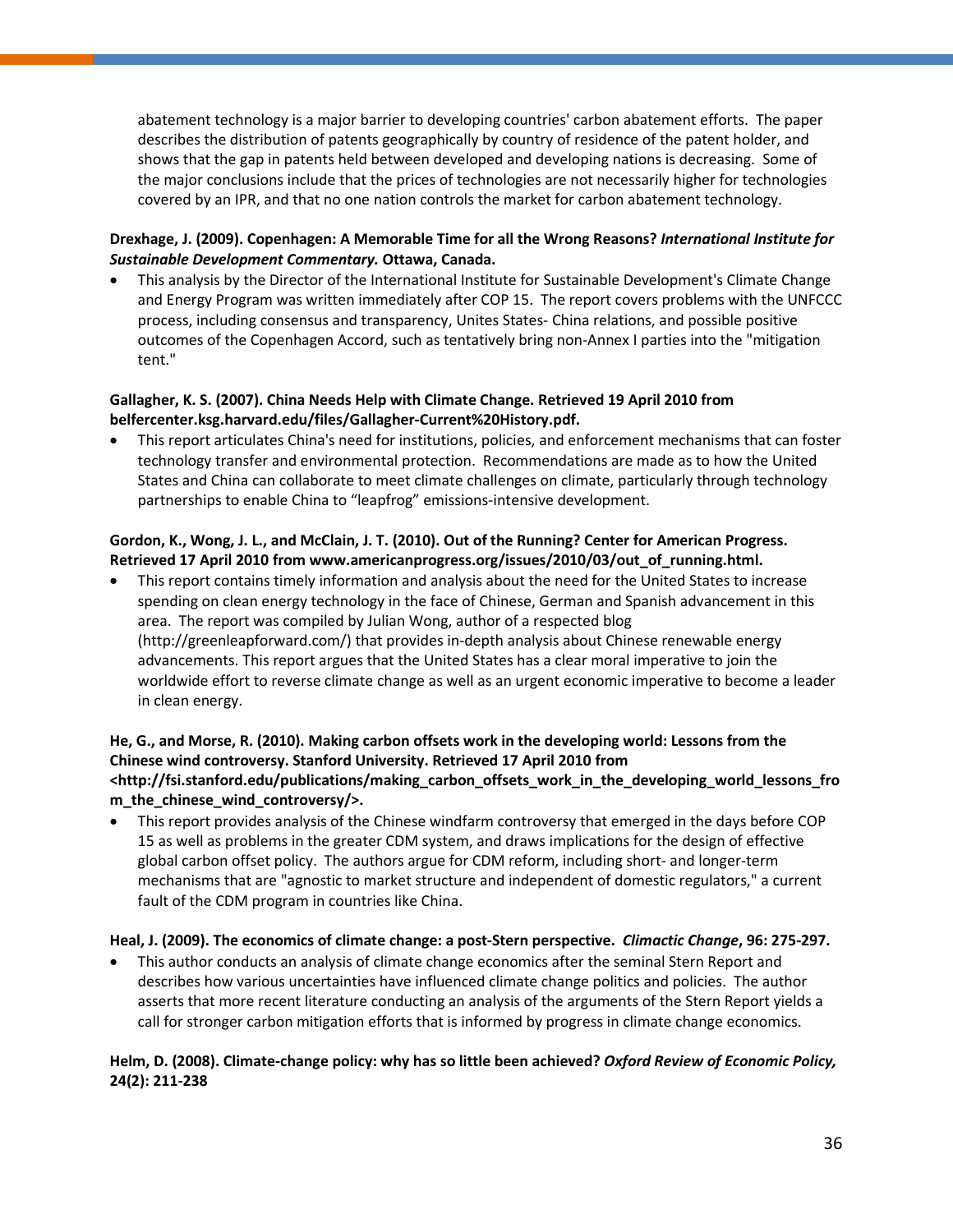• Through an analysis of the Kyoto Protocol, this author asserts that the failure of current international climate change policies to significantly reduce carbon emissions is a function of placing an emphasis on carbon production and not carbon consumption. With economic models attempting to forecast the costefficiency of climate change mitigation to legitimize policy action, oversight of carbon consumption and underlying issues of development and trade are key reasons for climate change policy stagnation.

#### **Heller, T.C. and Shukla P.R. (2003). Development and Climate: Engaging Developing Countries. Pew Center on Global Climate Change.**

• This paper examines the opportunities and challenges for devising and implementing effective strategies for mitigation and adaptation for developing countries. The authors outline various methodologies for financing and regime architectures that integrate climate and development objectives.

#### **Huang, J. (2009). A Leadership of Twenty (L20) Within the UNFCCC: Establishing a Legitimate and Effective Regime to Improve Our Climate System.** *Global Governance: Review of Multilateralism and International Organizations***,** *15***(4): 435-441.**

• The author reviews the issues that divide the North and South in relation to climate change. Developing countries believe that the developed countries must bear most of the costs of climate change, as they are responsible for most of the emissions. Several developed countries, in particular Japan and the EU, assert that they have worked to reduce emissions, particularly through improved energy efficiency. As emerging economies like China and India take the lead in emissions, developed countries are pushing them to become responsible stakeholders in climate change efforts. In addition, although groupings like the G-20 and MEF have made climate change a top priority, and may be a useful model, they do not have the required legitimacy as compared to the UNFCCC, and are not likely to produce environmental regimes. This author proposes an alternate negotiating strategy, the L20 (leadership of 20), which is comprised of major powers within the UNFCCC that would be chosen to adequately represent both developed and developing countries; the L20 could build on the long history of the UNFCCC and maximize global participation.

#### **Initiative for U.S.-China Cooperation on Energy and Climate. (2009). A Roadmap for U.S.-China Cooperation on Energy and Climate Change. Retrieved 17 April 2010 fro[m http://www.pewclimate.org/US-China.](http://www.pewclimate.org/US-China)**

• In conjunction with the 2009 Brookings Institution report *Overcoming Obstacles to U.S.-China Cooperation on Climate Change* (see Lieberthal and Sandalow, 2009), the two publications provide analysis detailing the need for increased China-United States cooperation in the environmental arena. Taken together, the publications, each co-written by high-level China scholars such as Stephen Chu and the former COO of Goldman Sachs, provide roadmaps for improving bilateral relations between the U.S. and China.

#### **Keohane, R.O. and Victor, D. (2010).** *The Regime Complex for Climate Change***. Discussion Paper 10-33, Harvard Project on International Climate Agreements, Belfer Center for Science and International Affairs, Harvard Kennedy School.**

• This paper examines the climate change regime complex by establishing a continuum: one extreme being a comprehensive legal framework and the other being a fragmented issue-oriented approach. This paper, organized into three parts, gives a description of the institutional components that make up the climate change regime complex, discusses the evolution of these components, and explores how to ensure that this complex is effective at successfully implementing a global agreement. The authors conclude that a flexible and adaptable regime complex is necessary for success, but this regime must be integrated into comprehensive legal framework, and thus should fall within the mid-range of the continuum. This perspective is illustrated through examples of emissions trading, best practices in land use, and technology policy.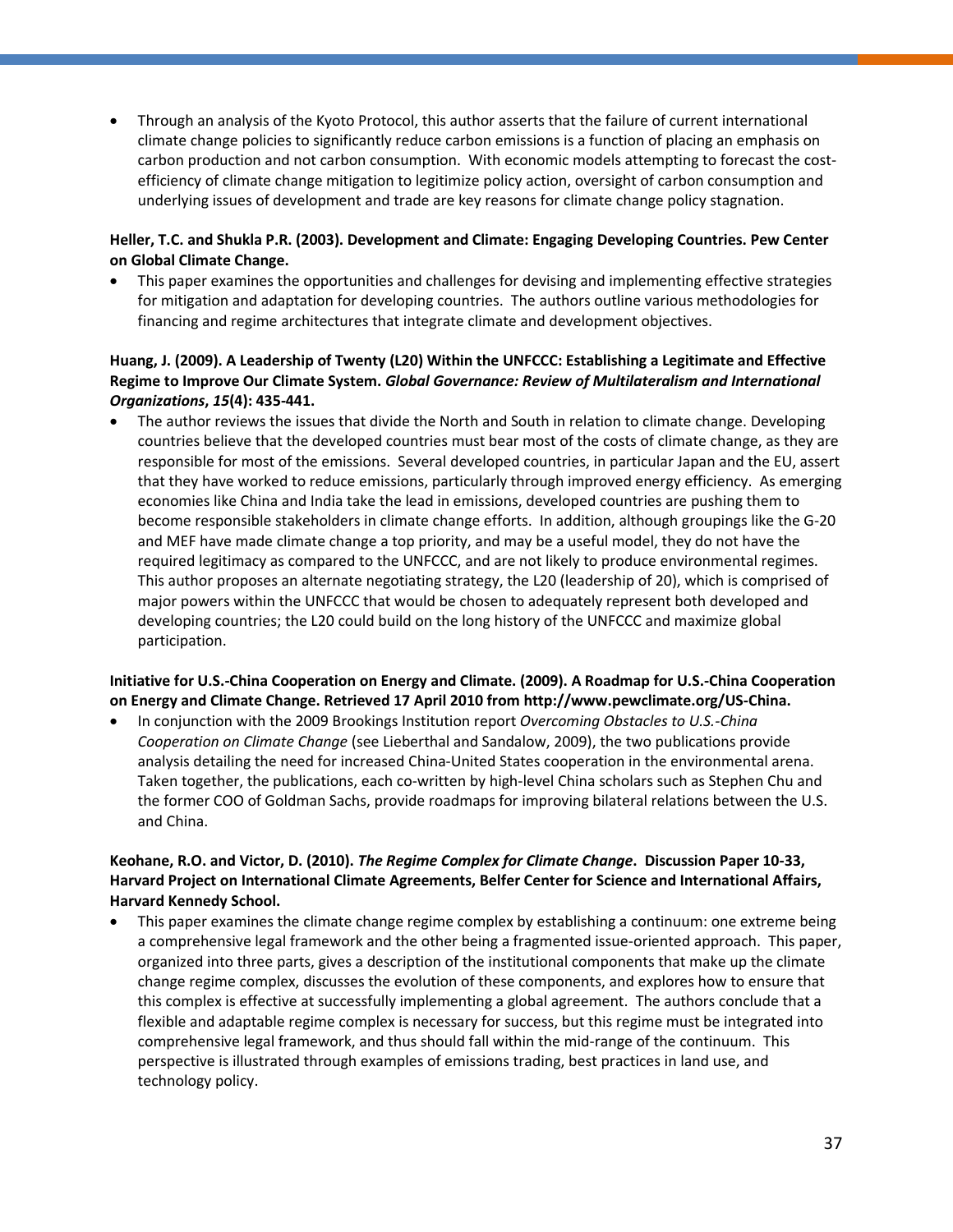#### **Lessmann, K., Marschinski, R. and Edenhofer, O. (2009). The Effects of Tariffs on Coalition Formation in a Dynamic Global Warming Game.** *Economic Modelling***, 26:641-649**.

• These authors create a dynamic global warming game that show the effects of tariffs and other trade measures used by members of a hypothetical international environmental agreement (IEA) that could potentially be used to sanction states non-member states. The authors solve the model numerically and find that there is a potential to increase participation in the IEA, even when goods from other competitor countries are nearly perfect substitutes. The authors also analyze the effect of trade sanctions on global welfare, environmental effectiveness, and the credibility of the tariff mechanism.

#### **Lieberthal, K. and Sandalow, D. 2009. Overcoming Obstacles to U.S.-China Cooperation on Climate Change. The John. L. Thornton China Center at Brookings. John L. Thornton China Center Monograph Series, Number 1.**

• This report by the Brookings Institute recommends ways to overcome obstacles to United States-China cooperation on climate change issues. The report is aimed at developing avenues of bilateral cooperation between the two countries in an effort to facilitate a multilateral climate agreement. The report notes that opportunities for collaboration between the two nations are vast, however this will require high-level support, which will be difficult given the cultural differences and mutual suspicion that currently exist. The recommendations put forth in the report are based on the principle that cooperation will only exist if it serves the interests of both sides. The recommendations include acknowledging the legitimacy of each other's perspective, building a clean energy framework for cooperation, emphasizing co-development of technology, and using and improving existing structures for cooperation.

#### **Light, A., and Hechigian, N. (2009). Rise of The Green Dragon?** *Center for American Progress.* **Retrieved 3 March 2010, from**

#### **[http://www.americanprogress.org/issues/2009/04/rise\\_green\\_dragon.html.](http://www.americanprogress.org/issues/2009/04/rise_green_dragon.html)**

• This article discusses the events that took place leading up to COP 15. The authors discuss the motivations of certain parties (U.S. – China, for instance) and make recommendations for how these parties can negotiate effectively outside of the UNFCCC process (e.g., within the MEF). For example, leveraging shared interests, such as coal as an energy source, through the MED cold lead to mutually beneficial action.

#### **Lövbrand, E., Rindefjäll, T., and Nordqvist, J. (2009). Closing the legitimacy gap in global environmental governance? Lessons from the emerging CDM market.** *Global Environmental Politics***, 9(2): 74-100.**

• An analysis of the CDM, these authors assert that current carbon emissions abatement regimes approach efficiency and legitimacy with a mutual exclusivity where correction may yield opportunities for improvement. Utilizing CDM as an example of a public and private institutional collaboration, these authors find that cost effective emissions reductions and sustainable development in project host countries do not go "hand-in-hand" and can detract from more local and effective mitigation projects. However, the integration of private and public entities that participate in CDM point to new directions for environmental governance regimes that may lead to more efficient and equitable carbon abatement mechanisms.

#### **Macintosh, A. (2010). Keeping warming within the 2 degree C limit after Copenhagen.** *Energy Policy***,** *38***: 2964-2975.**

• This paper describes 45 scenarios for carbon dioxide emissions to demonstrate what would be necessary to keep within the stated 2 degree goal of the Copenhagen Accord. The paper converts the pledges made by developed countries to carbon dioxide equivalents. The Author argues that the climate negotiations in 2010 may be the last chance to put mitigation strategies in place that will keep the temperature increase below 2 degrees.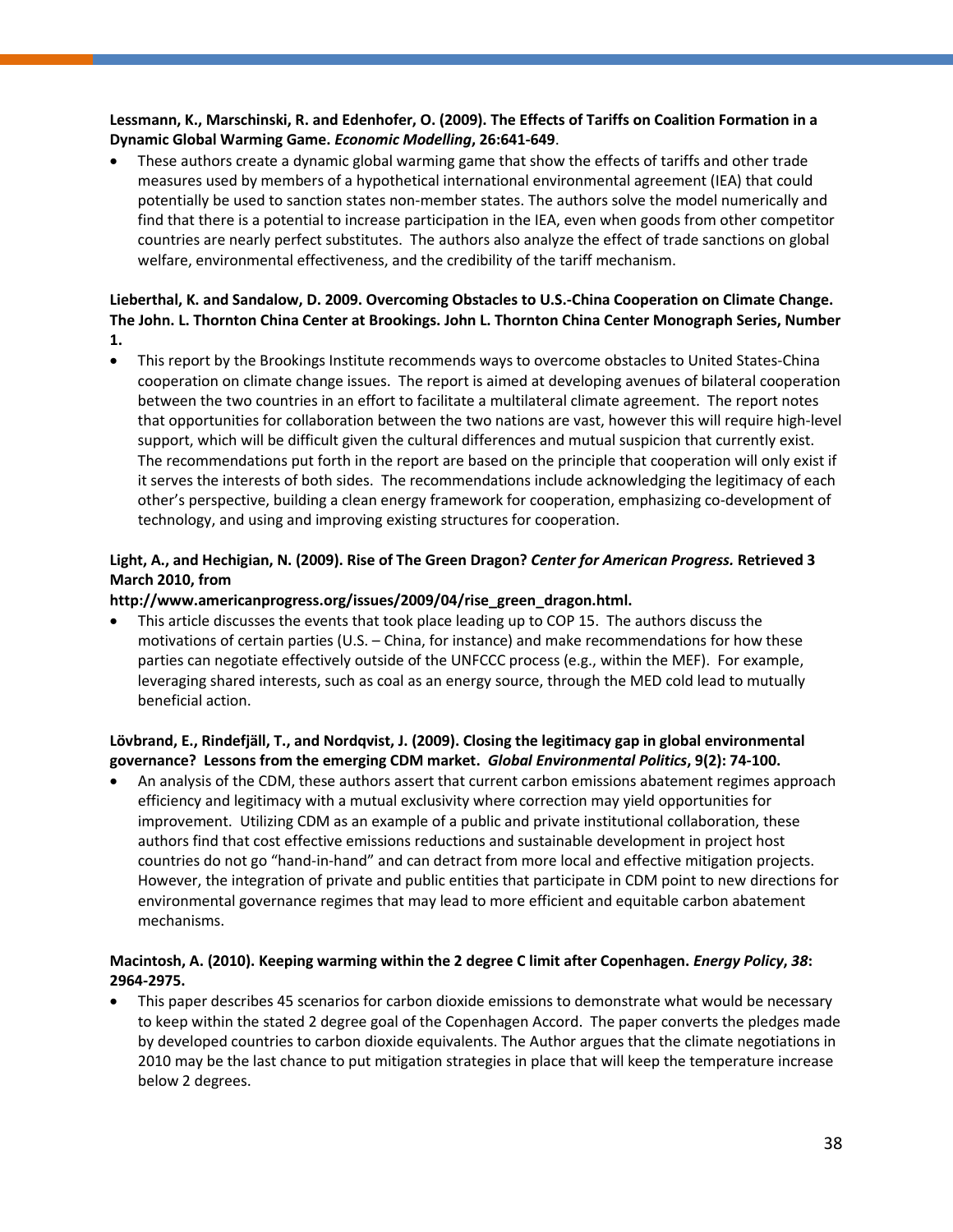#### **Marcellino,D., and Gerstetter, C. (2010). Technology Transfer in the International Climate Negotiations: Assessment of Proposals and Discussion of Open Questions.** *Carbon & Climate Law Review, in press***.**

• This report discusses technology transfer issues in climate change negotiations. Specifically, the report outlines conclusions concerning funding technology transfer, uses for the CDM pending certain reforms, and the need to utilize performance indicators for technology transfer compliance purposes. The report suggests that the disagreement regarding technology transfer might be larger than the issue's importance requires. The report also suggests that the UNFCCC is an important institution, but is only one part of a multifaceted approach to approaching the technology transfer issue.

#### **Michonski, K. and Levi, M. (2010). Harnessing International Institutions to Address Climate Change . New York: Council on Foreign Relations.**

• This article examines existing institutions and climate change efforts and capabilities, as well as the future potential of a variety of international institutions. The authors argue that there is significant existing institutional capacity to draw from in addressing climate change, and conclude by describing how international institutions have a significant role to play in mitigating and adapting to the effects of climate change.

#### **Moor, M. (2003). Multilateral Meltdown,** *Foreign Policy***, 135: 74-75. Retrieved 14 February 2010, from http://www.jstor.org/stable/3183596.**

• This author served the WTO as Director General from 1999 to 2002, and was the prime minister of New Zealand in 1990. This article offers reasoning for why multilateral institutions are due for redesign. The author suggests that a summit similar to the 1944 meeting of world leaders in Bretton Woods, NH, is needed, in which a small group of leaders convenes to reform global governance without slowing down "the process in the name of consensus."

#### **Murphy, D., Drexhage, J., Tirpak, D., and Gass, P. (2009). Financing for Developing Countries.** *Policy Dialogue with Civil Society on the UNFCCC Negotiations.* **Calgary, Alberta: International Institute for Sustainable Development.**

This paper reviews the need for financing developing countries and estimates of funding needs, and then examines possible funding mechanisms and governing structures. The paper addresses how an agreement can account for the strong linkages between climate change and traditional development activities, and how the incremental costs associated with climate change activities can be distinguished from development efforts. The options analyzed include Mexico's proposed Green Fund, G-77/China's proposal for defined budgetary contributions, and auction permit mechanisms. Pending questions that remain after analysis include the options that exist to fill the anticipated gap in funding for developing country actions, how the funds should be used and if there should be a differentiation in access to funds among developing countries.

#### **Price, L., Wang, X., and Yun, J. (2008). China's Top-1000 Energy-Consuming Enterprises Program: Reducing Energy Consumption of the 1000 Largest Industrial Enterprises in China. Retreived 19 April 2010, from ies.lbl.gov/iespubs/LBNL-519E.pdf.**

This paper is written by a collaboration of government, business, and research that grew out of a United States-China partnership, domestically based at the Lawrence Berkeley National Laboratory. The paper makes policy and technology recommendations for reducing greenhouse gas emissions by top emitters within China.

#### **Seligsohn, D., Heilmayr, R., Tan, X., and Weischer, L. (2009). WRI Policy Brief: China, the United States, and the Climate Challenge. World Resources Institute.**

• This issue brief discusses successes and obstacles to effective climate regulation in China, and addresses competitiveness concerns in relation to a federal cap and trade policy in the United States. Recognizing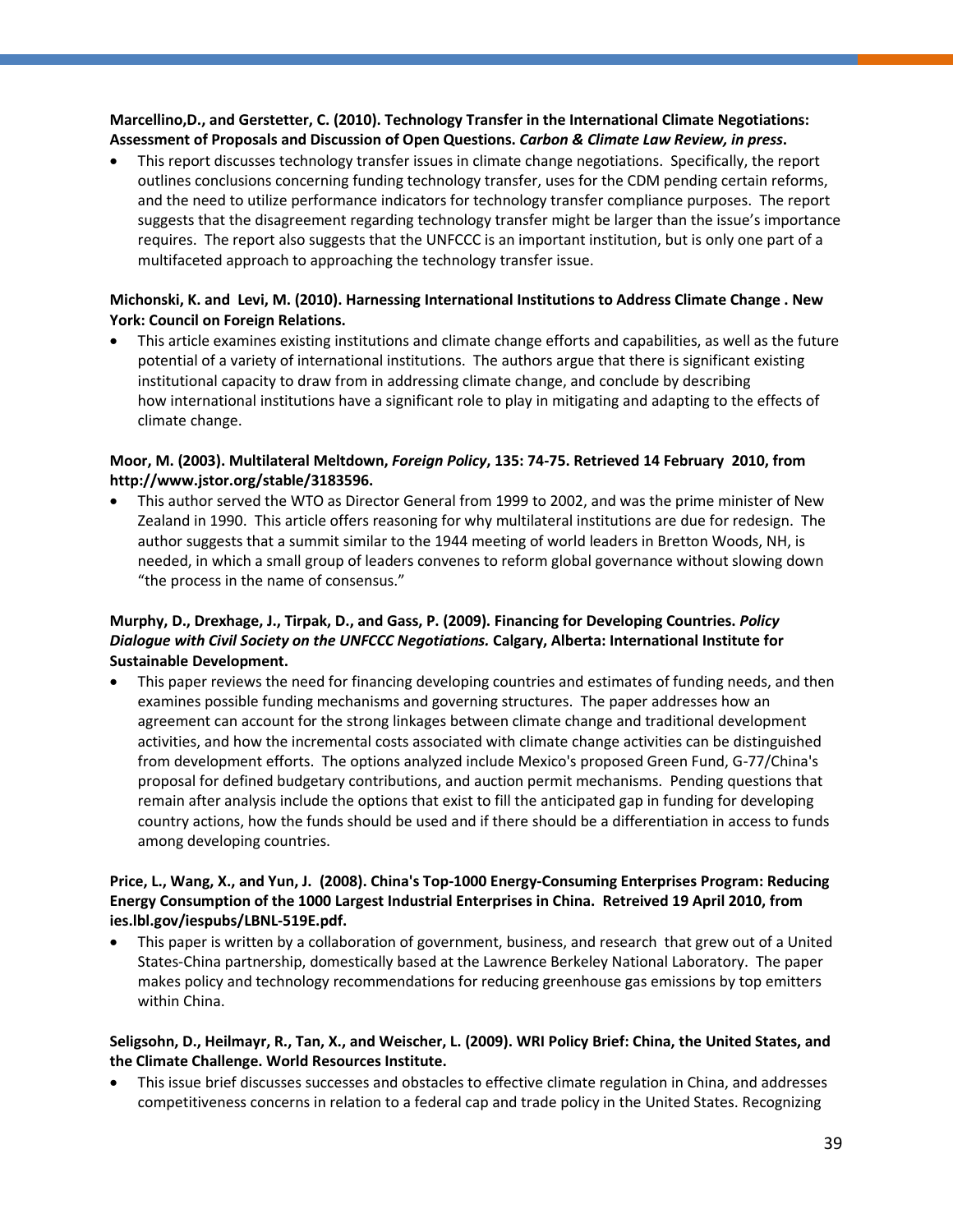that the United States and China must work together to support effective domestic energy and climate programs, as well as an international climate regime, the report details specific opportunities for improving climate change cooperation between the two countries. A major finding of the report is that comprehensive climate legislation in the United States could facilitate improvements in China's climate change programs. The report also highlights the Strategic & Economic Dialogue as a potential venue for enhanced cooperation.

#### **Veel, P.E. (2009). Carbon Tariffs and the WTO: An Evaluation of Feasible Policies.** *Journal of International Economic Law,* **12(3):749-800**

• This author discusses the legality and political feasibility of carbon tariffs that could be designed by both the United States and the European Union. The paper specifically focuses on the policies within the 2007 *Lieberman-Warner Bill*. No specific recommendation is made about how or whether to enact carbon tariffs; the author instead describes that a multilateral approach should be a first-best decision, and considers the feasibility (both legally and politically) of this approach.

#### **Velders, G.J.M, Andersen, S.O., Daniel, J.S., Fahey, D.W and McFarland, M. (2007). The Importance of the Montreal Protocol in Protecting Climate.** *Proceedings of the National Academy of Sciences,* **104(12): 4814- 19.**

• This article explains how the Montreal Protocol has helped both to reduce global warming and to protect the ozone layer, and addresses the benefits to climate change achieved by the Montreal Protocol alone. The paper concludes by explaining why the effects of the Montreal Protocol on climate are becoming smaller through time.

#### **Victor, D. (2010). Global Warming Policy After Copenhagen.** *Willard D. Cochrane Lecture in Public Policy.* **Minneapolis and St. Paul: University of Minnesota.**

• In this public lecture, David Victor opines about the outcome of COP 15. Victor first discusses the mismatch between the structure of the global warming problem and the UNFCCC as a forum for solving the problem: only six emitters matter, the central problem for global warming policy is interdependence, national interests vary and thus require specific incentivization, and most diplomacy has focused on emissions targets that governments do not control. Victor then discusses that there is a need for clear leadership to emerge, but while China's importance is rising, its international leadership is not. Victor proposes a GATT-like club to first come to an agreement, and predicts that United States' legislation will not likely pass in the near-term, but will rather take the form of a fragmented set of policies and markets.

#### **Wara, M and Victor, D. (2008). A Realistic Policy on International Carbon Offsets. Working Paper 74: Program on Energy and Sustainable Development, Stanford University.**

• This article reviews the CDM market history and finds an urgent need for reform. The authors argue that the United Stated should not rely on offsets to provide a reliable ceiling on compliance costs and explain how more explicit cost control mechanisms, such as safety valves, would be much more effective.

#### **Zhang, Z. (2007). China, the United States and technology cooperation on climate control.** *Environmental Science & Policy,* **10: 622-628.**

• This paper argues that although the involvement of both the United States and China is crucial in moving international climate negotiations forward, the proposal for joint accession by both countries will not accomplish this, primarily due to the fact that such a proposal is only in the interest of the United States. Further, the two countries are unlikely to agree to emissions caps under an international regime given the political environment in the United States and China's concern with economic growth. The author suggests that the best way to facilitate cooperation between the two countries is through research, development, and deployment of clean technologies, which is in the best interest of both countries. The author suggests that the Asia Pacific Partnership for Clean Development and Climate may be a suitable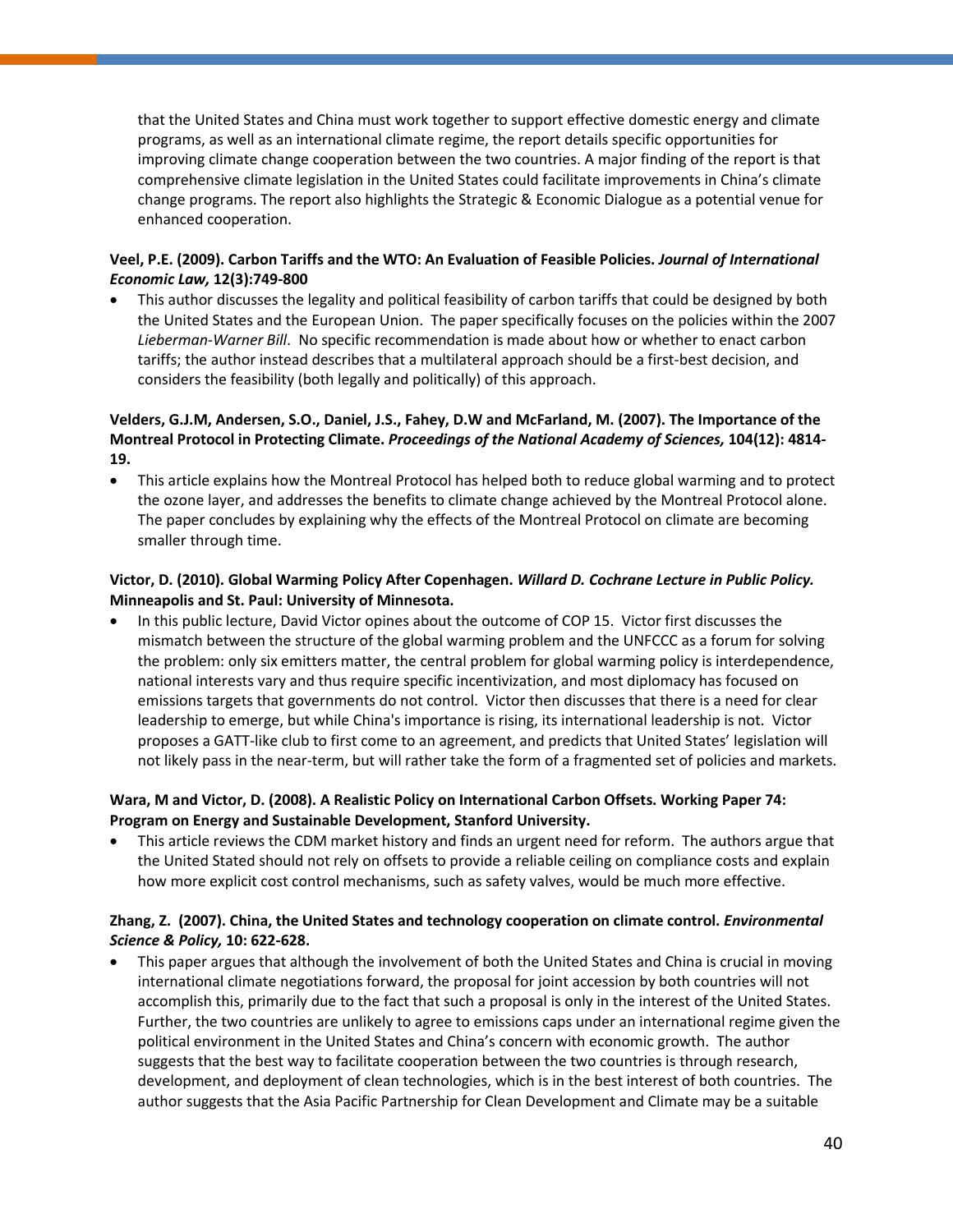venue for technology cooperation between the United States and China, while technology is only part of the solution and a coordinated policy framework (such as the UNFCCC or a follow-up international regime) is the only way to effectively address global climate change.

#### **Zhang, Z. (2009). Multilateral Trade Measures in a Post-2012 Climate Change Regime? What Can Be Taken From the Montreal Protocol and the WTO?** *Energy Policy***, 37: 5105-5112.**

• This paper discusses the use of trade-related measures in the context of climate negotiations to develop a post-Kyoto protocol agreement. Focusing on parallels between current negotiations and successful aspects of negotiations leading to the Montreal Protocol, the author makes recommendations for funding mitigation and adaptation initiatives in developing countries. Further, the author examines the Lieberman-Warner bill introduced in the U.S. Senate and finds that the bill is inconsistent with WTO principles and generally ineffective. The primary finding of the article is that developed countries should use positive incentives to encourage developing countries to take greater actions in addressing climate change.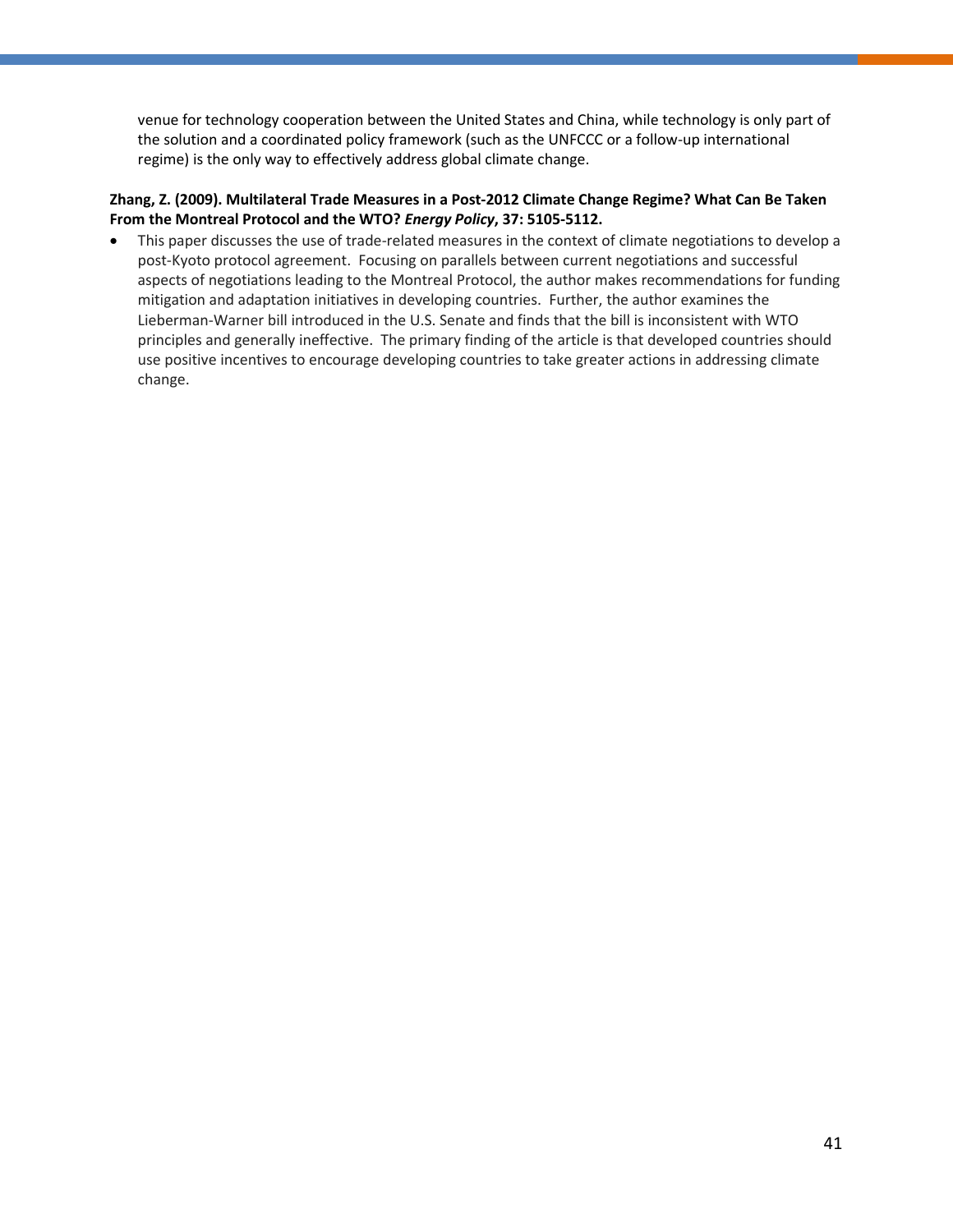## <span id="page-49-0"></span>**Appendix 2: Interview Notes**

*These interview notes are based on informal conversations with selected interviewees, and should be considered only in that context.* 

#### **1. Scott Barrett – Columbia University School of International and Public Affairs; The Earth Institute**

The United States has an important part to play in helping negotiate China's emissions goals, and could offer payments in exchange for curbing emissions. If the United States can get China to move in sync with what the former decides, everyone else will move in step. If US negotiators go to China and convey the message that they understand that the United States has a historic responsibility to curb emissions, the Chinese are much more likely to agree to a deal.

With regards to Copenhagen, President Obama couldn't promise an emissions cut without having passed domestic legislation; domestic policy cannot overstep the pace of international negotiations. A good international treaty will only ask countries to do what can be met by domestic legislation. After Copenhagen, analysts concluded the problem was the process, but this is not the case; once there is significant will, the process will find a way to work itself out. Also, the call for unanimity is unrealistic; consensus is more likely.

Environmental organizations are asking for too much. Environmental advocates could have limited hydrofluorocarbons (HFCs) at Copenhagen, for example. Nothing in international law happens at once; progress needs to happen in iterations, one component at a time. Climate negotiators can gain momentum by building smaller agreements around subjects such as HFCs, carbon capture and sequestration, etc. Moreover, HFCs could be limited based on the Montreal Protocol today, and dissidents would not object. Such an agreement would set a precedent for other agreements of regulating one gas at a time, or one sector at a time. Alternatively, we could have had an agreement on carbon capture and storage, based on what we see in the Carbon Sequestration Leadership Forum. Initiatives like that show that there is a will, and an agreement could happen on that particular issue.

At this point, everyone should have one eye on negotiations and one eye on alternative technologies and methods. For instance, carbon capture and sequestration would be a great start. Geo-engineering could be done unilaterally. Environmental organizations should focus on supporting research on technological solutions to global warming. In addition, while many are attached to market mechanisms, they should be a means to an end: if they work, they should be used, but if they do not, do not use them. For instance, caps are not solutions; not a single country has an economy-wide cap. Even Waxman-Markey only covers 85% of the economy.

#### **2. Eron Bloomgarden** – *President of Environmental Markets, Equator, LLC*

A successful carbon market requires policy. Without policy there is no carbon market or price on carbon. There are two ways that international carbon markets happen: through an integrated international framework approach with caps and timelines, or a more piecemeal approach in which countries, regions, states, or other organized jurisdictions create their own markets that may be linked. Clearly, that's a suboptimal scenario for most investors and for companies who are facing compliance in multiple jurisdictions, as it creates additional expense and confusion. But that is where we are right now: Europe and Australia are doing their own thing, and certainly some states and regions in the United States are doing the same. In terms of a global carbon market, the question remains: can we first get a globally binding agreement in Mexico City or after (sometime before 2012), or, if not, do we have regional activities that can somehow link?

There is not one market now, there are many different markets and even within those markets there are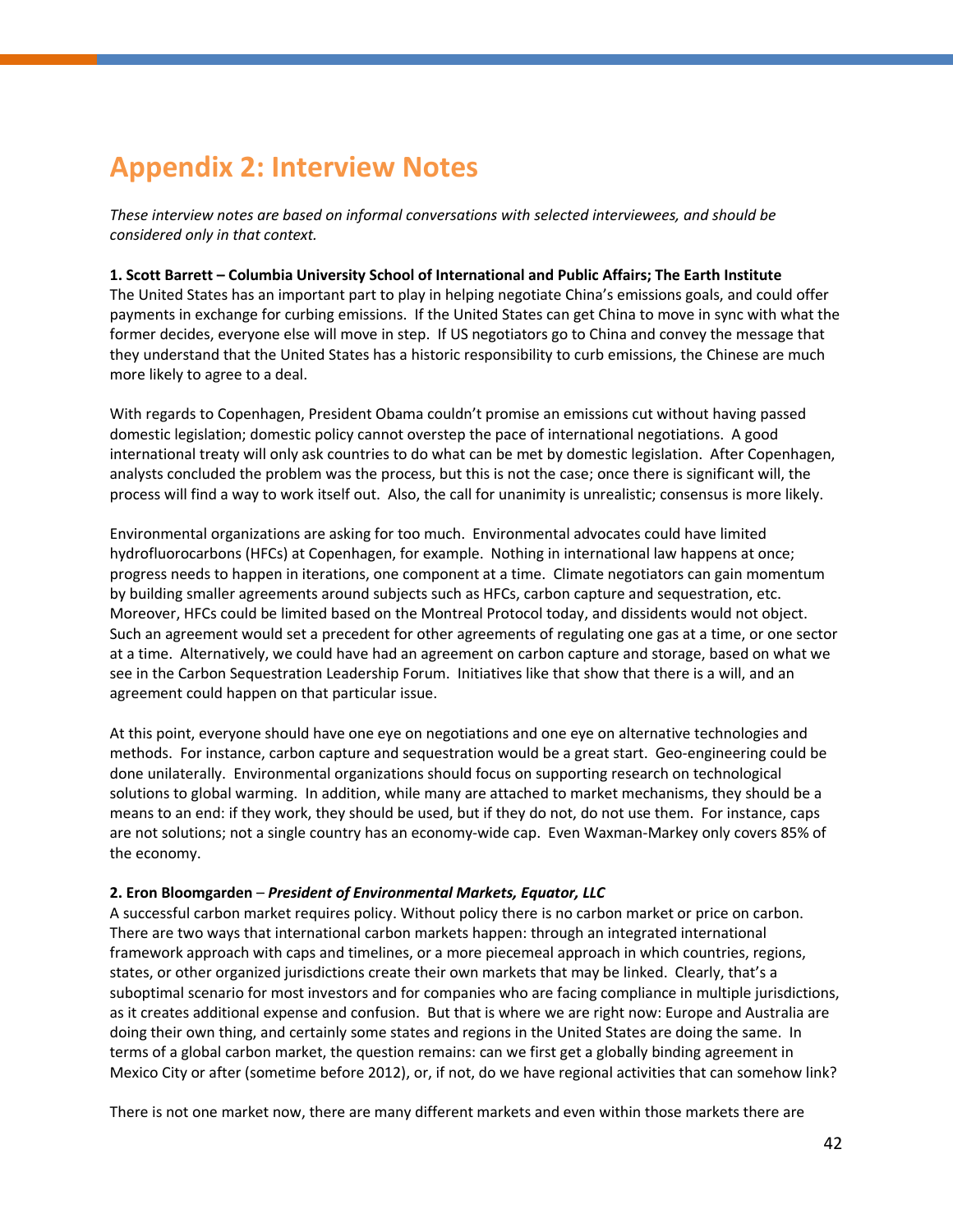different commodities. As an example, Europe has EUAs and CERs, which have different prices and follow different forward price curves; although they are related and linked they have their own drivers. These different instruments will respond differently depending on their exposure to the policy uncertainty. For example, how much is the price supported by speculative buyers who are using that as an investment to have some exposure to policy? A good example of this would be RGGI – there are clearly compliance buyers in the market but the price was supported by early actors who were using is as a proxy for federal compliance, so that is why the price is softening now. Depending on how exposed to policy the instrument is, the general rule is negative/downward price pressure as you have increasing policy uncertainty.

The private sector has two options for climate change mitigation or adaption strategies. The first may lead to a legislative and regulatory process that results in a price on carbon fundamental in the green economy; you see that happening with a possible cap in the United States. The other option at this stage is to start aggregating supply for carbon credits. Offset projects, for example, may not always germinate, but if you want to create real action and get the project started quickly you need some supply, and I think the private sector can provide that. Investing in the development of supply is one of the private sector's main roles. When the carbon market is fully working, the private sector would do what it does best, which is provide capital and find efficiencies for the market. However, the private sector role depends strictly on policy decisions. *Among the available climate change mitigation mechanisms, the private sector* overwhelmingly supports cap and trade. There are not necessarily winners with a tax or command and control. However, cap and trade provides incentives for innovation and sort of leadership in the private sector. Think about this: when you put a price of carbon, your utility would set bigger targets. The private sector looks at cap and trade in the United States as the best example.

#### **3. Steven Cohen – Columbia University School of International and Public Affairs; The Earth Institute**

The developing world has no regulation because it is not in their interest until the technology is present to allow development with low carbon output. China in this generation and Africa in the next generation will need new technologies fast. Older equipment is cheaper for them to use. The United States needs to subsidize skipping this stage of economic development. All the reductions we do domestically will be matched by increases in the developing world, and therefore it is not a carbon regime to limit carbon dioxide we should be after as much as a renewable energy and energy efficiency technology transfer mechanism. The key is getting money and technology to the developing world. Making that \$100 billion fund real is much more important than anything else; so is finding ways to share technology. Getting an agreement on everyone cutting emissions is less important. We need a way of finding money that's not dependent on the largest of nation states (i.e., the antithesis of the World Bank or the IMF). In New York, for example, there's a fee on every kilowatt-hour of electricity generated that will generate \$500 million in this state for renewable energy. We need a user fee structure to establish this type of fund between nations.

The key to the climate problem is solving the energy problem. We need money in research and development. Government needs to focus on technological development. If we trade away things like offshore drilling now, that s not such a bad thing so long as we then get a price on carbon either through tax or a cap. If that happens there's obviously less incentive to exploit those areas unless our motive is to get at fossil fuels for other purposes such as petrochemicals. Environmental organizations should focus on basic research and development in renewable energy, because all the other things are less important. Solve renewable energy, and everything else is taken care of. Government has to play a role in developing low-cost renewable energy sources that can gradually replace older fossil fuel driven generation technologies. It is inexplicable given the trillions of dollars governments around the world spend that no one has yet developed a \$100 billion research and development fund to solve energy needs.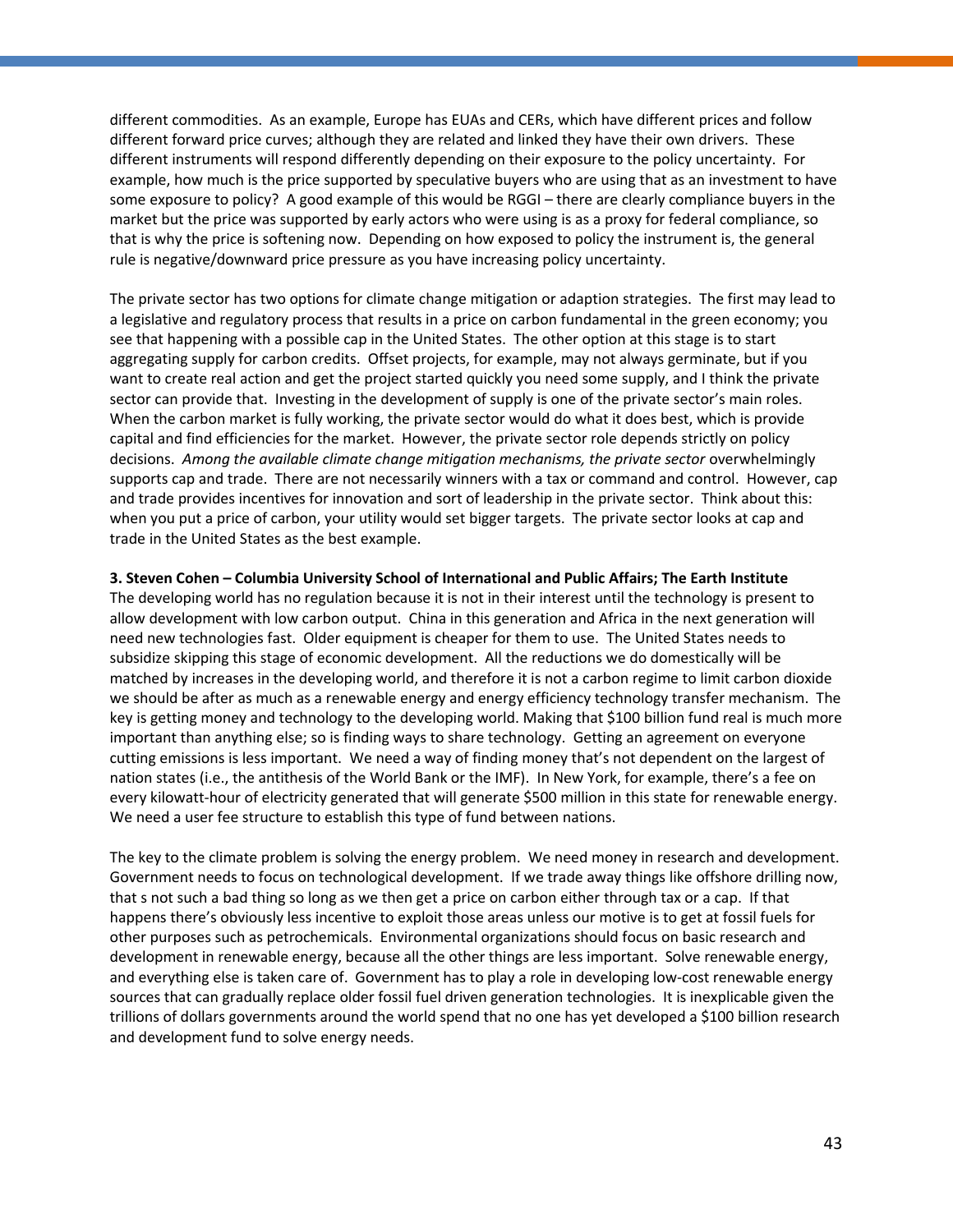#### **4. Jerry Clifford – Former Deputy Assistant Administrator for EPA Office of International Affairs**

Under the Bush administration, Treasury Secretary Hank Paulson had a very good relationship with China. Furthermore, the work EPA did with China in the creation of the sulphur dioxide market is a good model. The newly revamped Strategic & Economic Dialogue has moved environmental issues to the highest level of government. China has Five Year Plans that they follow closely, so understanding where they are in the cycle is important.

China's National Development and Reform Commission is the body that makes decisions on environmental issues in China. One problem is that United States does not have an equivalent to the NDRC. Environmental organizations should concentrate efforts within the university system in China. From a strategic point of view, getting university recommendations is very important, as the universities have a lot of influence on the Chinese government. In the short term, environmental organizations needs to get a copy of the upcoming Five Year Plan and its stipulations within both the Ministry of the Environmental Protection and NDRC, which will be difficult to do. Depending on where the state planners are in the cycle, environmental organizations could identify what it would like to see in the next plan and then go through the universities to influence the legislative process.

In the long term, environmental organizations should remember that India is going to have a larger population than China. Because India is a democracy, it will take twice as long to get them to do anything, so it is best to start planning and implementation now. If environmental organizations are not putting efforts into India on climate, they should certainly think about it.

#### **5. Brannen McElmurray – Director of Environmental Commodities, NRG Energy; Columbia University School of International and Public Affairs**

The industrialized world should have hard emissions caps while China comes up to speed, and caps on the developing world should be intensity-based caps, which will not decrease aggregate emissions but rather are a promise to increase energy and industrial efficiency on a relative basis over time. The dynamic at Copenhagen became much more about trade and competitiveness than anything else.

Environmental organizations have two options. First, at some point, the United States will become isolated with respect to climate change and will have to come along, and their negotiation position will only weaken through time. A persuasive argument for environmental organizations is that a climate scheme is inevitable, and that the United States should join at a relative position of strength. Second, environmental organizations could try to push hard on a domestic scheme in the United States, even though it may be limited or transition over a long period of time. Anything that takes hold in the United States makes it incrementally easier to adopt into an international scheme. Looking at United States' history, it will be difficult for the nation to opt into an international scheme, take that back and force it upon the states. What traditionally happens is that state and regional programs emerge and are subsequently nationalized, then over time get accepted. It is then quite easy to just link the systems.

Most international financial systems have started through linkages, or domestic systems becoming linked and integrated over time. Unlike financial systems, carbon markets are emissions oriented. Typically there are not many international players that have generating assets both at home and abroad of scale that can force linkages. The only reason a scheme would be linked is for offsets, not allowances per se. It doesn't matter where emissions reductions are made, because the goal is net reductions.

#### **6. Michael Gerrard – Columbia Law School**

Copenhagen was disappointing. It showed the virtual un-workability of the current United Nations process as a way of achieving meaningful agreement on difficult issues. But we have seen over the past several years a great deal developing in multilateral forums. We will see a continuation of a large number of ad-hoc meetings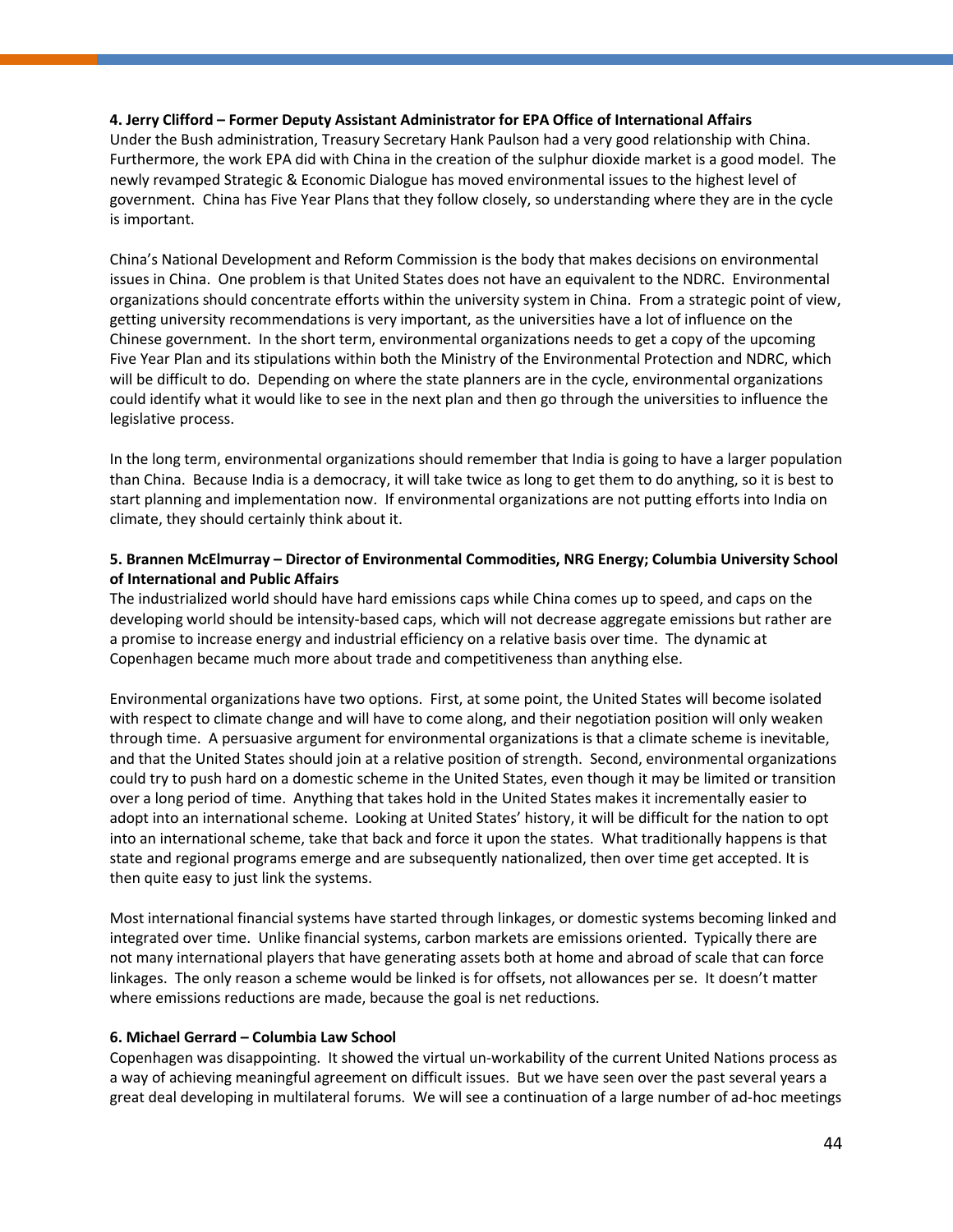and meetings of groups that are called for other purposes. The single most important blocking force in the world is the United States Senate. It will be very difficult to get around inaction by the United States.

REDD is a completely discrete problem, but it is a problem on which meaningful progress can be made. There are a lot of issues that need to be worked out in a REDD agreement, and all of those kinds of things can be done in isolation. There has also been a lot of talk of sectoral approaches (e.g., cement industry), and that is very productive. Coming up with international standards on aircraft is entirely sensible. A technology agreement on aircraft or shipping would be very feasible, and should be pursued; it would be necessary to have some kind of linkage with GATT. Ultimately, climate change is a problem of such magnitude that it will require command and control, taxation and information disclosure, in addition to market mechanisms.

#### **7. Sonia Medina – U.S. Country Director, EcoSecurities**

The United Nations should be the place to approve an agreement, but the organization should be accompanied by a series of meetings that break ideas off into smaller groups. This way, by the time you get to the United Nations, its role is merely to rubberstamp. The United Nations is not the only forum in which to finalize agreements. In addition, the world is waiting for the United States to move on domestic legislation; Japan has announced a new legislation, but has not yet put it in place because the United States has not made a move. The E.U. should continue to push other countries for 2020 targets and hopefully 2050 targets. BASIC countries should recognize the accord and announce intensity targets, which they have done. Also needed is a separate forum like the MEF, G-20, or G-2. A liaison group from the small islands and Africa could represent this contingent's concerns; otherwise when it gets to the United Nations there may be a repeat of Copenhagen. Though North-South politics could imperil such a tactic, it is the only route to move forward because the United Nations process is too slow.

There is a little chance for any type of legislation in 2010. The Mexico Conference will likely fail as well because we are making the same mistakes as with the Copenhagen Conference. There are no meetings in place, we still do not know who is going to replace Yves de Boer, and there are no serious discussions going on. We need more time. The United Nations negotiations will happen when domestic legislations are in place; 2011 could be the breakthrough. That being said, developments in REDD could be significant. While there is a lot of work to be done, 2010 could be the year a lot of the building blocks are put in place so that 2011 can be a success. You need discussions with Brazil, Indonesia and other major REDD powers so that they all agree on what sort of international mechanism they will be willing to accept. Progress on REDD is critical because there is a lot of investment that can go into REDD today that is stalled because of pending questions: Will it be a government-to-government program? What will the role of the private sector be?

CDM could be reformed via a programmatic approach where you can bundle a large number of projects under one umbrella. CDM has been good for low-hanging fruit and relatively large projects but it has really failed small projects because the transaction costs of going through the United Nations system are high. However, if you are able to bundle things and bring down transaction costs, you are getting to an interesting mechanism that can reach out to sectors of the economy that can then benefit from carbon credits. In addition, the CDM board needs to become a professional body with fulltime employees. Such reforms will be extremely helpful for Africa, which has been left behind for a very simple reason: the CDM has been about emissions reductions projects.

#### **8. Don Melnick** – **Director, Center for Environment, Economy and Society, Columbia University; Professor of Conservation Biology at Columbia University**

Many people think Cancun will be just as much a failure as Copenhagen was. Many people say the G-20 will be where things happen, as long as agreements are sensitive to other countries, such as forested countries or small island states. In the best of all possible worlds, everyone would be included in crafting this decision, but it does not seem very likely.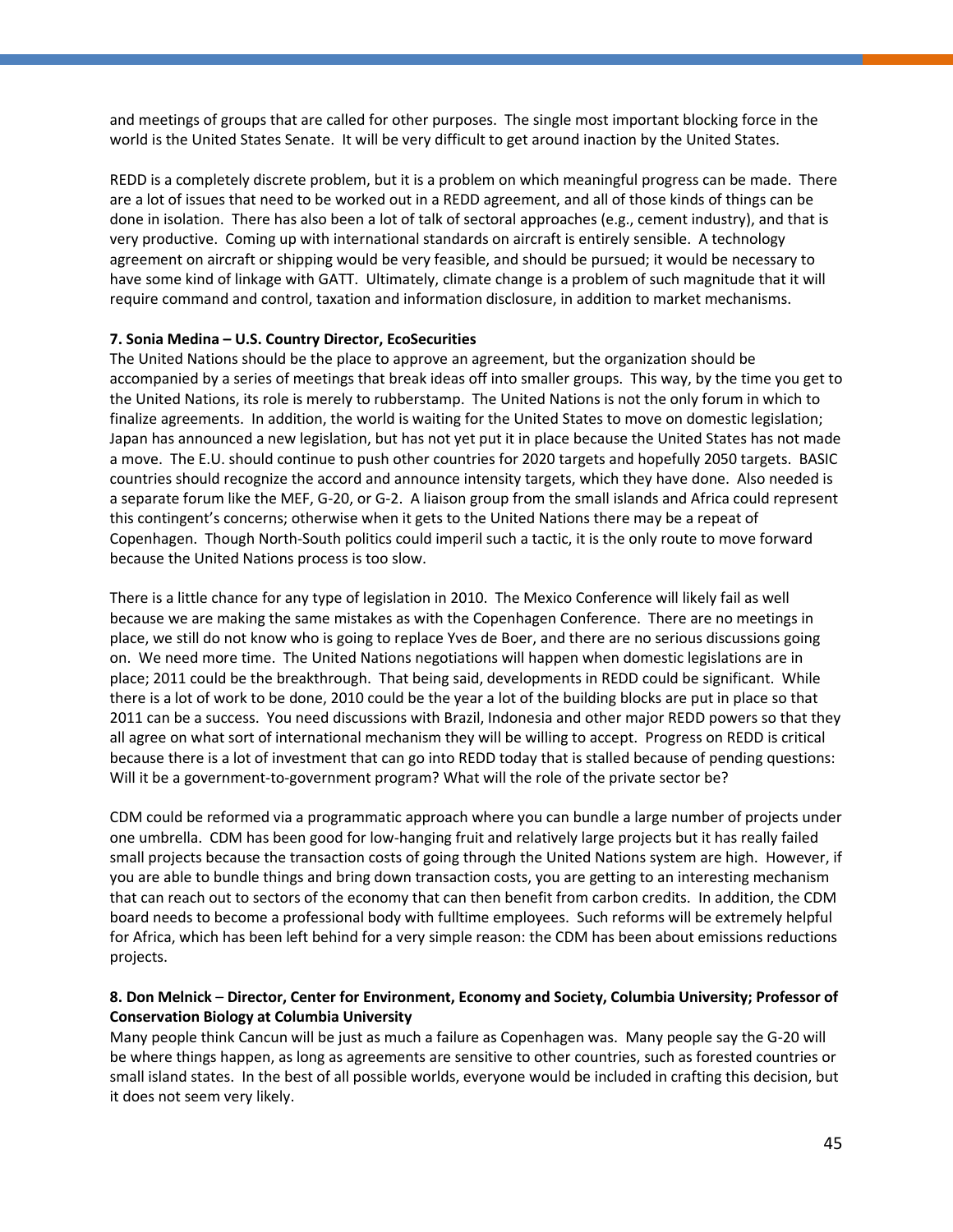Enforcement is another issue: will agreements be externally monitored? Or will every country put up its own domestic plan within the context of the bigger plan? There would be a reporting system, which is what happens with Kyoto now. The two major emitters, the United States and China, don't like the idea of verification. Therefore, 45% of emissions might not be verified at all. Perhaps NGOs could serve as independent auditors. The "bottom-up" approach is code for every country doing its own thing, just signing on to the general philosophy; that is valuable in meeting the goal of reducing emissions. I do not know if it is possible to get much more than that.

It is hard to see how REDD could be a standalone agreement, unless it is completely separated from the process of reducing greenhouse gas emissions. If you really want to motivate avoiding deforestation, you are going to have to link it to something; the currency is reduction in carbon emissions right now. The problem with that is, it hitches it to any kind of agreement to reduce emissions. You have to have demand. Without demand, there is no market, and without a market, you are just back to paying people not to deforest. If you want to have a market driven motivation for avoided deforestation, there's got to be a market somewhere. It doesn't have to be a global market; it could be regional or national markets, or bilateral agreements. Legislation in the United States could be one.

There are a lot of interesting ideas about what REDD is going to be doing and what it means. One of the issues that the E.U. has had is that it will flood the market with credits, which is a preposterous idea. If the United States were to pass legislation tomorrow, there would be high demand but zero supply. The big energy companies are not worried about the market being flooded, they are worried about there being no credits to supply. You have to get started now, and it takes a while to create this supply. There is not even an accepted verification process. In terms of funding, expectations should be scaled back. In terms of the United States' Copenhagen pledge of \$1 billion, it is not any new money; they are re-packaging old commitments.

#### **9. José Antonio Ocampo – Columbia University School of International Affairs; Former United Nations Under-Secretary General for Economic and Social Affairs**

The WTO is a successful international organization because it has a built-in accountability mechanism (unlike the moral accountability system of the Kyoto Protocol). Accountability is absolutely necessary in a climate change agreement. With regard to punishment, trade could be a sanctioning method, but there are other ways of sanctioning, such as financial penalties where the money goes into a global adaptation fund. There cannot be a club strategy without the right players, as they have to sit together to sort out a solution.

The United Nations process has several key advantages. The United Nations provides legitimacy to an agreement, and because negotiations are never a linear process and internal pressure within the UNFCCC is important, many countries can, singly or as groups, apply pressure to other groups or individual countries. For example, removing small, developing nations from the negotiating process may not be wise, as it is likely that small nations group together to try to influence the negotiations between other groups and may make a difference in the negotiating process. Therefore, a solution outside of the United Nations may not be easier in terms of the negotiation process.

From a negotiating perspective, a potential international climate agreement could take the form of what could be called a global pool of differentiated solutions. Because of common but differentiated responsibilities, negotiating for one system is almost impossible. Instead, an international agreement could be designed where each country signs on to a legally binding agreement, but where each country has individualized responsibilities and/or targets. For example, Brazil could commit to reducing deforestation, and OPEC nations could commit to using advanced technology (like carbon capture and sequestration) to capture carbon, and the United States may be responsible for technology development and transfer (while retaining intellectual property rights). The idea is that each country is bound to an action, but that action is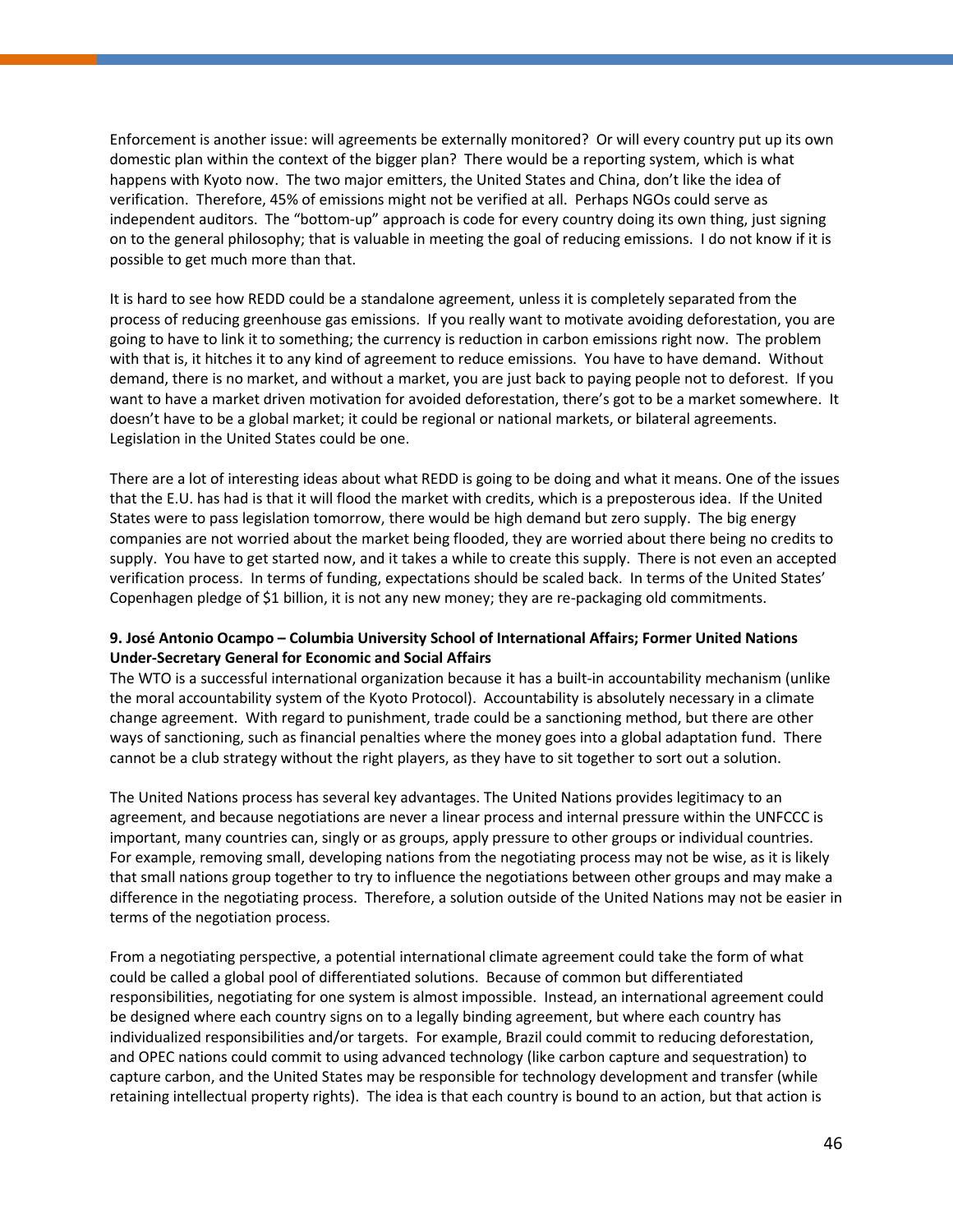not the same for all countries.

#### **10. Namrata Patodia – International Fellow, Pew Center on Global Climate Change**

The questions after Copenhagen are: how will we proceed to Mexico, and how can you build trust again between countries? Pew is focused on domestic legislation in order to achieve an international agreement going forward.

Key relationships between countries that may affect the UNFCCC regime include the fact that India and China have an agreement that they will not sign anything with border taxes. Monitoring, reporting and verification is the most contentious issue and this will be the pillar of any agreement. Involving MEF countries is essential. With regards to the Asia-Pacific Partnership, this would not be a good area to focus resources, as the APP is complementary to Kyoto. Funding is not very high in the United States, however, and therefore the APP does not have a good reputation historically.

#### **11. Jose Pascal da Rocha – Conflict Mitigator for clients such as United Nations, EU, NATO**

Small meetings should be held before major forum meetings to find areas of compromise and common goals, and to set priorities. There should be a focus on extracting material that will build up to consensus. The United Nations is a good negotiation forum; it should set the world agenda by working as a chief mediator but appoint small-scale mediators by trying to build consensus on certain topics.

Trust is a long process, it doesn't happen overnight. If you want to use trust you need to build coalitions and find credible negotiators such as South Korea and Mexico. The use of pivot states such as these countries is important.

Going outside the United Nations process does not seem to be the answer, because a major problem is accountability. Who is responsible for setting goals and enforcing them? Who ensures transparency? The United Nations has to recognize the value of sovereignty and the value of trans-national cooperation as well. The climate change debate shows the drawbacks of the negotiating process. Perhaps the Deputy Secretary General should be more of a corporate type who sets deliverables and deadlines. Finding a solution may be about putting key, credible personalities in key positions. Or it may involve getting the United Nations to be the umbrella organization, and inviting the G-2 and G-20 under that umbrella.

#### **12. Adam Shepherd** – **United Nations MDG Carbon Facility**

**T**here has been a bit of a shift of emphasis and power away from the idea of coming together under the UNFCCC. There is now the potential for greater fragmentation in climate policy nationally. It would be good if the carbon markets came together under one umbrella, though it seems like at least in the short term, we are looking at action on regional and national bases rather than international.

The EU-ETS relationship to the Kyoto Protocol is an example of a regional scheme that allows linkage on certain conditions. The fundamental thing between linking schemes is that there must be confidence in the environmental integrity of the scheme being linked to. EU-ETS administrators say that with the exception of percentage limits and a couple of project types, they believe in and trust the Kyoto Protocol for creating carbon credits. However, the EU-ETS does not recognize the import of credits from the voluntary carbon markets because EU-ETS does not have faith in the protocols.

From an administrative perspective, having a global cap and trade scheme would be the easiest. However, when negotiated between sovereign powers, international regulation requires cessation of power and this outcome is not popular – particularly when the regulation affects national economies. That is what we saw play out in Copenhagen, and that is why we are seeing this fragmentation and linking of markets. Fragmentation allows governments to remain in control. A positive outcome of this fragmentation is that